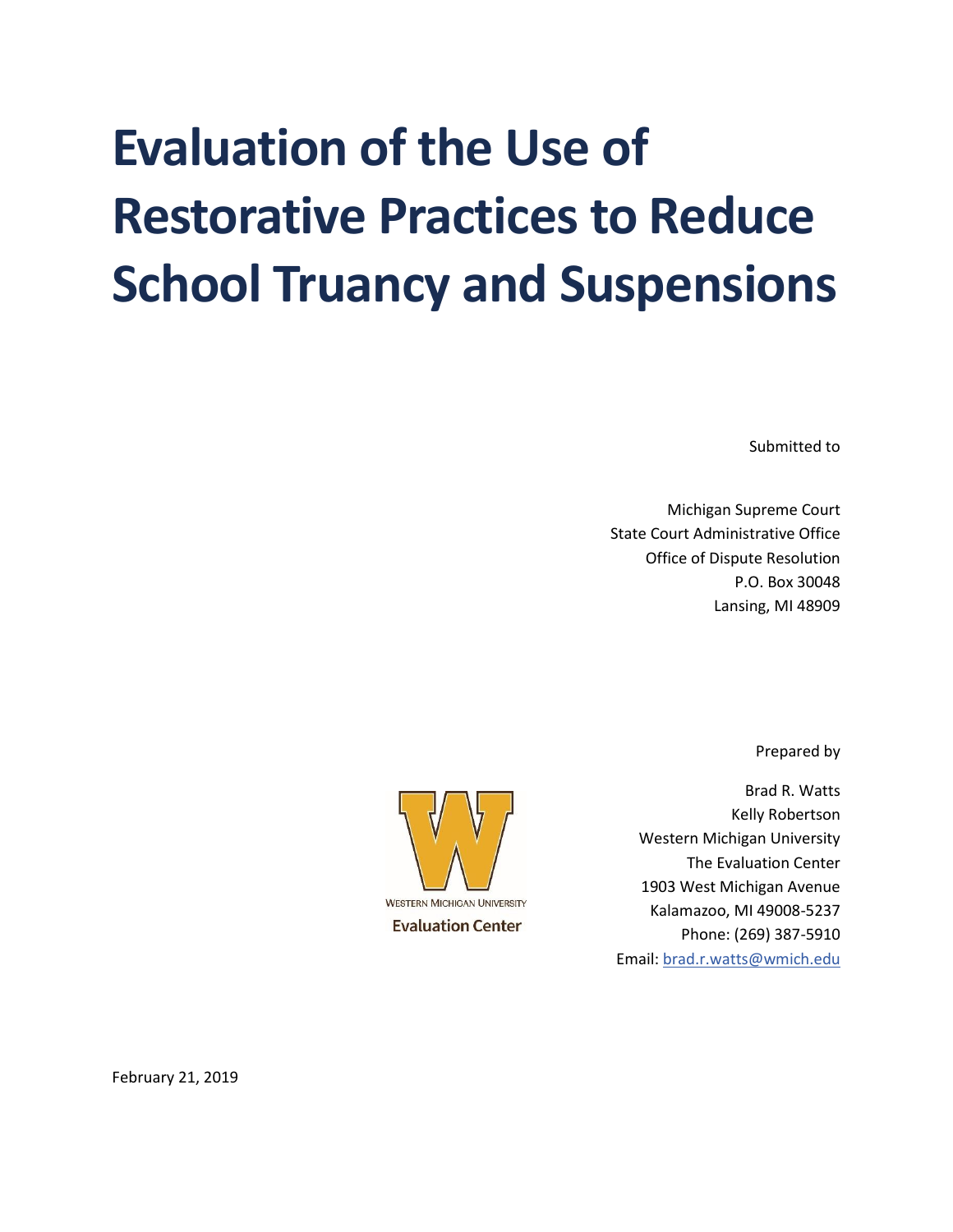# <span id="page-1-0"></span>**Table of Contents**

| Implementation: Did Schools Provide RP Services in a Consistent and Appropriate Manner?12 |
|-------------------------------------------------------------------------------------------|
|                                                                                           |
|                                                                                           |
|                                                                                           |
|                                                                                           |
|                                                                                           |
|                                                                                           |
|                                                                                           |
|                                                                                           |
|                                                                                           |
|                                                                                           |
|                                                                                           |
|                                                                                           |
|                                                                                           |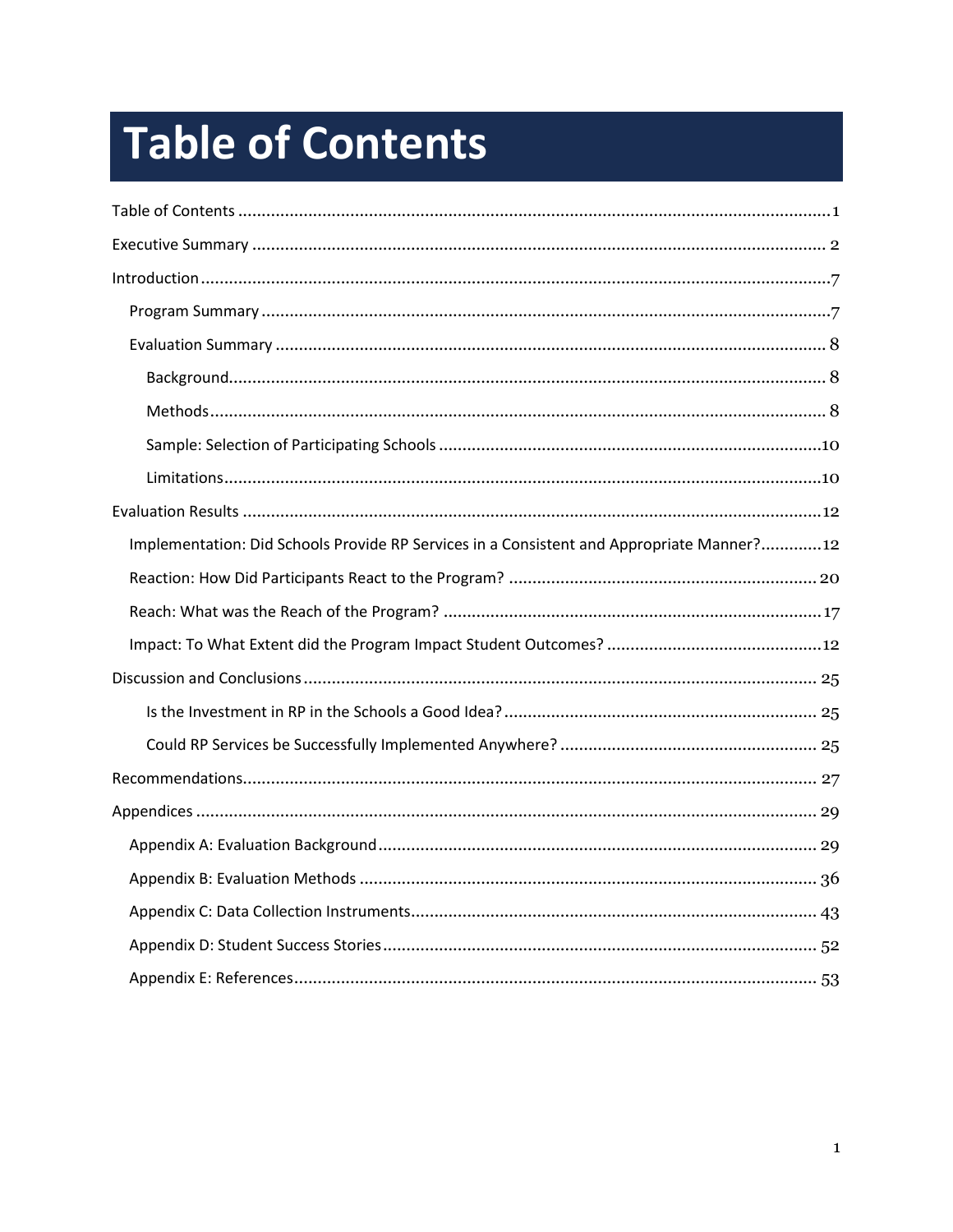## <span id="page-2-0"></span>**Executive Summary**

# **Evaluation of the Use of Restorative Practices to Reduce School Truancy and Suspensions**

Prepared by: The Evaluation Center at Western Michigan University Prepared for: State Court Administrative Office, Michigan Supreme Court

## **Program Overview**

The Michigan Supreme Court State Court Administrative Office, as part of a pilot project, provides grant funding to support the provision of restorative practices (RP) in schools as part of the Community Dispute Resolution Program (CDRP). The school-based RP model is used to address disciplinary issues and increase the amount of time students spend in the classroom through reduced truancy and suspensions. The longterm hope of the program is that it will help prevent youth from becoming involved with the criminal justice system. The CDRP funds mediation centers that develop a model of RP services and provide the necessary expertise and staff to implement RP services in schools. The centers provide each school with a full- or part-time staff member who works directly with students and school staff to conduct on-site conferences or circles for individuals who are referred to the program. Through RP services, participants learn how to resolve the conflict and work together to create a written agreement indicating how the situation will be resolved and avoided in the future.

## **Study Purposes and Methods**

The primary purpose of this study was to evaluate the impact of RP on high school student truancy and suspensions. Other purposes include assessing stakeholder satisfaction, service use, and implementation. The impact of RP services was examined through the comparison of attendance and disciplinary outcome measures between students at a school with established RP programs and a statistically-matched group of students drawn from a school that began RP programming partway through the study. Students' experiences with RP were assessed through a participant questionnaire. A parent survey was also conducted but did not generate enough responses to be included in this report. Use and programreported outcomes were assessed through an analysis of data from the state case management system for RP services. Implementation was assessed though school site visits (including teacher and staff focus groups) and interviews with CDRP center staff, as well as a literature review that examined research on RP effectiveness. The results presented here were derived from data collected at two urban schools served by the same CDRP center.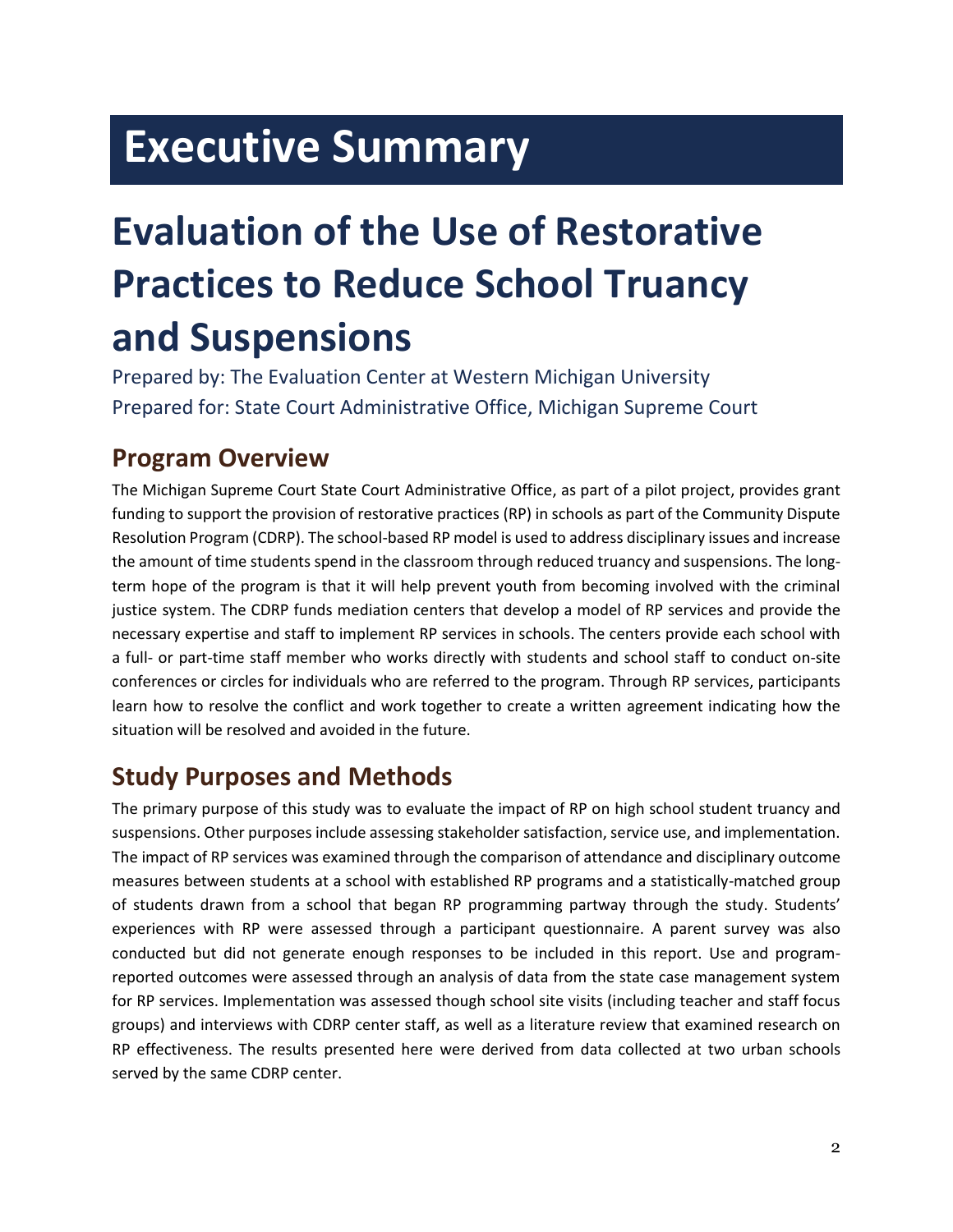### **Results**



#### **Impact**

#### **RP had a positive impact on disciplinary outcomes and attendance in the study.**

RP was associated with a reduction in suspension days, absent days, and tardy periods.

- **0.24** fewer days of suspension per student school-wide (Year 1 average), the equivalent of approximately 340 fewer total suspension-days at the school
- **2.4** fewer days of absences per student (Year 1 average), the equivalent of approximately 3,400 fewer total missed days at the school
- **16** fewer reported tardy periods per student (Year 1 average), the equivalent of approximately 22,720 fewer instances of students being tardy to class

#### **Out-of-school (OSS) suspensions were the most common disciplinary consequence avoided through RP.**





RP services were used to avoid 628 instances of formal disciplinary action over the two-year period. In other, less frequent cases, a student who participated in RP faced the same penalty but for a shorter duration. For example, in 22 instances, out-of-school suspension was not avoided entirely, but rather the number of days of OSS suspension was reduced by 1–2 days.

#### **Most agreements (9 out of 10) created during RP were being upheld.**



Figure E-2. Status of RP Agreements at Follow-Up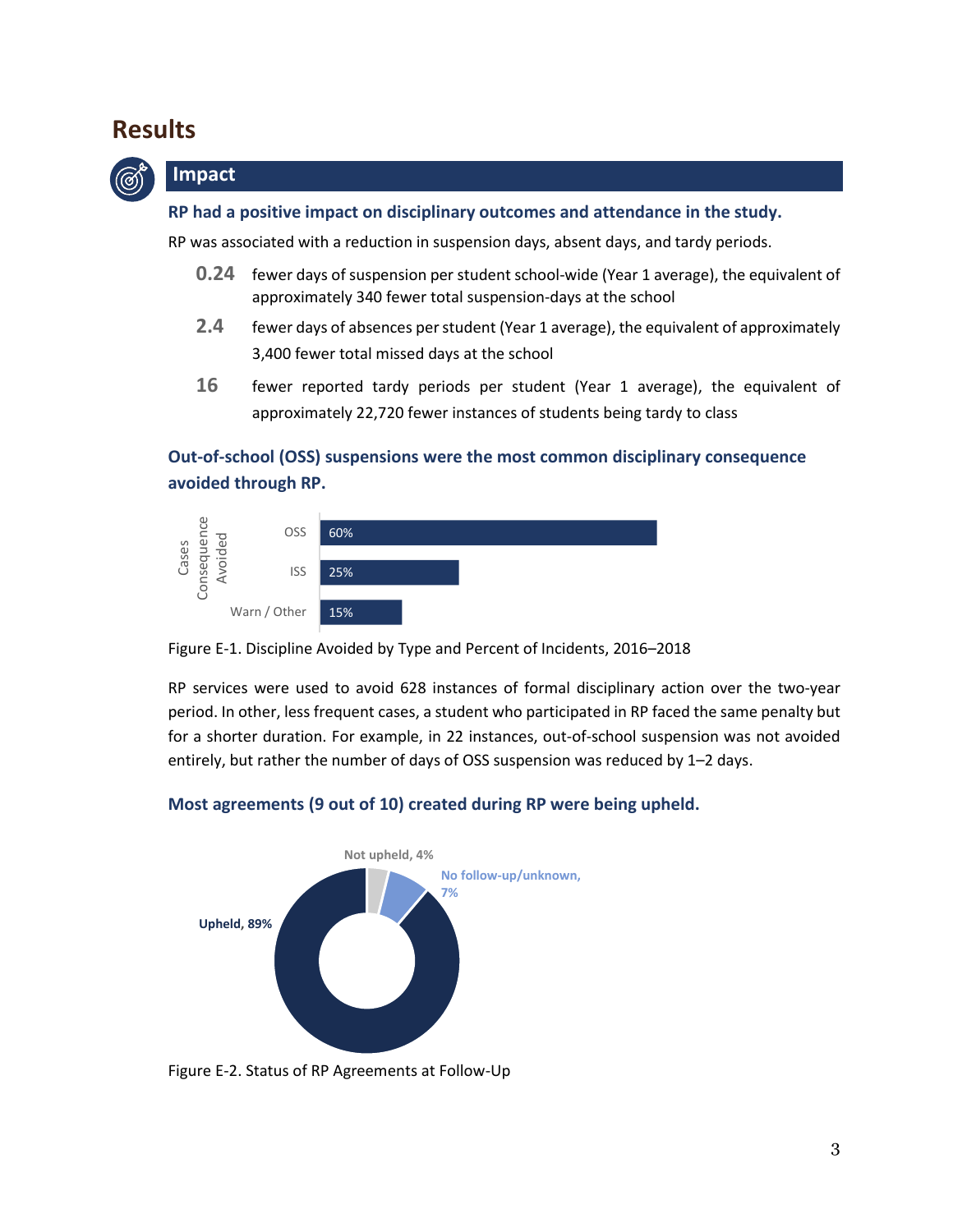The most frequently upheld agreements were related to physical fights. Agreements formed during RP services that were related to truancy or incidents of taunting and harassment were the least likely to be upheld.

#### **Reaction**

**Students reported having a positive experience with RP services.**

- **+90%** of students felt they were treated fairly, had a chance to express themselves, and were satisfied with the agreement generated during RP.
- **92%** of students said they would use RP services again.
- **83%** of students reported that there was no reoccurrence of conflict during the follow-up period and that they were on better terms with the other party.

## **Reach**

**RP was used most frequently with younger students.**



Figure E-3. Portion of Students Using RP by Grade

RP referrals and use were most common among younger students in lower high-school grades. Over half of all students involved in RP cases were high school freshmen.



#### **Black and multiracial students were overrepresented in RP referrals.**

Figure E-4. Ratio of RP Users to School Enrollment by Racial and Ethnic Categories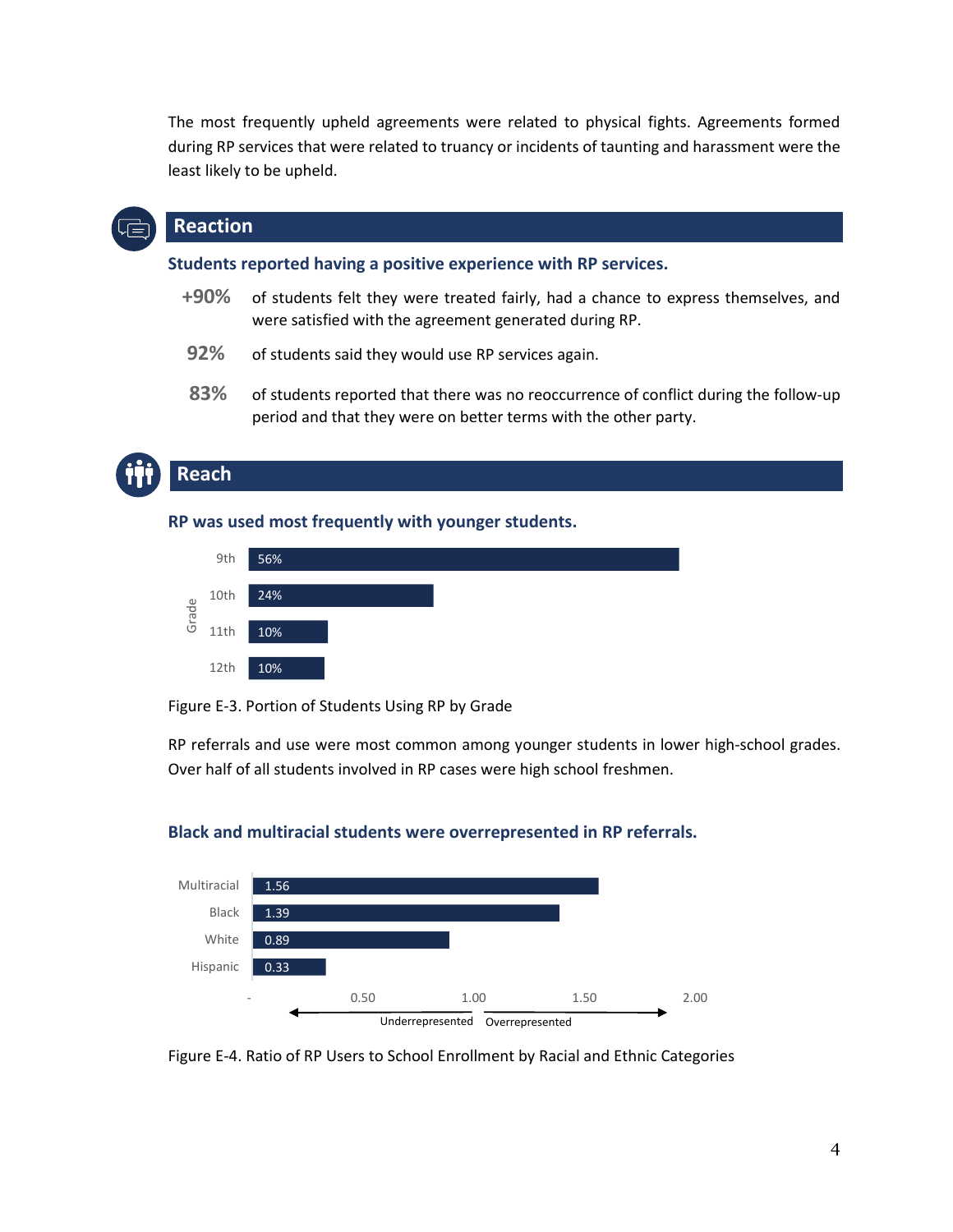The ratio of RP users to the school population by demographic group shows that Black or African American and multiracial students receive a disproportionate number of RP referrals. It should also be noted that Hispanic students receive disproportionately fewer referrals to RP services, compared to the groups portion of the total student population. A 1:1 ratio would indicate that the portion of students in a race or ethnic category who were referred to RP was the same as the overall proportion of students in this race or ethnic group at the school. Ratios significantly above one indicate overrepresentation, while numbers significantly below one indicate underrepresentation. The disparity may reflect the widely observed historical finding that African American and other non-White students are more likely to be suspended or face other disciplinary measures.<sup>1</sup>

#### **Female students receive the majority of RP referrals (68%).**



#### **RP was most commonly used for incidents of fighting, verbal arguments, and gossip.**

#### Figure E-5. Primary Incident Type for RP Referrals

 $\overline{a}$ 

The most common types of incidents that resulted in RP referrals were fights and verbal arguments. RP was used less often for incidents that primarily involved truancy, threats and harassment, or social media. Although social media was not often indicated as the primary cause of a disciplinary incident, discussions with school staff and teachers indicate that social media is often a contributing factor that fuels other situations, such as fights, arguments, and gossip.

<sup>1</sup> Skiba, R., Michael, R., Nardo, A., & Paterson, R. (2002). *The color of discipline: Sources of racial and gender disproportionality in school punishment.* Retrieved from

[www.indiana.edu/~equity/docs/ColorofDiscipline2002.pdf;](http://www.indiana.edu/~equity/docs/ColorofDiscipline2002.pdf) US Department of Education's Civil Rights Data Collection. (2014). *Dear colleague letter on the nondiscriminatory administration of school discipline.* Retrieved from<https://www2.ed.gov/about/offices/list/ocr/letters/colleague-201401-title-vi.html>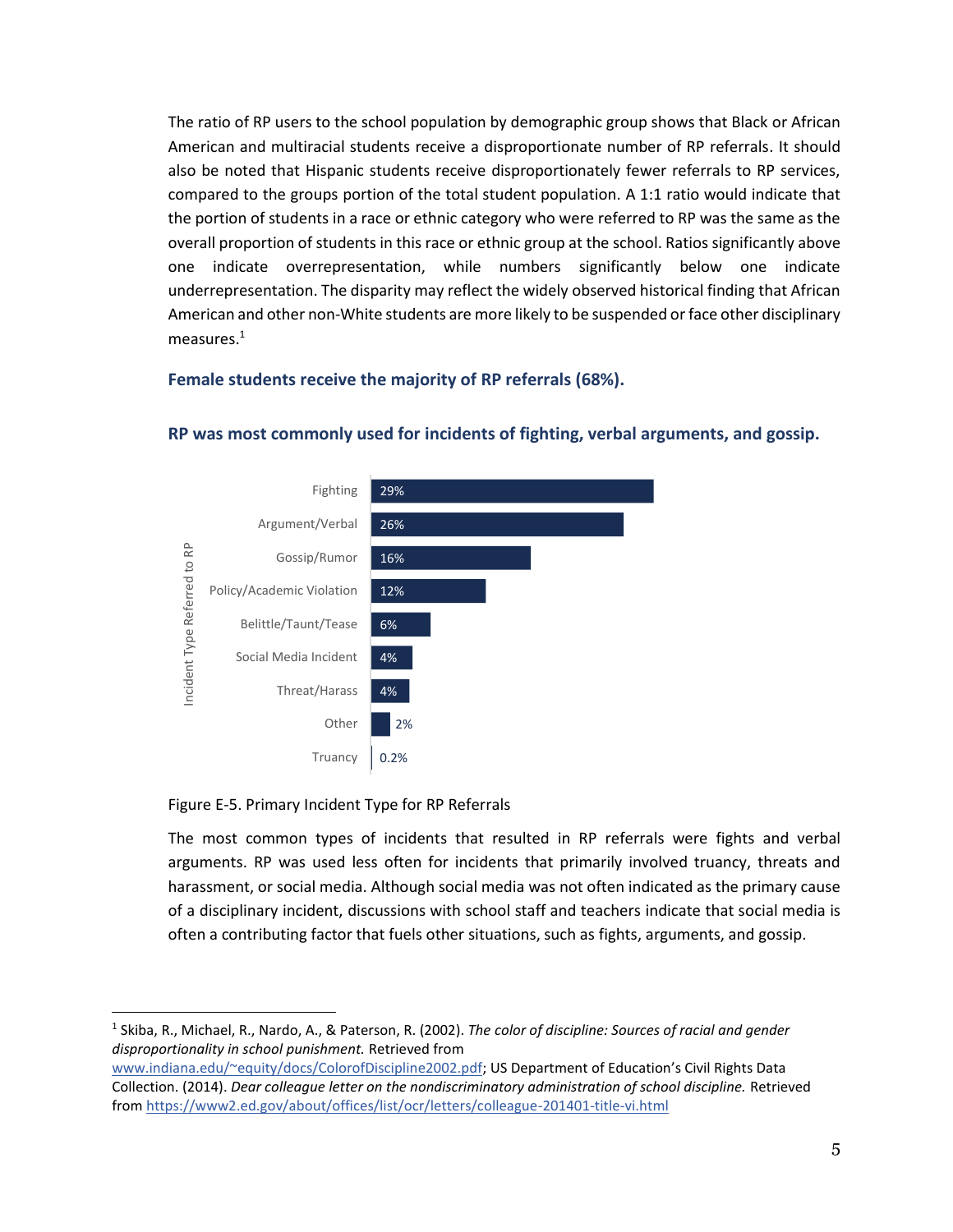

### **Implementation**

**The participating center used established approaches (circles, conferences) to provide RP services at their associated schools.**

Our review of existing literature finds established support for the RP practices implemented at the schools in this study: circles and conferences. The literature shows impacts across a variety of settings and outcomes (Appendix A).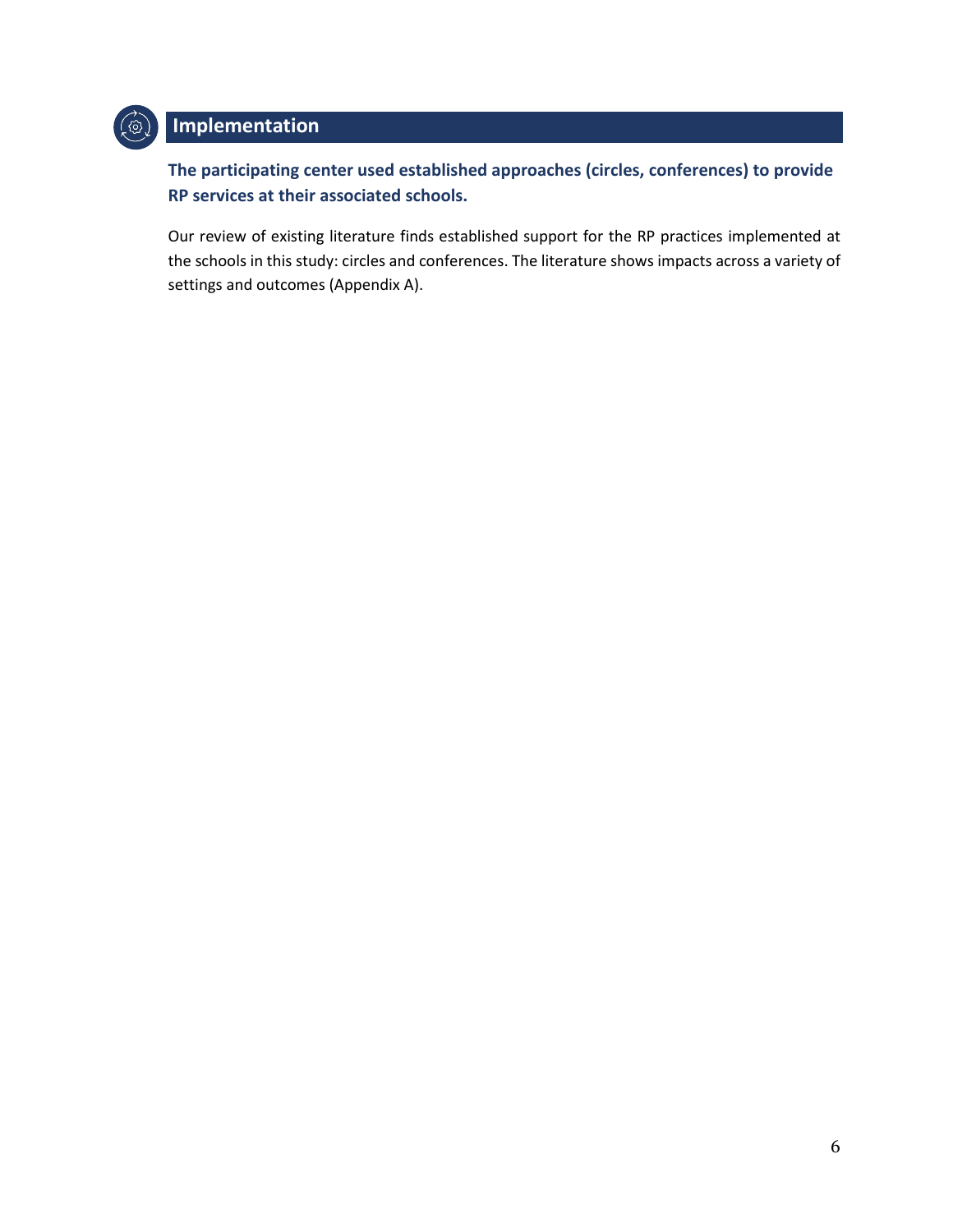# <span id="page-7-0"></span>**Introduction**

The Evaluation Center conducted process and outcome evaluations of the restorative practices (RP) supported in Michigan schools by the Community Dispute Resolution Program (CDRP) for the Michigan Supreme Court State Court Administrative Office (SCAO).

## <span id="page-7-1"></span>**Program Summary**

 $\overline{a}$ 

The SCAO provides grant funding to support the provision of restorative practices (RP) as part of the CDRP. The original focus of the legislation that created the CDRP was to promote the use of mediation and other RP as an alternative to court for resolving some dispute cases. Services were provided to willing participants at no cost through a CDRP center—a nonprofit organization using mediators and other staff experienced with RP—with the goal of reducing court caseloads and achieving better outcomes.

More recently, the program was expanded in a pilot project to provide support for RP in schools. Under the school-based model, RP is used to address disciplinary issues and reduce the use of punishments that exclude youth from the classroom. The SCAO's stated goal<sup>2</sup> for RP in schools is to reduce truancy and suspension, while hopefully preventing youth from becoming involved with the criminal justice system in the long run.

In the public-school setting, SCAO provides select grant funding to support services in some schools, while responsibility for the direct provision of services ultimately lies with the CDRP centers and partnerschools. The CDRP centers develop and operate their own model of RP services, and they provide the necessary expertise and staff in the schools where they operate. Typically, CDRP centers provide each school with a full- or part-time staff member. Center staff work directly with students and school staff to provide services for individuals who are referred to the program by school teachers and staff. The RP services result in agreements between the parties involved in the conflict or situation that focus on how to resolve the problem and avoid it in the future, with specific actions or requirements for each individual. For example, two students might agree not to contact each other on social media in the future and make amends with each other.

The role of teachers and school staff was typically to engage with the program by completing training and referring students to RP services. In some instances, teachers or staff may also participate in conferences or circles if they were more directly involved in the situation. Schools do not receive direct funding for RP and do not usually offer RP services directly. Instead, schools support and collaborate with the staff from the centers. Schools usually hope to benefit from RP through reduced instances of conflict and fewer student days lost to suspension or other discipline.

<sup>2</sup> Based on objectives published in the original evaluation RFP: Michigan Supreme Court. (2016). *An evaluation of the use of restorative practices to reduce school truancy and suspensions: Request for proposals*. Lansing, MI: State Court Administrative Office.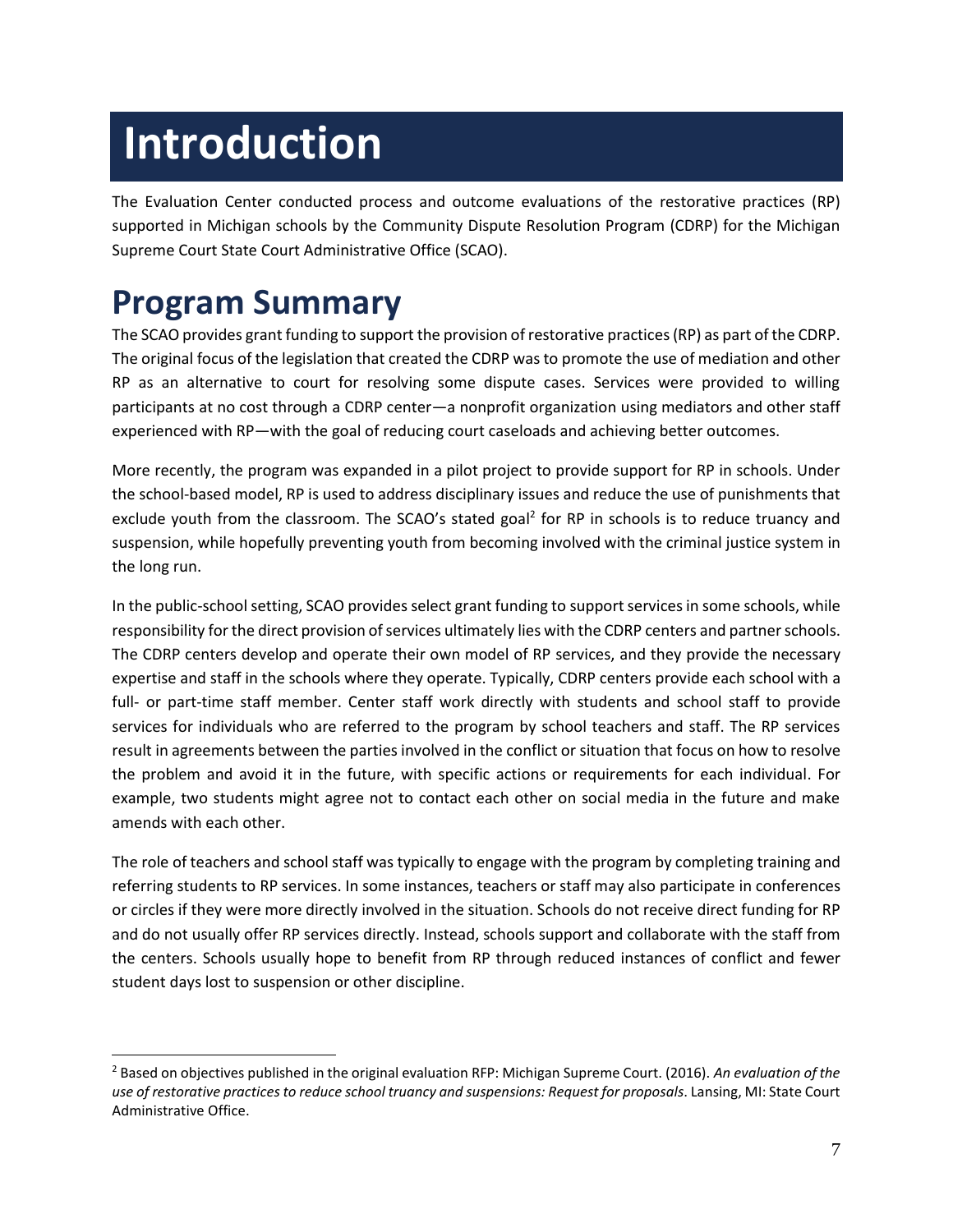## <span id="page-8-0"></span>**Evaluation Summary**

This section provides a brief summary of the evaluation purposes, scope, and methods. More details on the evaluation background (see Appendix A), the research, and analysis methodologies used in the evaluation (see Appendix B) can be found in the appendices.

## <span id="page-8-1"></span>**Background**

The primary purpose of this evaluation was to determine the impact of the use of restorative practice services on school truancy and suspensions. The scope of the evaluation included all major aspects of school-based RP, including how services were implemented in participating schools, the experiences and views of program stakeholders, and the impact on short- and long-term outcomes. However, it should be noted that the scope of the evaluation was limited in the type of school environment that was assessed: a midsized urban district.

The subjects of the study were schools selected via an open and competitive process, with potential participants solicited via a request for proposals (RFP) during August 2016. Originally, the study was intended to include representation from a wider variety of schools; however, the centers and schools identified from rural and suburban areas were unable to meet the criteria for full study participation. RP service delivery, data collection, and assessment took place over approximately two years. The evaluation captured activities during both the 2016–17 and 2017–18 academic periods.

The evaluation was conducted externally and independent of the SCAO by The Evaluation Center at Western Michigan University, which worked closely with the CDRP center and the two schools that participated in the study. Funding for the evaluation was provided by the SCAO and included the cost of the evaluation, grant awards to the CDRP center that provided RP services at the schools, and small stipends to each school to cover direct costs associated with data collection and staff interactions with the evaluation team (funding was provided through their contracts with the center).

## <span id="page-8-2"></span>**Methods**

Multiple approaches were used within the larger evaluation project to assess different aspects of the program and to address four broad evaluation questions that are each associated with aspects of the success of RP service delivery. Table 1 summarizes the main evaluation components, key evaluation questions, goals and outcomes, data sources, and general analysis methodologies used in the study.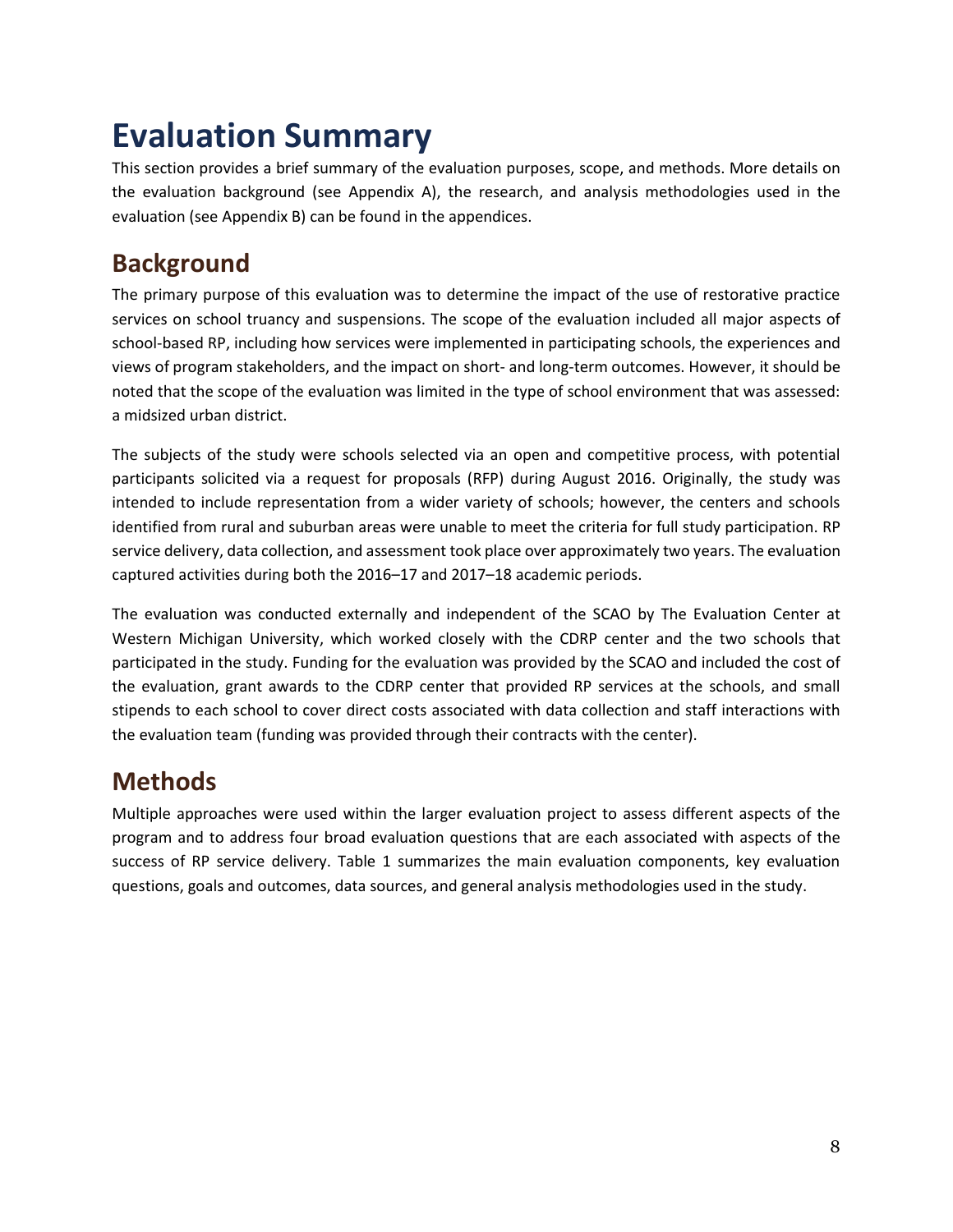#### Table 1. Evaluation Components, Outcome Measures, and Data Sources

| <b>Evaluation</b><br><b>Component</b> | <b>Evaluation Question</b>                                                                       | <b>Goal or Outcome Measure</b>                                  | <b>Data Source</b>                                   | <b>Analysis Type/Purpose</b>                                                                           |  |
|---------------------------------------|--------------------------------------------------------------------------------------------------|-----------------------------------------------------------------|------------------------------------------------------|--------------------------------------------------------------------------------------------------------|--|
| Process                               | Implementation: Did schools<br>provide RP services in a<br>consistent and appropriate<br>manner? | Consistent deployment of RP<br>services                         | School stakeholder<br>questionnaire or<br>interviews | Descriptive/non-<br>comparative (i.e.,<br>feedback for SCAO and<br>schools) for program<br>improvement |  |
|                                       | Reaction: How did students react<br>to the program?                                              | Student satisfaction                                            | Student questionnaire                                |                                                                                                        |  |
| Process and<br>Outcome                | Reach: What was the reach of the<br>program?                                                     | Referrals and use of services<br>State RP database <sup>3</sup> |                                                      | Descriptive referrals and                                                                              |  |
|                                       |                                                                                                  | Demographics of RP users                                        |                                                      | utilization of services                                                                                |  |
|                                       |                                                                                                  | Disciplinary outcomes                                           |                                                      | Descriptive                                                                                            |  |
| Outcome                               | Impact: To what extent did the<br>program impact student<br>outcomes?                            | (suspensions, detentions)                                       | State RP database                                    | Quantitative,                                                                                          |  |
|                                       |                                                                                                  | Attendance/engagement<br>outcomes (absences,<br>tardiness)      | School records                                       | comparative analysis<br>using a nonrandom,<br>statistical matching<br>design                           |  |
|                                       |                                                                                                  | Status of agreements at<br>follow-up                            | State RP database                                    | Descriptive                                                                                            |  |

 $\overline{a}$ 

<sup>&</sup>lt;sup>3</sup> The "State RP database" is a general phrase referring to the MADTrac© software application.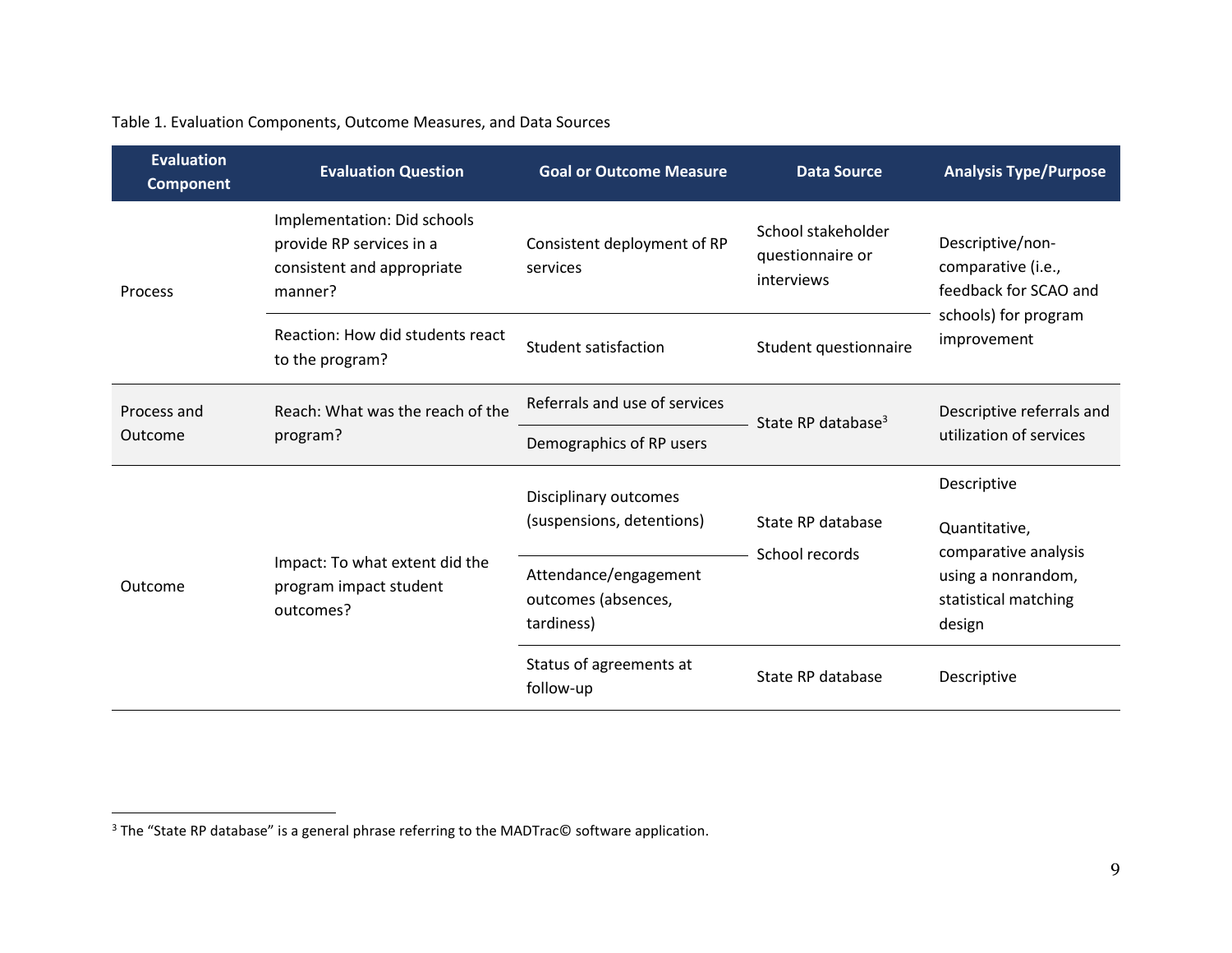## <span id="page-10-0"></span>**Sample: Selection of Participating Schools**

The process of recruiting schools to participate in the study was intended to create groups that would provide the conditions of a natural experiment while also being generally representative of the different types of school environments found throughout the state. The Evaluation Center worked with SCAO staff to create a list of requirements and a general RFP, which was distributed to dispute resolution centers. The goal was to select three to four pairs of schools that meet the following minimum requirements:

- Two school buildings serving at least grades 9-12 must be involved.
- One school building must have established RP services.
- The other school building must *not* have offered services during the past two years and be willing to add RP services during the study period.
- Both buildings should have similar student population demographics and serve similar communities:
	- Free and reduced lunch rates within 10%
	- Enrollment sizes are within +/-15%
	- Offer RP to the same grades
	- Be demographically similar
- Schools leadership must support participation, be willing to participate in an advisory group, and allow access to teachers and staff involved with RP.
- Schools must be willing and able to provide de-identified student data.

Initially, three dispute resolution centers providing services to two schools (six total) were selected to be part of the study sample. Each pair of schools was located in a different geographic environment and was intended to represent a different cultural, socioeconomic, and political environment within the state. Unfortunately, schools or centers in two of the three regions (representing rural and suburban environments) were unable to meet the criteria necessary for inclusion in the final evaluation study. The study was completed using data from two schools that are located within the same school district and are representative of the inner city of a midsized urban environment in Michigan.

### <span id="page-10-1"></span>**Limitations**

Like all evaluations, the assessment design and process were constrained by several limitations, which are acknowledged below. These limitations do not invalidate the study findings but can provide context regarding the strength of evidence.

#### *Overall*

• It was not possible to involve all schools that currently have RP services, or all centers that provide RP services, in the study. The results represent a singular midsized urban environment and may not be generalizable to all other settings.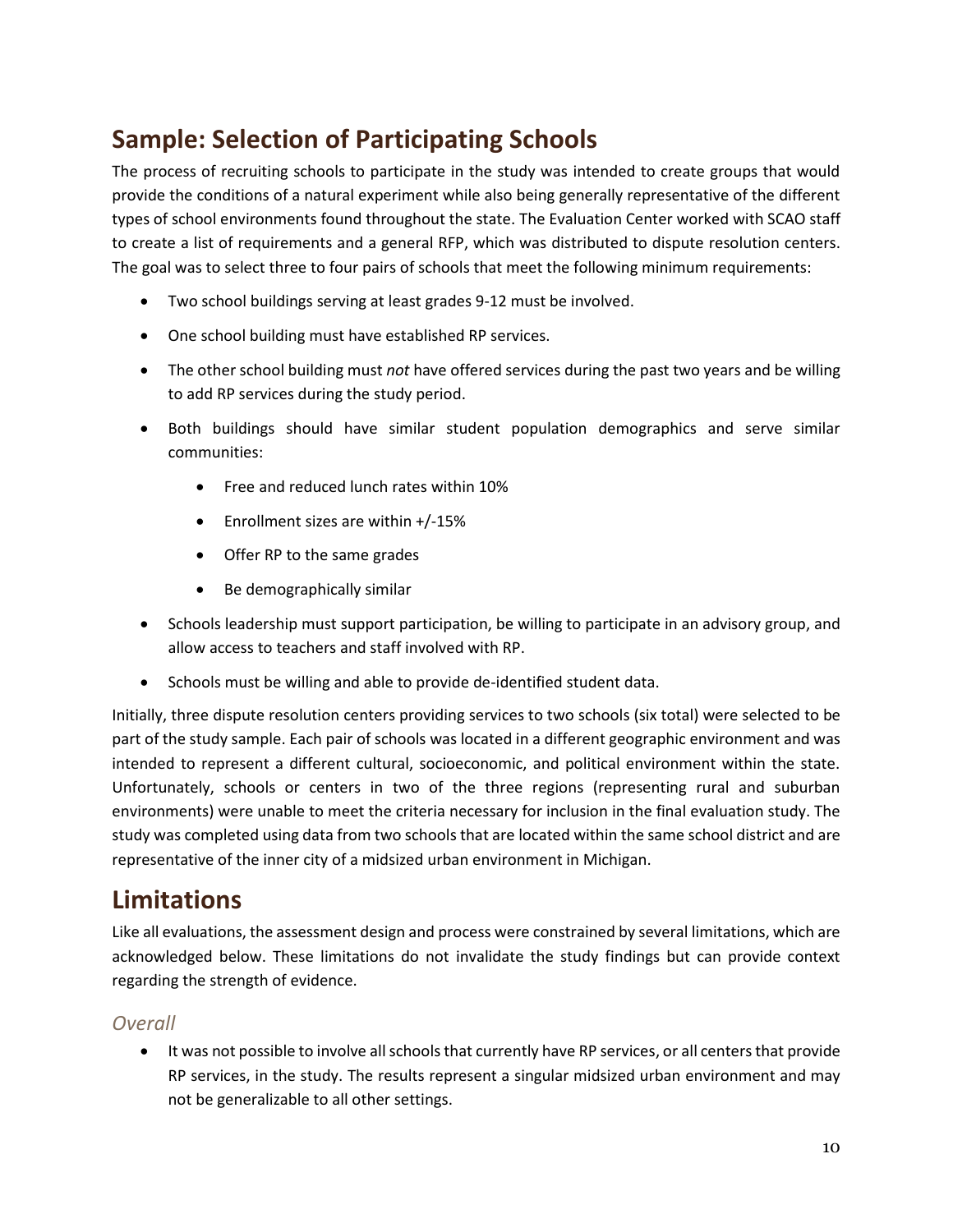Ideally, the study would have examined a more complete set of outcomes, including expulsions. Unfortunately, it was not possible to look at the impact of RP on expulsion rates during this study.

#### *Case Management Database*

● The MADTrac© case management database system records all instances of students participating in RP. However, it may exclude instances in which individuals receive informal services or other benefits provided by the CDRP centers at the schools.

#### *Satisfaction Surveys*

- Measurement of stakeholder satisfaction outcomes was based on self-reported data derived from surveys.
- Two parent surveys were conducted—one for parents who directly participated in RP with their child and one covering all parents at each school—to gauge broad awareness of RP and satisfaction with the services. Unfortunately, neither survey generated enough responses to be included in the final published results. However, some qualitative comments and general trends from the overall parent survey are discussed.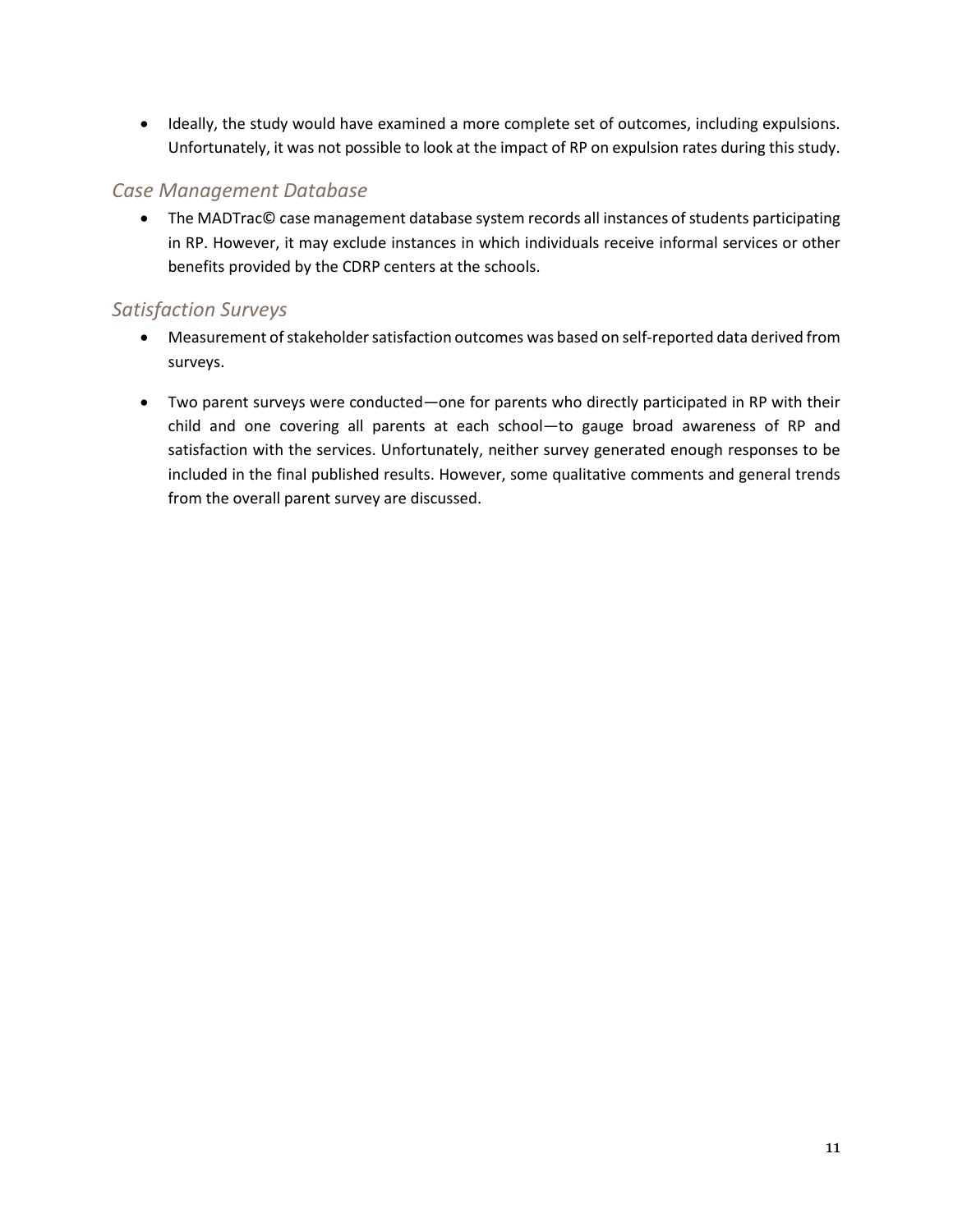# <span id="page-12-0"></span>**Evaluation Results**

## <span id="page-12-1"></span>**Impact: To What Extent Did the Program Impact Student Outcomes?**

*RP may impact student suspensions and attendance rates in some settings.*

## **Overview**

- The established provision of RP services was associated with a significant, school-wide impact on both discipline (suspensions) and absenteeism (truancy).
- RP was also associated with reduced instances of tardiness.
- RP agreements directly reduced the severity or duration of formal discipline enacted for hundreds of participating students.

## **Findings**



Evidence on student impact was derived from two main sources: a quasi-experimental, comparative analysis of school data and an analysis of data from the case management database system that is used to track all RP services. The data from the participating schools

were used to estimate the broad impact of RP services on schools, measured by impact on all students in an RP environment relative to a non-RP environment. Data from the case management system were used to calculate the direct reported impact only on students who received RP services during the study.

### *School Data*

To assess the size and significance of the impact of RP in schools, data on individual students were collected from each school. The data were requested to measure outcomes theoretically related to RP (i.e., disciplinary outcomes, attendance) and to measure demographic traits. The demographic variables were used in the analysis to ensure that differences in outcomes were related to the presence of RP services and not inter-school differences in student populations.

To promote similarity between the groups, criteria were set for study participation. 4 Schools had to have similar rates of poverty (measured by free and reduced lunch eligibility) and demographically similar student populations (e.g., similar levels of minority racial and ethnicity distributions). To account for differences that still exist between the students and schools, a statistical process known as propensity score matching was used to create a comparison group that was functionally identical to the group that

 $\overline{a}$ <sup>4</sup> Discussed in the Evaluation Summary: Selection of Participating Schools section.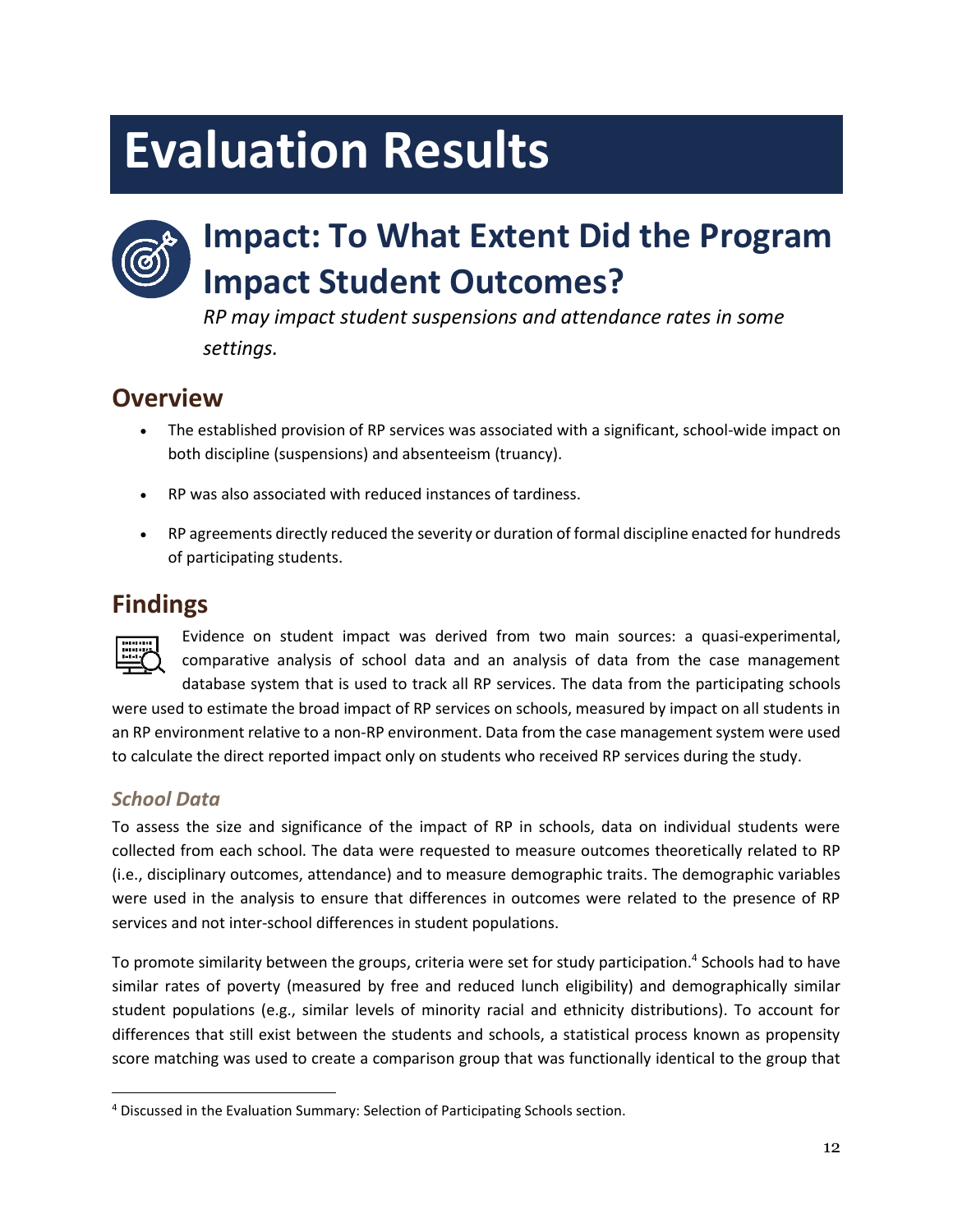had been receiving RP services—a quasi-experimental method recommended within the literature.<sup>5,6</sup> A propensity score is a measure of the probability that each individual would be a member of the treatment group (i.e., student in the school with existing RP services). Propensity scores were used to identify students at the school with new RP services who had characteristics similar to students at the school with existing RP services to form a comparison group (e.g., selected students at the school with new services served as the comparison group) (Figure 1). More information on this matching process and the baseline characteristics of each school is included in Appendix B.



Figure 1. Visual Representation of Propensity Score Matching

l

Once the comparison group was created, simple means were calculated and compared for each group for outcome variables. The success of RP programming was measured by impacts on student outcomes related to discipline and school engagement—two factors that can be affected when a student faces conflict in the school environment. To measure the impact on students, two major categories of outcome were examined: disciplinary outcomes (suspensions, detentions) and attendance/engagement outcomes (absences from school, times tardy to class). For there to be a treatment effect, the average outcome measure for students at the school with existing RP services should show a positive and statistically significant difference from the comparison group. Any effect was hypothesized to appear during the first year of the study, when services had been active at the school with existing services but were not yet fully established for the school with new RP services. This section provides only a brief summary of analysis and results; a detailed, technical description of the data and analysis procedure is provided in Appendix B.

<sup>5</sup> Fronius, T., Persson, H., Guckenburg, S., Hurley, N., & Petrosino, A. (2016). *Restorative justice in U.S. schools: A research review*. Retrieved from [http://jprc.wested.org/wp-content/uploads/2016/02/RJ\\_Literature-](http://jprc.wested.org/wp-content/uploads/2016/02/RJ_Literature-Review_20160217.pdf)[Review\\_20160217.pdf](http://jprc.wested.org/wp-content/uploads/2016/02/RJ_Literature-Review_20160217.pdf)

<sup>6</sup> Jain, S., Bassey, H., Brown, M., & Kalra, P. (2014). *Restorative justice implementation and impacts in Oakland schools* (prepared for the Office of Civil Rights, US Department of Education). Oakland, CA: Oakland Unified School District and Data in Action.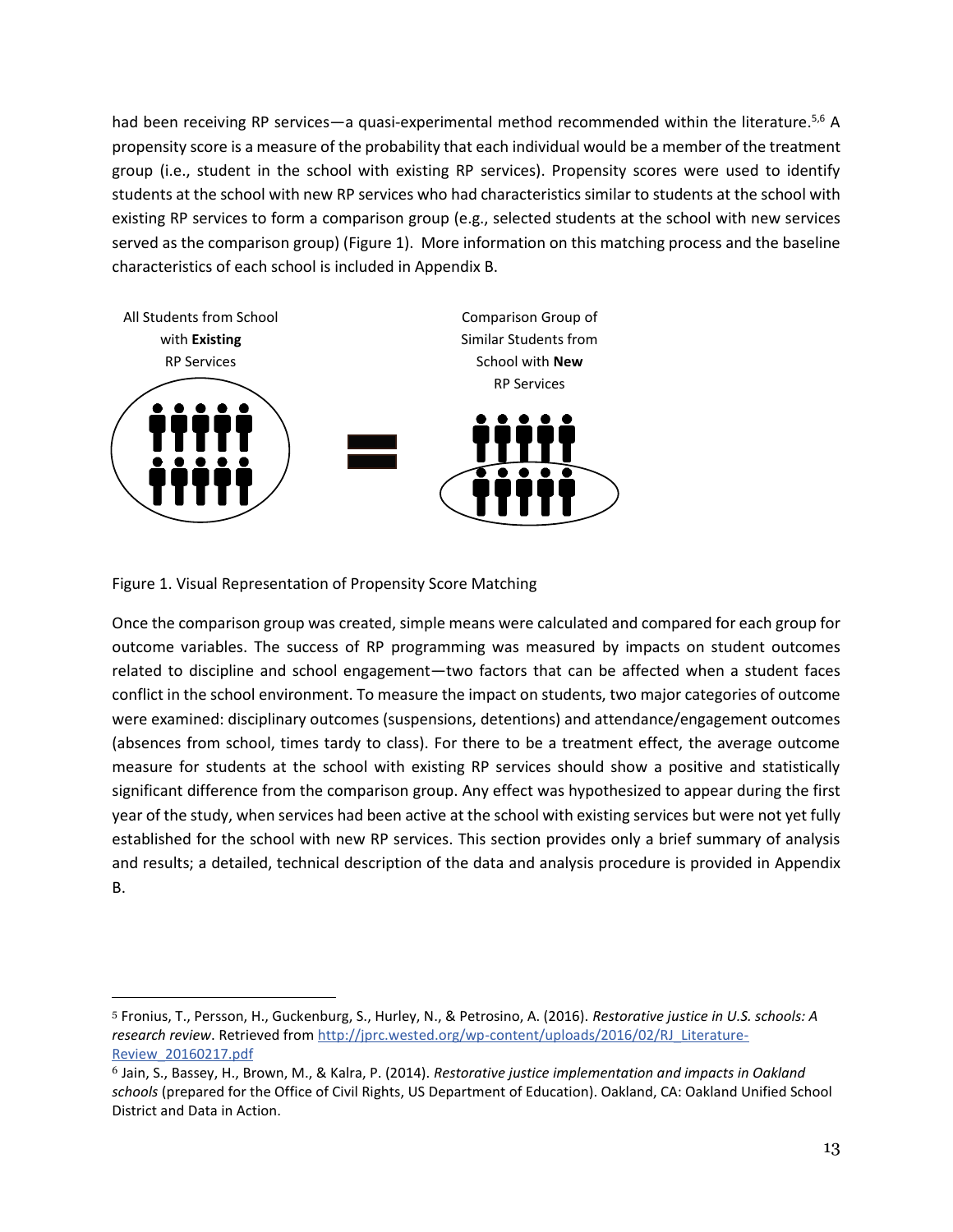### *Disciplinary and Attendance/Engagement Outcomes*

Table 2 compares the outcome results for the school with existing RP services versus the comparison group drawn from the other school. On all four major outcome measures that were examined suspensions, absences, course tardiness, and disciplinary incidents—the data indicate that there are statistically significant impacts for students in the existing RP school. **Students in the school with existing RP services had fewer average suspension days, days absent, and reported tardy periods than the comparison group of similar students.** There was a lower level of disciplinary outcomes in a context of slightly higher average levels of incidents.

| <b>Outcome Measure</b>      | <b>RP</b><br><b>School</b> | <b>Comparison</b><br><b>Group</b> | <b>Difference</b> | Stat Sig.<br>(p<0.05) |
|-----------------------------|----------------------------|-----------------------------------|-------------------|-----------------------|
| 2016-17 All Year (Sem. 1-2) |                            |                                   |                   |                       |
| Suspension days             | 0.11                       | 0.31                              | $-0.20$           | Yes.                  |
| Absent days                 | 5.67                       | 7.00                              | $-1.33$           | <b>Yes</b>            |
| Tardy periods reported      | 21.43                      | 38.43                             | $-17.00$          | Yes                   |
| <b>Incidents</b>            | 0.55                       | 0.33                              | 0.22              | <b>Yes</b>            |
|                             |                            |                                   |                   |                       |
| 2017-18 All Year (Sem. 1-2) |                            |                                   |                   |                       |
| Suspension days             | 0.21                       | 0.48                              | $-0.27$           | Yes                   |
| Absent days                 | 18.85                      | 22.33                             | $-3.48$           | <b>Yes</b>            |
| Tardy periods reported      | 33.53                      | 48.46                             | $-14.93$          | Yes                   |
| Incidents                   | 0.84                       | 0.49                              | 0.35              | Yes                   |

Table 2. Summary of Outcome Impacts from the School Analysis

### *Case Management Data*



In addition to using the data from the case management system database to assess the reach and usage level of RP services in the schools, an analysis was also conducted to examine the changes in disciplinary outcomes that were reported by the professional RP staff who worked directly with students. For each instance that an RP service was provided, information was recorded about the student(s) involved in the incident, the nature of the incident, and both potential and actual disciplinary consequences. Additionally, when a post-RP follow-up was conducted, the staff recorded whether the student(s) had kept the agreement or followed the plan that was developed as part of the program.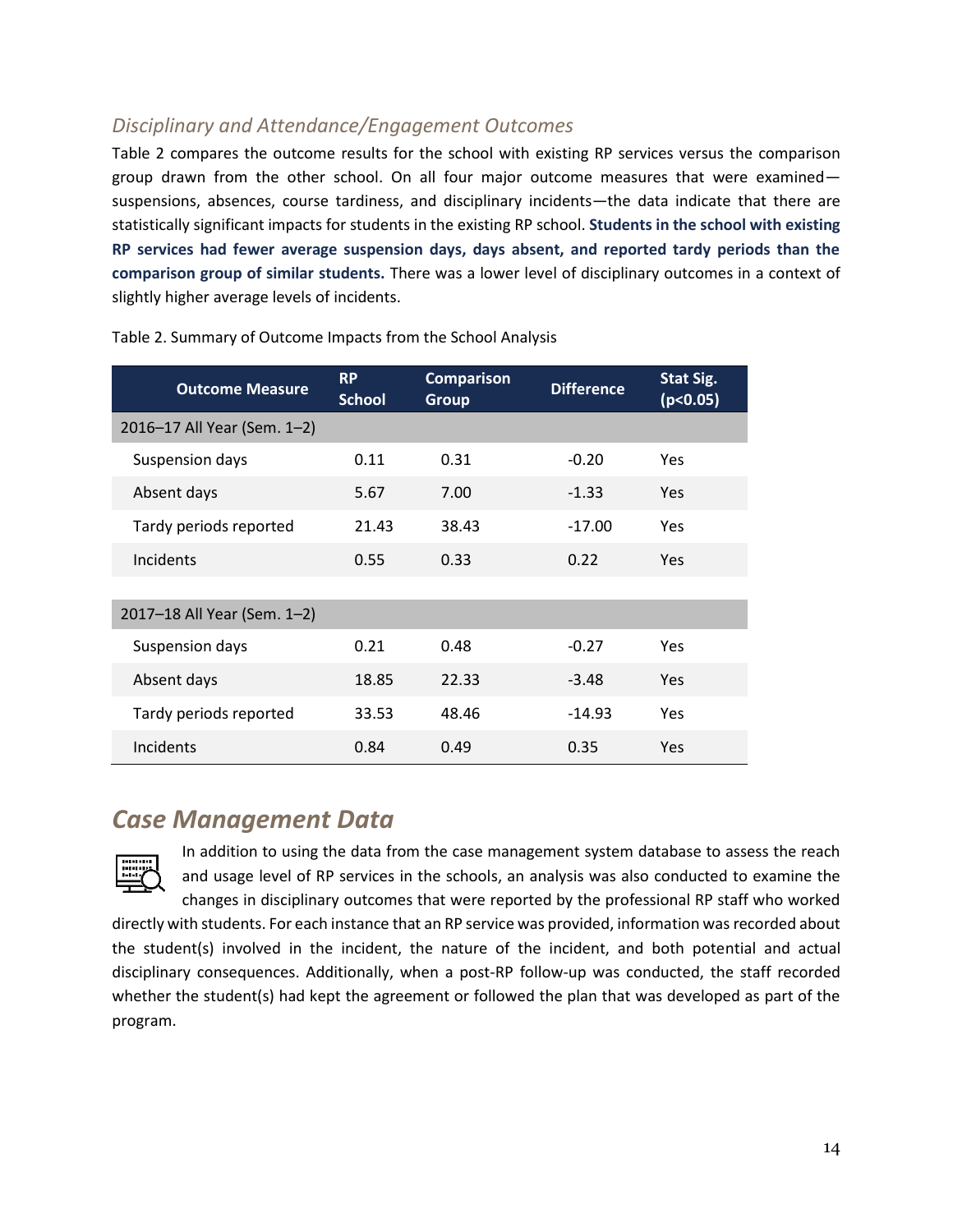#### *Results*

One way that RP can reduce suspension and detention rates at schools is by creating alternate ways of resolving conflict and disciplining the involved parties. According to RP program records, **during the twoyear period, there were 628 instances in which a formal disciplinary action was avoided by substituting an informal disciplinary action.** The most commonly avoided consequences were out-of-school suspension (OSS) and in-school suspension (ISS), and the most common substitute actions were warnings. The warnings were typically accompanied by specific actions that the involved parties agreed to in the hope of resolving the conflict (Figure 2).

#### **Out-of-school suspensions were the most common disciplinary consequence avoided through RP.**



Figure 2. Discipline Avoided by Type and Percent of Incidents, 2016–2018

Another way that RP affects outcomes is through agreements that reduce the duration of discipline; however, **it is less common for RP agreements to reduce suspension length.** As shown above (Figure 2), it is more common to avoid suspension. During the entire study, there were only 22 instances in which a student facing out-of-school suspensions did not avoid the consequence. Usually in these instances, the duration of the suspension was reduced from an average of 2.3 days to an average of 0.9 days.

Two important parts of RP involve adherence by all participants to any agreement generated during the process and, hopefully, avoidance of the original conflict's reoccurrence. After each RP service event, program staff at the schools were expected to follow up regarding whether the participants have upheld the terms of any agreement developed as part of the RP.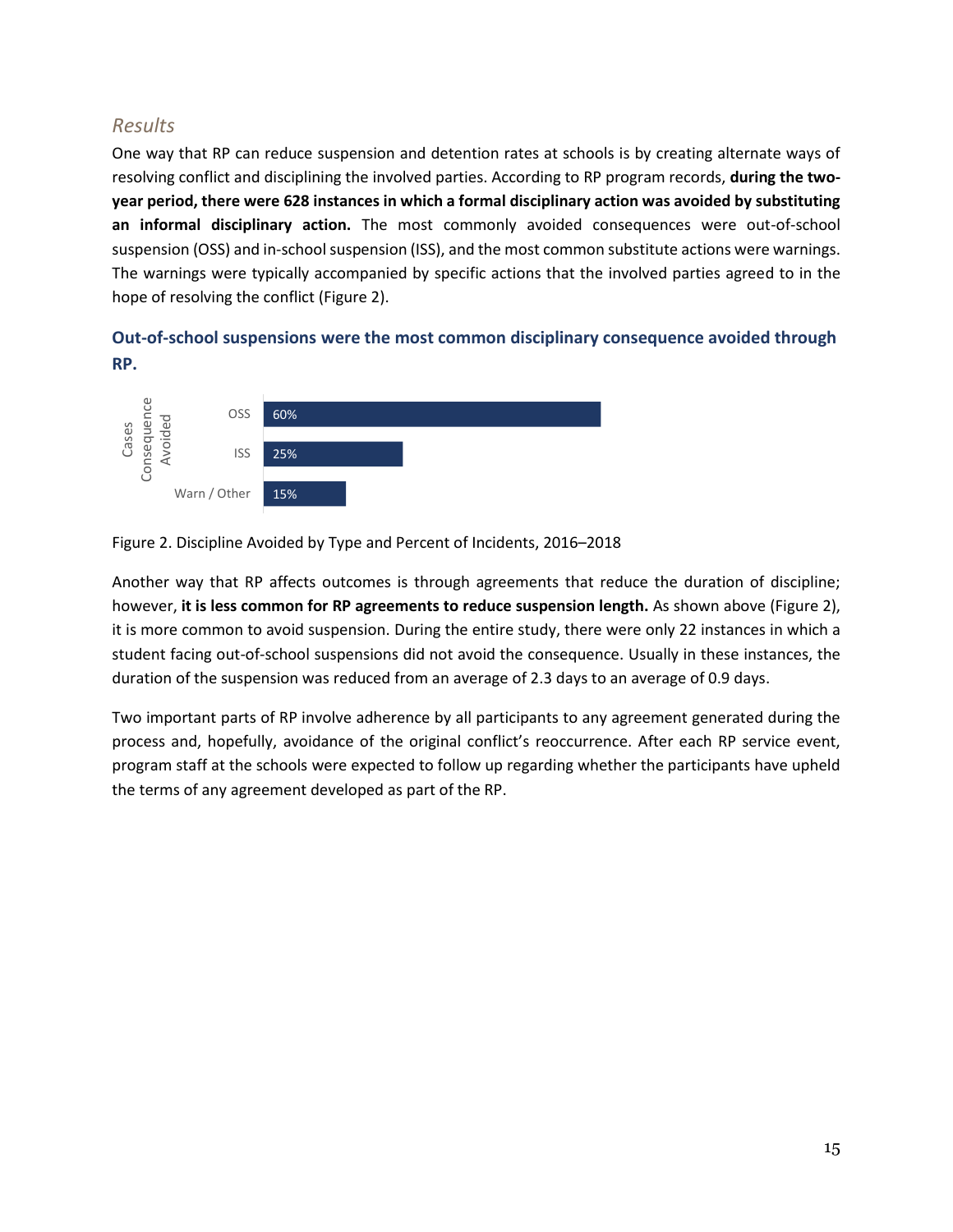**Approximately 9 of 10 participants were still upholding their agreements when post-RP follow-up was conducted.**



Figure 3. Status of RP Agreements at Follow-Up

 $\overline{a}$ 

Most agreements (89%) were being upheld at the time of post-RP follow-up (Figure 3). The rate that agreements were upheld was examined across several individual factors (e.g., sex, race/ethnicity), as well as by dispute type, to determine whether RP may be more effective under certain conditions or with specific demographic groups. No substantial differences were identified. **Overall, the majority of agreements were kept, at least until the time of follow-up**. 7

 $^7$  Standard reported practice is for follow-ups to be conducted four to six weeks after RP service is conducted; however, the case management system database does not include the specific date when follow-up is conducted.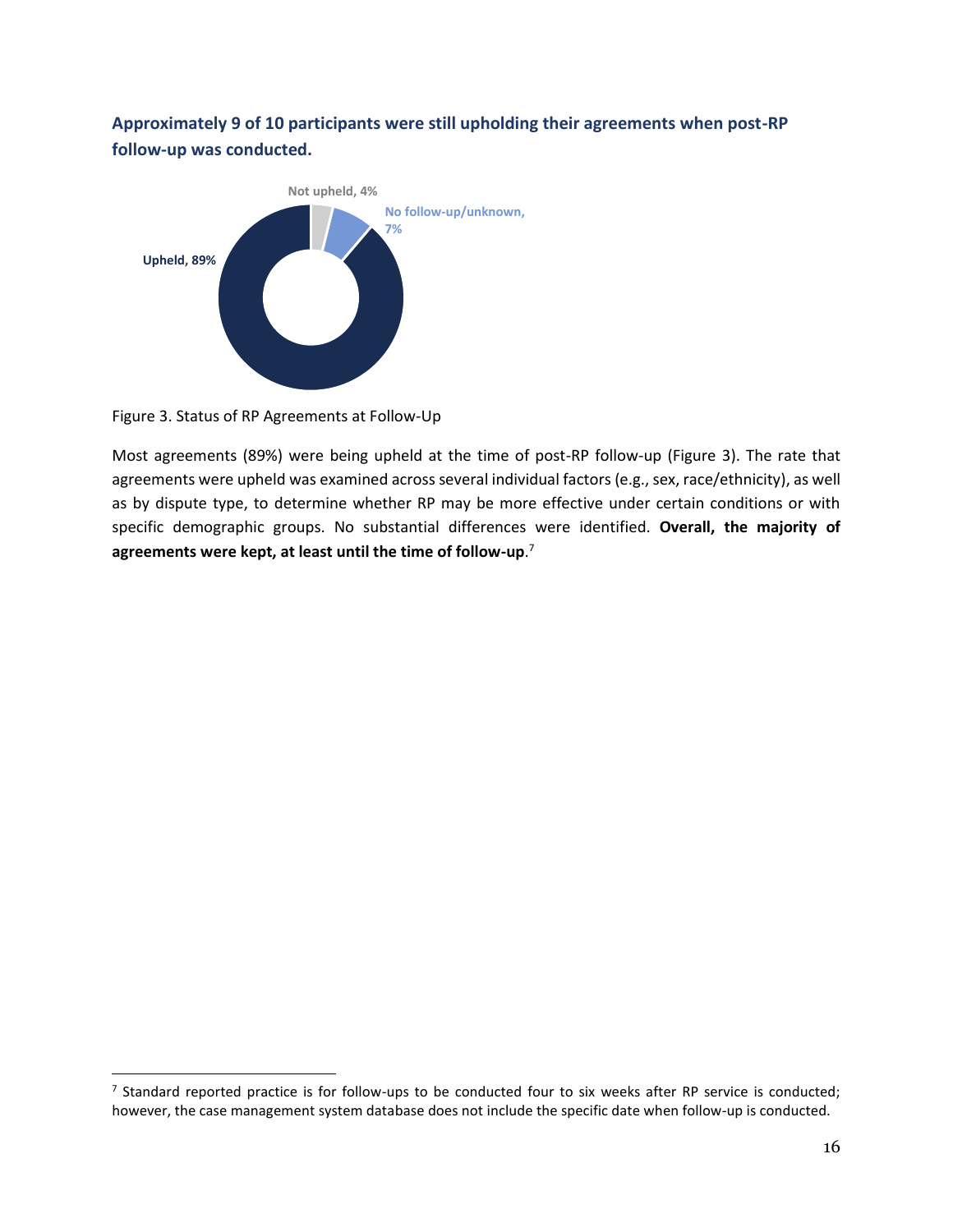## <span id="page-17-0"></span>**Reach: What Was the Reach of the Program?**

*RP services were well utilized, though referrals varied across individual demographics.*

## **Overview**

- Use of RP services was most prevalent in the lower high school grades (ninth and tenth).
- Students who identified as Black or multiracial were more likely to be involved with RP than other students.

## **Findings**

## *Michigan RP State Database*



The reach and use of RP services was measured through the records kept by the program staff at each of the schools. Program staff entered these records into a statewide case management system database. All data presented in this report reflect RP service referrals and use by high

school (Grades 9-12) students only. (However, RP services were made available to younger students in both school buildings.)

### *Referrals*

#### **The number of total referrals increased; the school with existing services used RP the most.**



Figure 4. Case Referrals for Schools with Existing and New RP Services

The school with established RP services prior to the study had more referrals overall than the school that began implementing RP as part of the grant (Figure 4). The school with new RP services began quickly using RP once services started.

### *Use*

Use of RP was demographically diverse, though there were some service patterns. RP referrals and use were most common among the lower grades and younger ages (Figure 5). Female students received the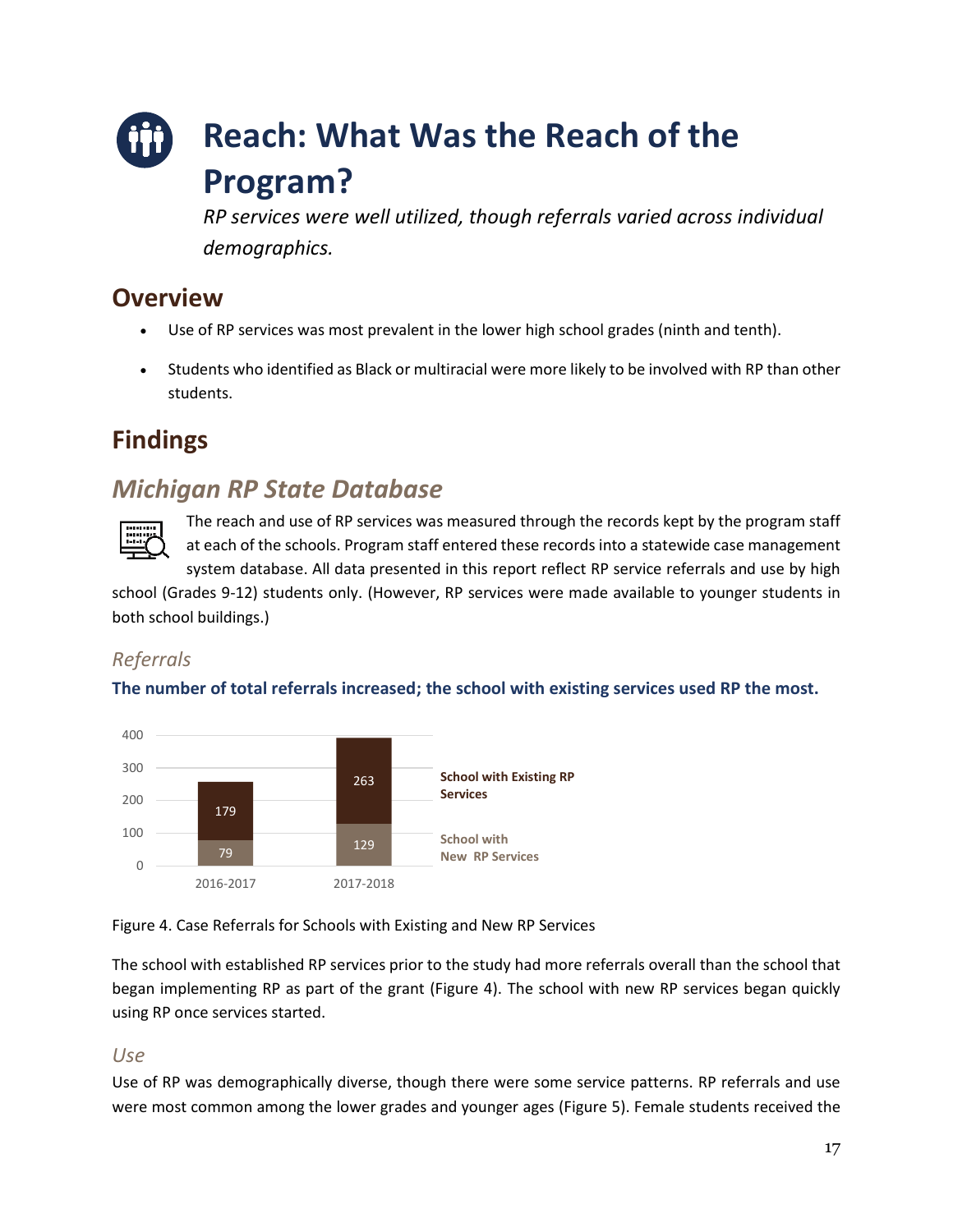majority of referrals, accounting for 68% of all RP cases during the study period. Staff at both schools indicated that increasing disciplinary issues among female students has been a trend during recent years.



**RP services were used with younger students in lower grades.**

Analysis of RP by race and ethnic classification shows that RP use tended to be highest for Black students (64% of referrals). However, when that number is compared to actual 2017–18 enrollment figures, the ratio of students with RP use to the school population by demographic group shows that Black and multiracial students received a disproportionate portion of RP referrals (Figure 6). These results likely reflect the widely observed finding that African American and other non-White students are more likely to be suspended or face other disciplinary measures than White students for the same offenses,<sup>8</sup> which then leads to more RP referrals.

#### **RP services were provided to a disproportionate number of students that identify as Black and multiracial.**



Figure 6. Ratio of RP Users to School Enrollment by Racial and Ethnic Categories

A 1:1 ratio would indicate that the portion of students in a race or ethnic category who were referred to RP was the same as the overall proportion of students in that race or ethnic group at the school. Ratios significantly above one indicate overrepresentation, while numbers significantly below one indicate underrepresentation. It should also be noted that Hispanic students received disproportionately fewer referrals to RP services, relative to their portion of the total student population.

 $\overline{a}$ 

Figure 5. Distribution of Total RP Usage by Grade

<sup>&</sup>lt;sup>8</sup> Skiba et al., 2002; US Department of Education's Civil Rights Data Collection, 2014.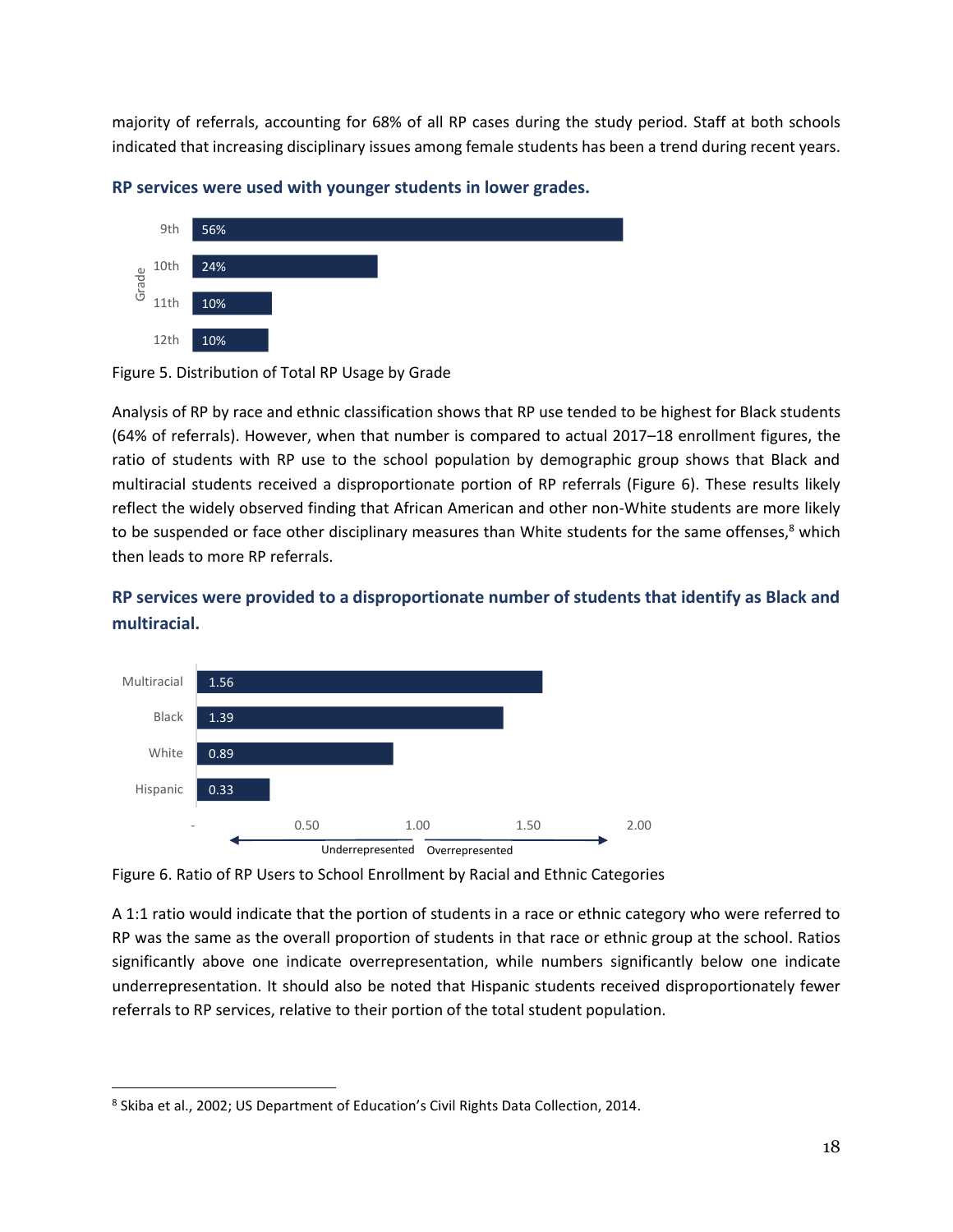#### **Most RP cases involved fights or verbal arguments.**



Figure 7. Primary Incident Type for RP Referrals

The most common types of incidents that resulted in RP referrals were fights and verbal arguments (Figure 7). RP was used less often for incidents that primarily involved truancy, threats and harassment, or social media. Although social media was not often indicated as the primary cause of a disciplinary incident, discussions with school staff and teachers indicate that social media is often a contributing factor that fuels other situations, such as fights, arguments, and gossip.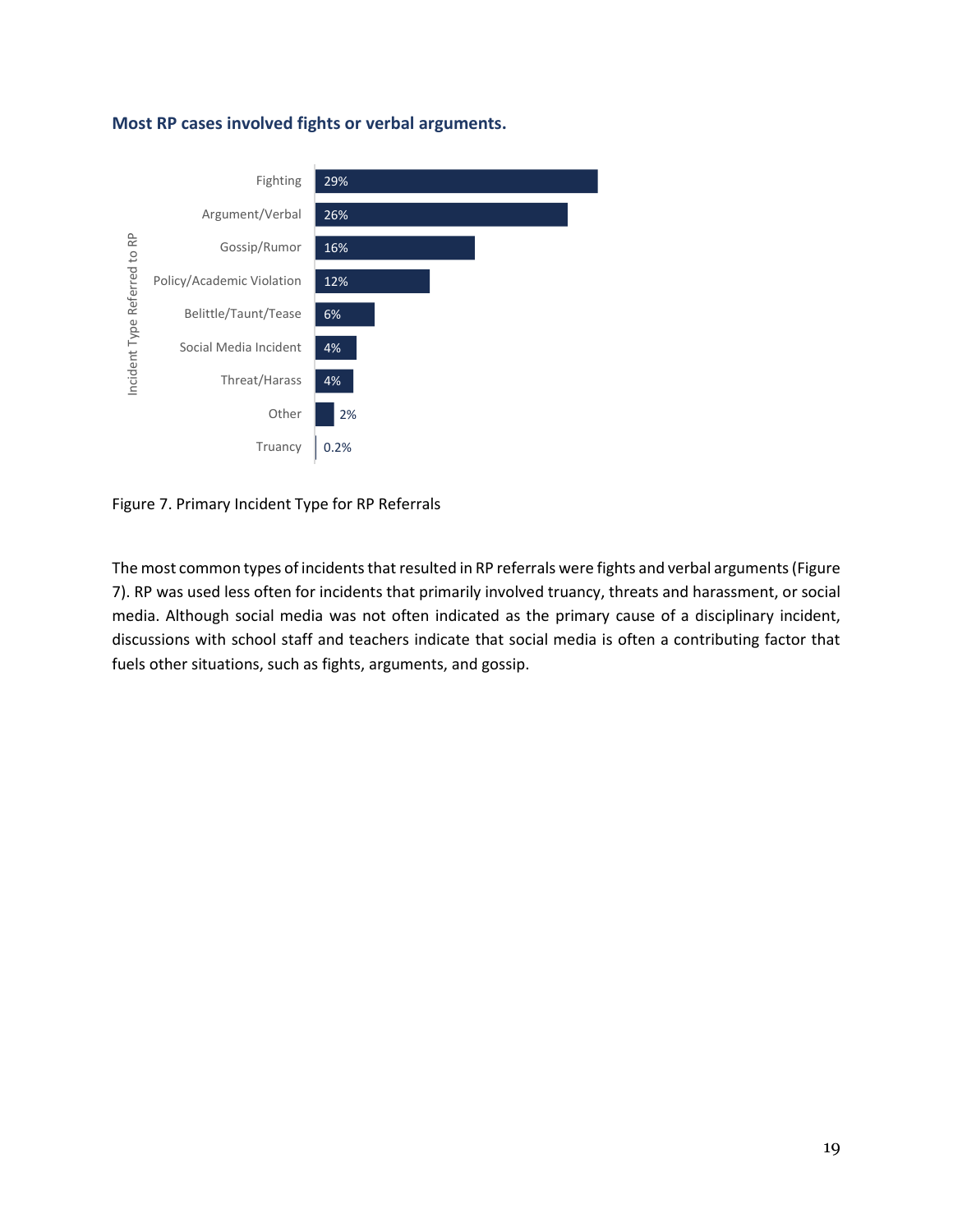## <span id="page-20-0"></span>**Reaction: How Did Participants React to the Program?**

*Most students were satisfied with their RP experience and thought it would solve the problem for good.* 

## **Overview**

- Nearly all students felt that they were treated fairly during RP and that they had a chance to say what they wanted to say.
- Most students were satisfied with the agreement developed during RP and believed that it would resolve the conflict.
- Many students felt that the RP process resulted in a sincere apology.
- Parental awareness of RP was low; some expressed skepticism of the RP concept.

## **Findings**

## *Student Questionnaire*

A total of 350 students who participated in restorative programming completed a questionnaire about their experience and were asked to provide suggestions for improvement. Basic demographic questions were also asked to determine whether perceptions varied across program types or individual characteristics. Based on the data provided from the case management system, we estimate that the response represents approximately 54% of the possible RP cases handled during the study period.<sup>9</sup>

### *Student Reaction*

 $\overline{a}$ 

Figure 8 summarizes the responses collected from all students who participated in RP. A large majority of RP participants responded "yes" to all of the questions, which indicates satisfaction with the program and/or a positive, self-reported, program outcome. The strongest affirmative responses were to the following questionnaire items: "I had a chance to say what I needed to say" (98%), "I was treated fairly" (95%), "Everyone helped make the agreement" (95%), and "I know an adult at school to go to" (95%).

The lowest rates of affirmative responses occurred with the following questionnaire items: "A person who was harmed received a sincere apology" (75%) and "The conflict has not occurred since RP" (83%). Although they did not receive responses as strong as those for other items, these questions were still affirmed by strong majorities of student survey respondents.

<sup>9</sup> Based on 350 student survey responses and an estimate of 650 cases listed in the MADTrac referral data. It is not possible to confirm the exact number of surveys actually delivered by staff at each school.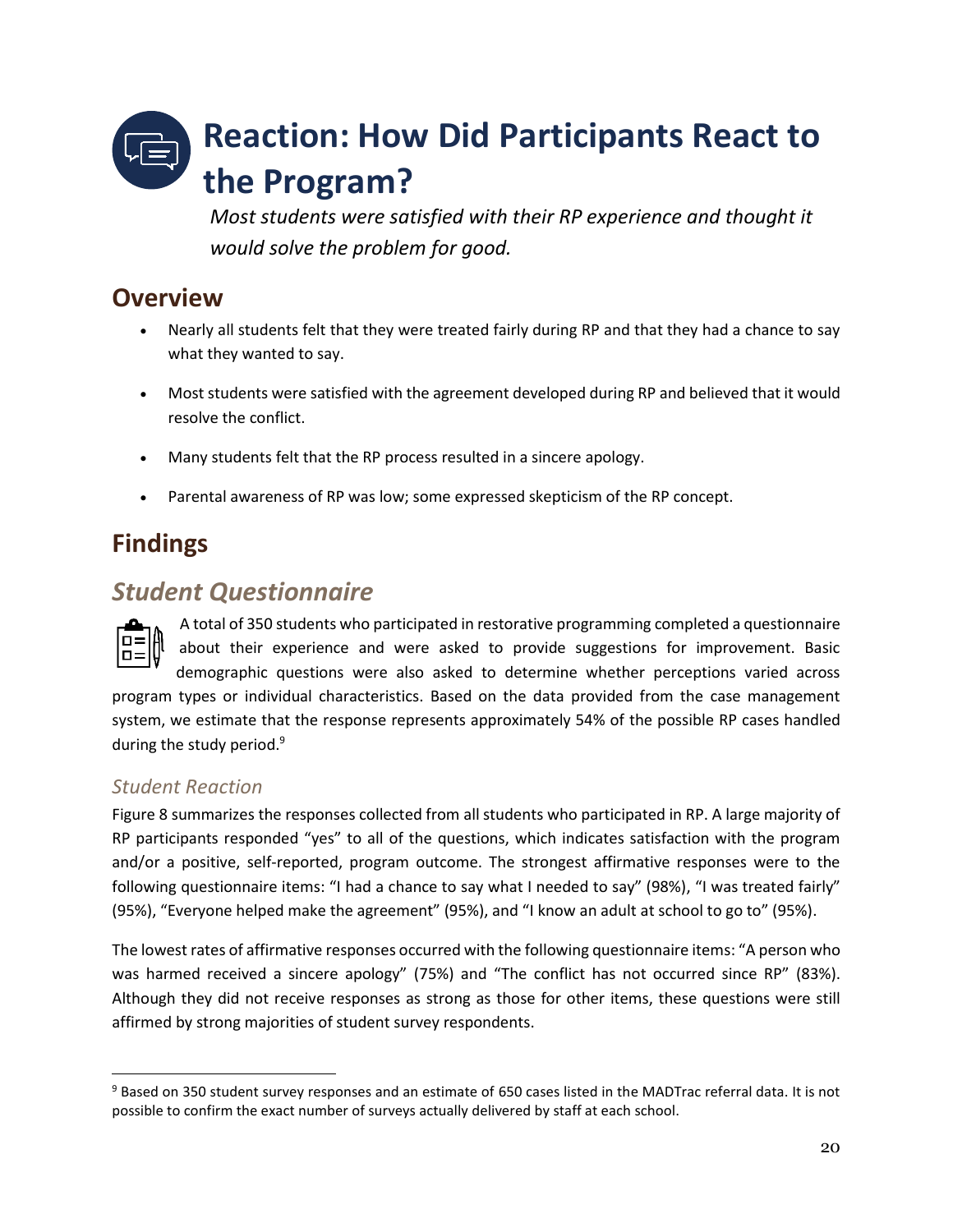It is not clear why only two-thirds of students felt a sincere apology was given in RP. Although apologies are a common aspect of RP agreements, an apology may not be part of the agreement in all situations.<sup>10</sup> Alternately, participants may not have felt that the apology they received or gave was sincere. The low portion of students who affirmed that the conflict had not reoccurred indicates that RP services are not always effective at permanently resolving conflict.

#### **The majority of students were satisfied with RP services.**





#### Figure 8. Affirmative Student Responses

 $\overline{a}$ 

To assess whether individual traits or program characteristics had an impact on participant reactions, the questionnaire responses were also examined by demographic groupings. However, no meaningful differences stood out.

<sup>10</sup> Stinchcomb, J., Bazemore, G., & Riestenberg, N. (2006). Beyond zero tolerance. *Youth Violence & Juvenile Justice, 4*(2), 123–147.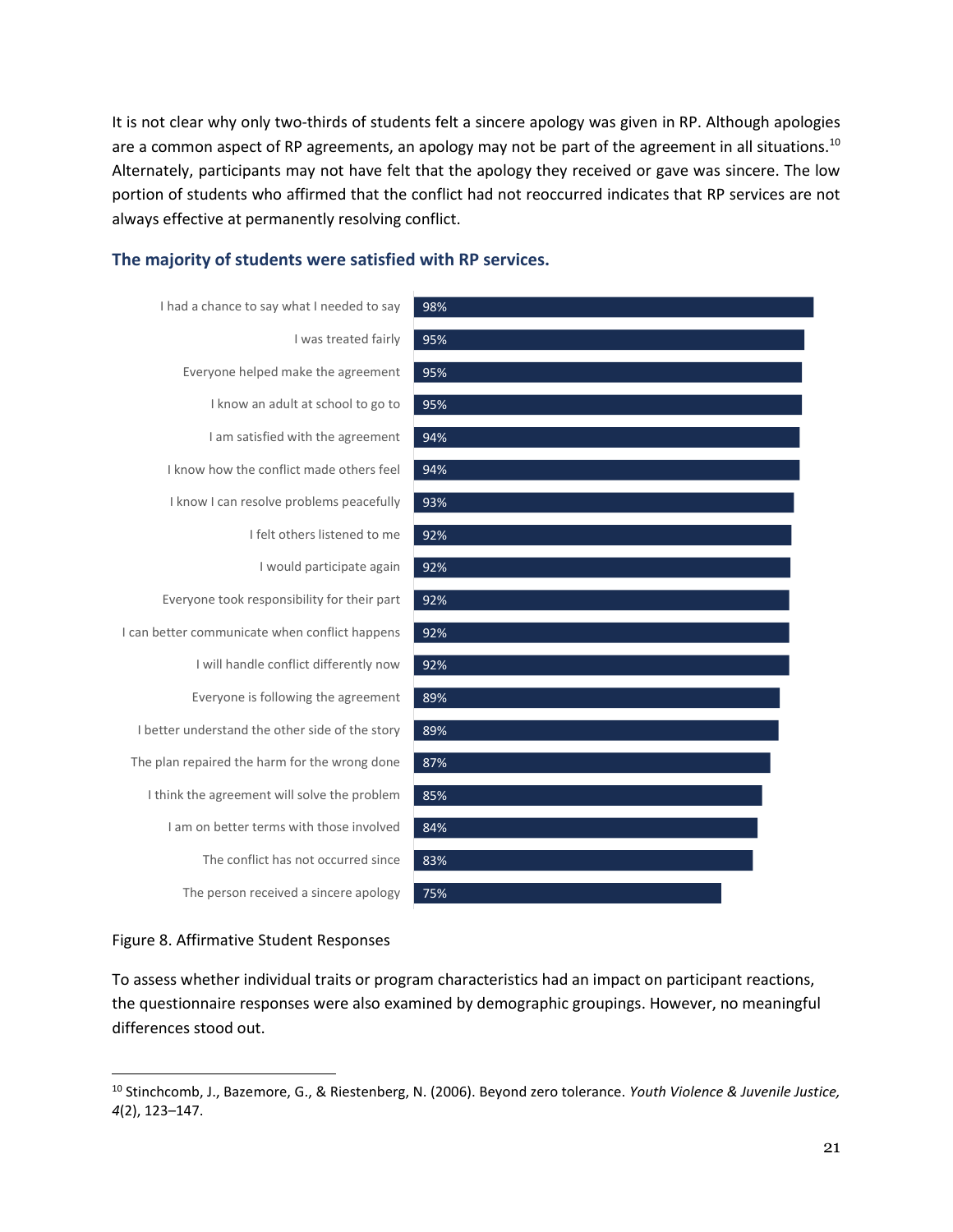The majority of students (60%) who completed the questionnaire did not provide written comments on their experience or what might make RP services better. Among those who did provide a response, most were short and simple: "I don't know" (or "IDK") and variants of "It is fine as is" were the most common. However, a few students did provide more in-depth suggestions. A list of the most common themes that emerged are outlined below.

#### *Suggestions for Improvement*

The most commonly mentioned suggestions on how to improve RP services focused on creating a more comfortable environment for students. Examples include "provide snacks," using a "bigger room" or "better room," and having "comfortable chairs" and "air or fans in the room." Students also commonly mentioned wanting more time to talk during the sessions, both with the facilitator and with one another. Suggestions made by just a few students include having staff follow up with participants, involving everyone who participated in the conflict in RP, and increasing the number of RP staff available. The most frequently mentioned way students felt they could improve RP services was by maintaining respectful communication. Students cited participants talking over one another as a sign of disrespect and emphasized the importance of listening to one another and making eye contact.

## *Parent Questionnaire*

During the spring of 2018, a questionnaire was emailed to all parents of children attending the schools in the study. Only 72 parents responded to the survey, and only 16 of those parents indicated that their child had participated in RP. Both numbers are too low to provide a representative sample of parents. However, several comments and themes arose that may still be worth considering, although caution should be given to interpretation of these findings. About 60% of parents were aware that their child's school offered RP services. An issue that stood out in the comments involved concern that RP was unfair or ineffective in instances of bullying. For example, one parent suggested that RP allowed the bully to "get away" with something without facing adequate punishment. Although small in number, these comments featured parents' details regarding situations that their children had experienced and contained strongly worded skepticism of RP.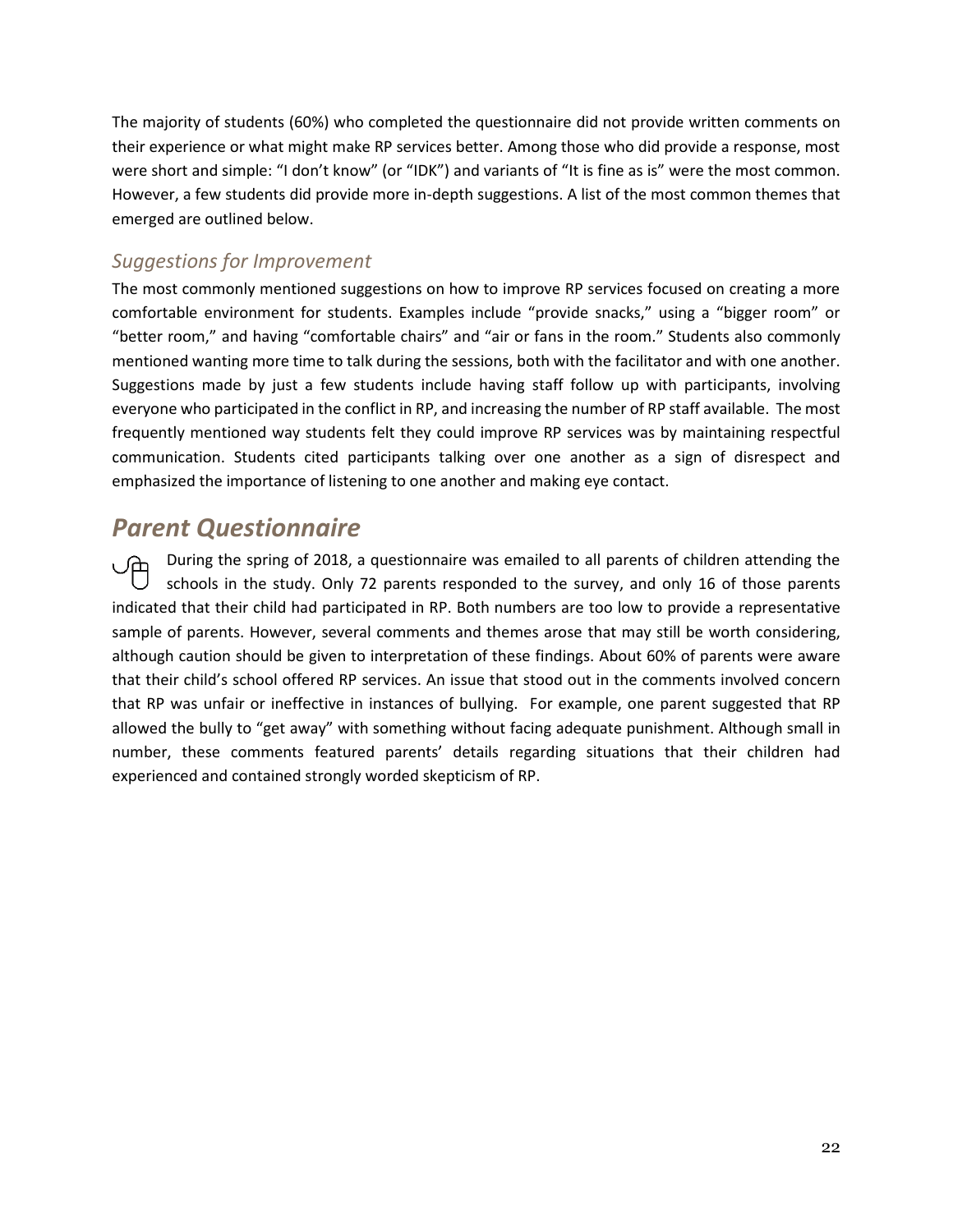## **Implementation: Did Schools Provide RP Services in a Consistent and Appropriate Manner?**

*The center provided the schools with an established, mainstream approach to RP.*

## **Overview**

- The participating center and associated schools used established approaches to provide RP services.
- The centers controlled RP service implementation, which helped maintain consistency.

## **Findings**

#### *Site Visit Methods*



To directly understand the implementation of RP at each site, the evaluation team visited both schools during spring of 2017. Evaluation activities conducted during these visits included meeting and interviewing the CDRP director, conducting focus groups with teachers and school

staff who were directly or indirectly involved with RP, and meeting with the RP staff from the center who provided or supervised the provision of RP services in the schools. Finally, as part of the visit, the evaluation team asked RP staff to share stories about RP use and successes, which are summarized in Appendix D.

### *Program Characteristics*

Table 3 summarizes the main program and implementation characteristics for each of the schools and the schools' status as a "new" or "existing" program school. Access to RP occurs through referrals, which are most often made by administrative staff and teachers. Less frequently, police or security officers, mental health workers, and other students can make referrals. Training on how RP works and on how to make referrals had been conducted at the school with existing services and was planned for next year at the other school.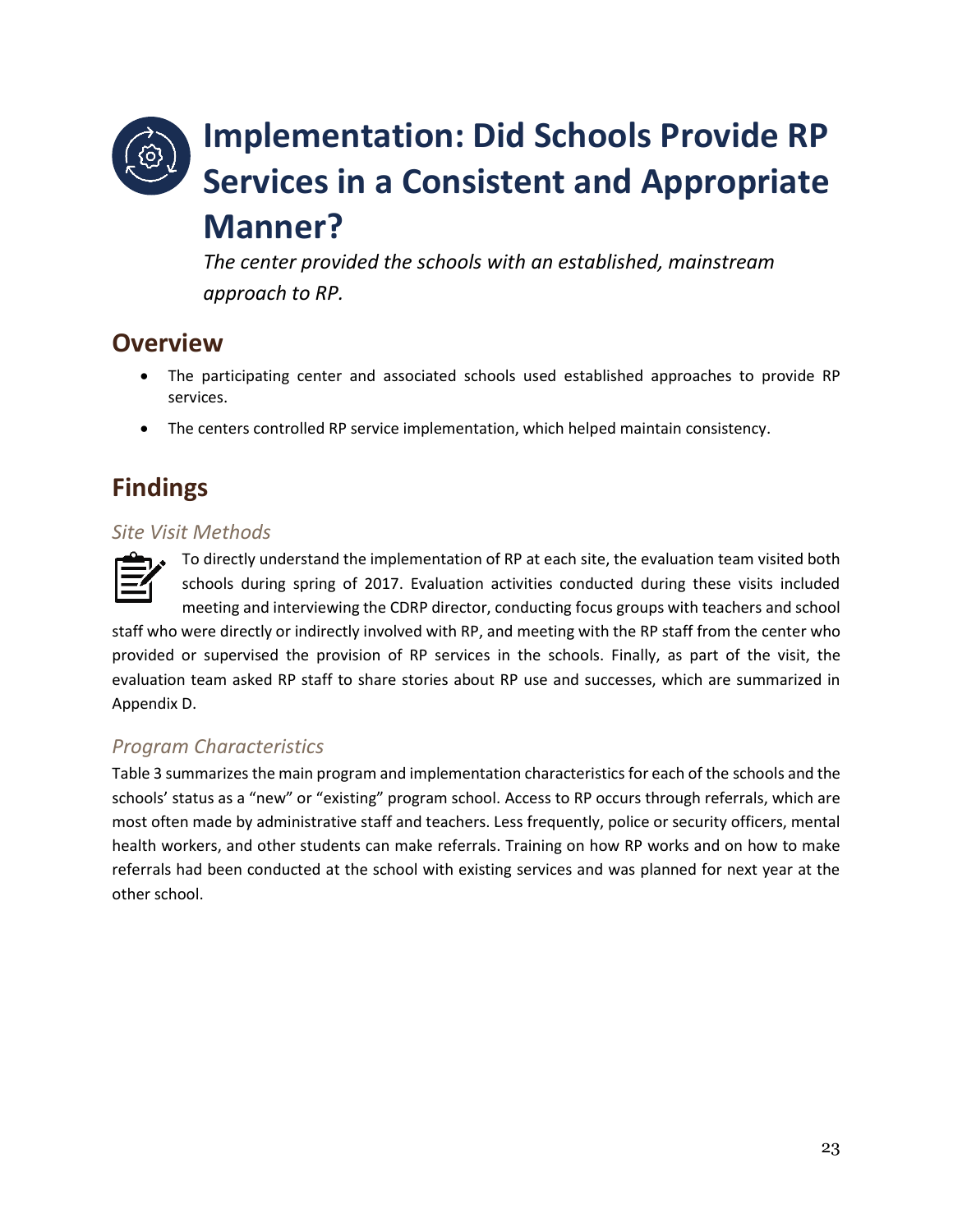| <b>Status of RP Services at School</b> | <b>Existing RP Services</b>     | <b>New RP Services</b> |  |
|----------------------------------------|---------------------------------|------------------------|--|
| <b>RP Service Type</b>                 | Circles / Conferences           | Circles / Conferences  |  |
| <b>Sources of Referrals</b>            | Admin referrals                 | Admin referrals        |  |
|                                        | Teacher referrals               | Teacher referrals      |  |
|                                        | Student referrals               | Police referrals       |  |
|                                        | Mental health service referrals | Student referrals      |  |
| <b>RP Training for Staff</b>           | Annual teacher training         | Planned for future     |  |

Table 3. Summary of RP Implementation Characteristics by School

#### *Challenges and Suggestions*

During the site visits, staff and teachers were asked about factors that could affect the school's implementation and use of RP. The responses ranged from broad issues related to education and discipline to specific tasks that needed to be done within their program or building. The following list summarizes the themes that arose during these discussions. To preserve the anonymity of the individuals who provided these comments within their own school environments, the school type (new or existing program) is not listed.

- **Training.** Teachers and administrators widely agreed that they all needed to better understand RP services, as well as when and why students should be referred.
- **Integration of RP into the existing school structure and resources.** There was discussion of basic resources, such as setting up a better room for RP. A few respondents also wanted more clarity on the roles of various staff and their responsibility for student discipline.
- **Follow-up.** Several comments focused on improving follow-up with students after RP, including better processes for making sure students keep their agreements. Participants also discussed holding special RP sessions for students who have had reoccurring problems during the year.
- **Expansion of service offerings and coverage.** Several participants indicated a desire for more RP staff. Others mentioned that expanding RP services beyond teens would be beneficial—for example, RP in middle or elementary school grades to introduce the concept earlier and services for adult community members to address conflict that spills over or affects conflicts within the school.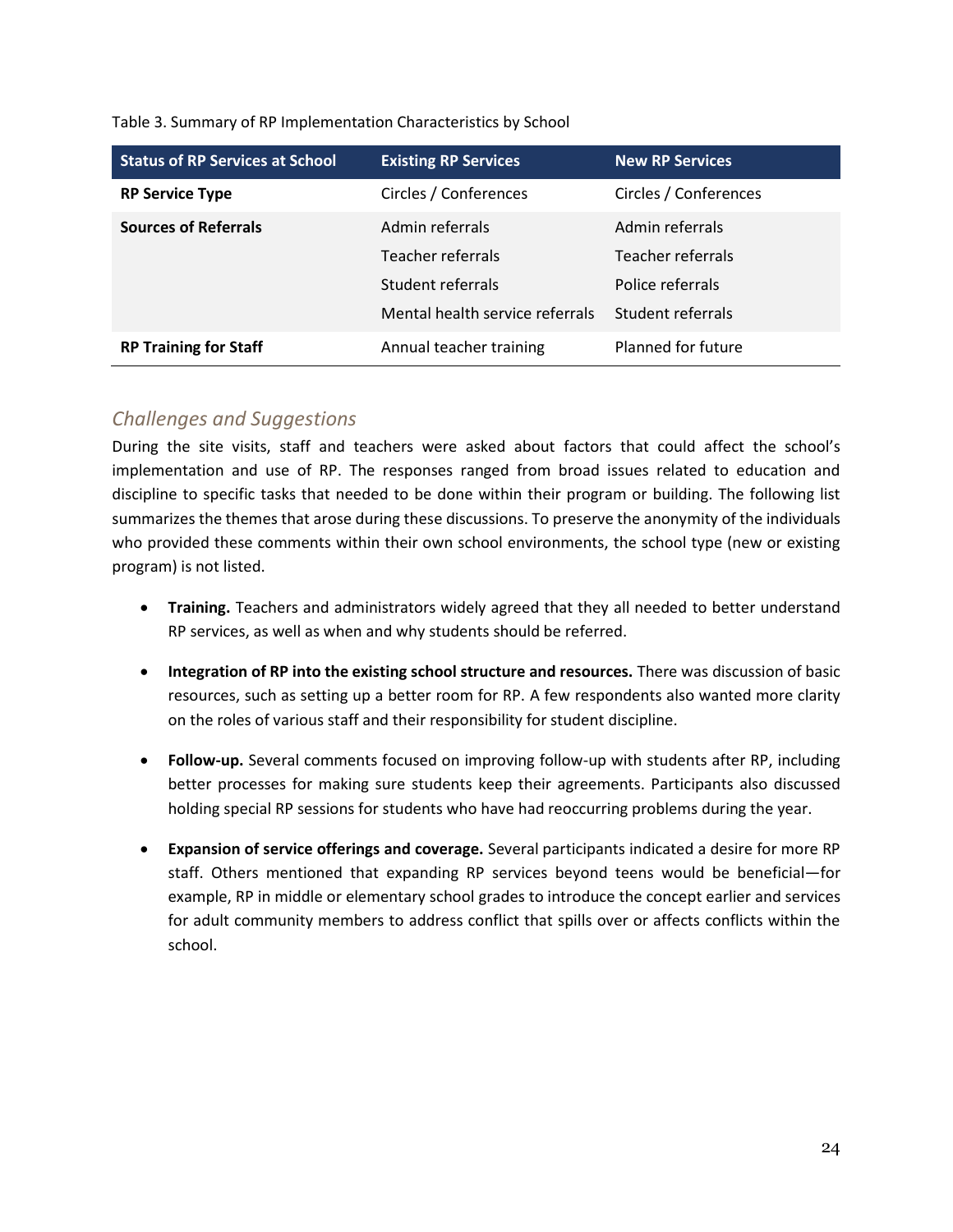# <span id="page-25-0"></span>**Discussion and Conclusions**

## <span id="page-25-1"></span>**Is the Investment in RP in the Schools a Good Idea?**

Although not an evaluation question, this is the core question of concern for the SCAO, as well as for schools that make the effort to support RP services. In light of recent legislation (2016 MI Act 361 EBH  $5619$ <sup>11</sup> calling for expansion of the use of RP services across Michigan schools, it is understood that many school boards may be considering whether RP services are effective and whether they are worthwhile to offer in their own schools.

This study provides one source of evidence that RP works. That finding is based on a combination of the significant impact at the school level and the findings from the case management database, which shows the direct effect on RP participants. It is true that the scale of impact on a school- or community-wide basis may be small; however, the direct effect for participants is larger. Expectations should be tempered regarding the size of impact and how easily it can be implemented.

## <span id="page-25-2"></span>**What Lessons Were Learned Regarding RP Implementation?**

During the study, several challenges were observed, which could affect the implementation of RP as it is rolled out more widely in other school settings. Although the study only included the assessment of RP results in a midsized urban school setting, the evaluation team observed implementation challenges at the rural and suburban schools that were originally intended to participate. The lessons are cited with the hope that similar issues can be avoided when other schools look to add RP services in the future.

- Allow RP staff to work directly with teachers and staff: At one school that was ultimately excluded from the study, it was revealed that all referrals to RP services were directed to go through administration, instead of having teachers work directly with RP staff. Limiting referral sources has the potential to limit the types of situations and number of individuals who might benefit from RP. At the two schools in the study, referrals could be sent to the RP coordinator by many different members of the school community, including teachers, security staff, and even counselors.
- School policies should reflect RP values: At another school that was also excluded from the study, a "zero tolerance" attendance policy was established at the end of the 2016-17 school year. The policy included counting tardies as absences, and automatically suspending students after a set number of absences, without regard to the details of the situation. Such an approach is contrary to the practice of RP as outlined in the literature. In a restorative approach, the parties would work to create individual-level agreements on how to solve attendance problems rather defaulting to arbitrary disciplinary measures.

 $\overline{a}$ 

<sup>&</sup>lt;sup>11</sup> House Bill No. 5619, 98th Michigan Legislature. Retrieved fro[m http://www.legislature.mi.gov/documents/2015-](http://www.legislature.mi.gov/documents/2015-2016/publicact/pdf/2016-PA-0361.pdf) [2016/publicact/pdf/2016-PA-0361.pdf](http://www.legislature.mi.gov/documents/2015-2016/publicact/pdf/2016-PA-0361.pdf)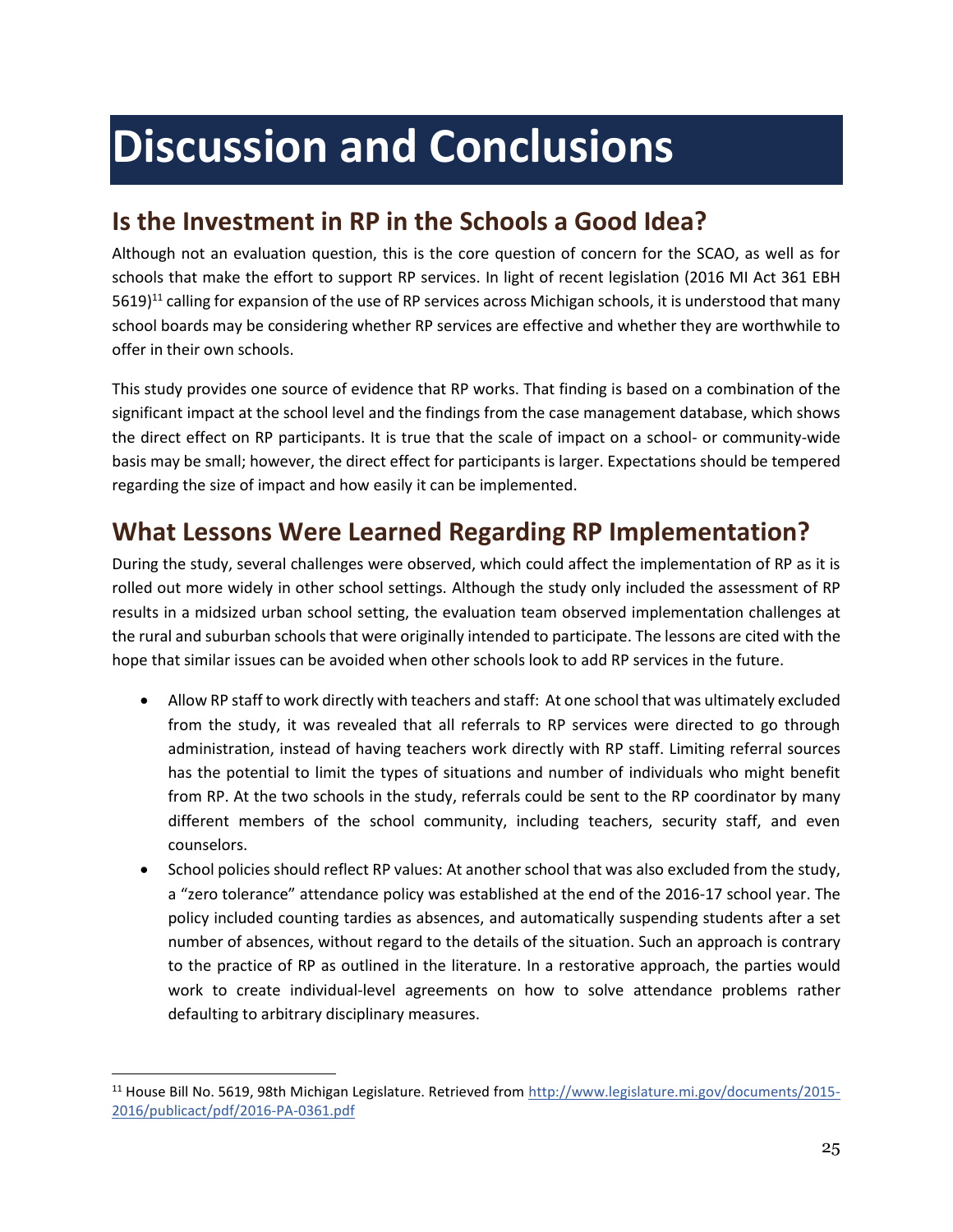- Turnover may up the need for continual training and internal RP champions. High rates of turnover among administrators and staff may be a challenge to establishing and maintaining an environment for RP. At least one school (not included in the study) mentioned that high staff turnover was an issue. During the course of the study period, the evaluation team found that an administrator who had been supportive of RP had left for another job; it was not clear whether the replacement knew about, or was supportive of, the use of RP services.
- Provide teachers and staff with training before implementing RP: The challenge of training and establishing a culture of RP was noted across schools in the study as well as those that were excluded. None of the schools with new services—either those in the study or that were excluded—had conducted any formal RP training before implementing RP services. Instead, they indicated plans for future training. The literature<sup>12</sup> suggests that successful RP requires an investment in training and time to develop a culture for successful RP.

 $\overline{a}$ 

<sup>12</sup> For more info, see Advancement Project, 2014; American Psychological Association Task Force, 2008; Morrison & Vaandering, 2012.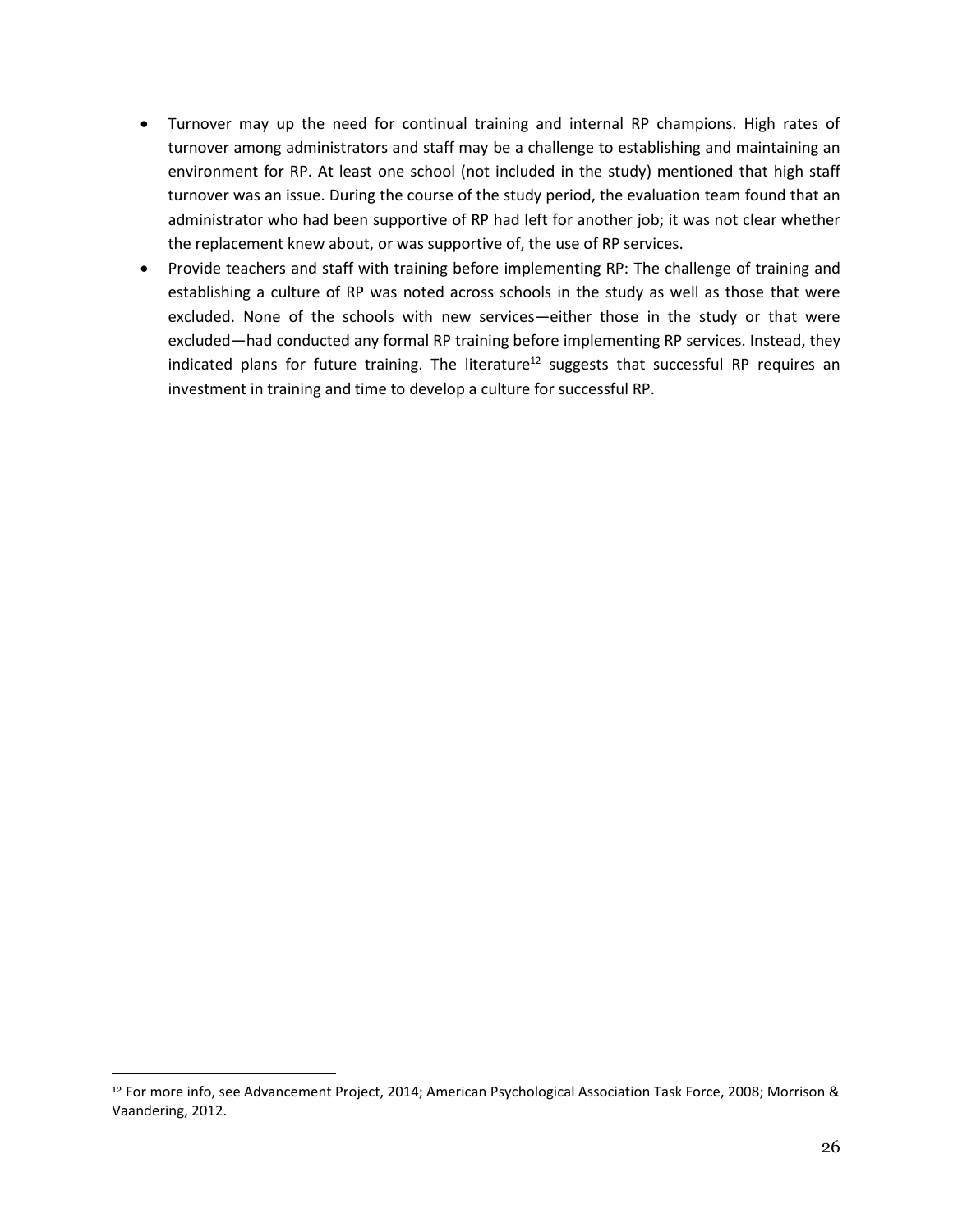# <span id="page-27-0"></span>**Recommendations**

## **Recommendations for Schools**

- **Ensure that school policies align with RP principles:** At one school that was originally intended to be part of the study, a new tardiness policy was enacted during the study that mandated an absence recording for students arriving after the class bell. The policy also called for automatic suspensions after a set number of tardy instances were recorded. This approach is counter to an RP approach, which intends to create an agreement that solves the underlying conflict or problem instead of simply enacting standardized disciplinary measures. The result of the policy was an immediate increase in suspensions and absences at the school, since the cases were not referred to RP. The school and region were not included in the study.
- **Provide teachers with more training on restorative practices:** The staff and teachers felt that they (and their peers) needed to know more about RP in general, as well as about referrals and RP programming work at their schools. Although the school with new services planned to offer RP training to teachers and staff, it would be more effective to offer training right away when beginning an RP program or at the beginning of each school year.
- **Increase options for RP referrals:** Teachers or administrators may not always be aware of a conflict when it first happens, and/or they may not always make an immediate referral to RP. One suggestion (made by several teachers) is to create a way for students to be able to make anonymous suggestions regarding peers who are having a conflict and might benefit from services.
- **Share information as openly as possible:** To the extent possible, make teachers aware of students who have had a conflict and are subject to an agreement that was developed during RP. A conflict or RP referral that involves only one teacher or that happens outside of class may not be known about in other classrooms. Being aware of prior conflict may allow teachers to intervene more quickly in the event that the problem reoccurs.

## **Recommendations for the SCAO**

 **Expand the availability of RP services to younger age groups:** The data show that the prevalence of RP-appropriate incidents and associated referrals was highest among ninth grade students and declined steadily with age and grade. Conversations with school and center staff indicated that younger students have the most conflict; as students age, they either have less conflict or the conflict may escalate to incidents that are not referred to RP because of the severity (e.g., weapons, drug and alcohol violations). There would likely be a strong demand for RP funding at the middle school level if it were broadly offered.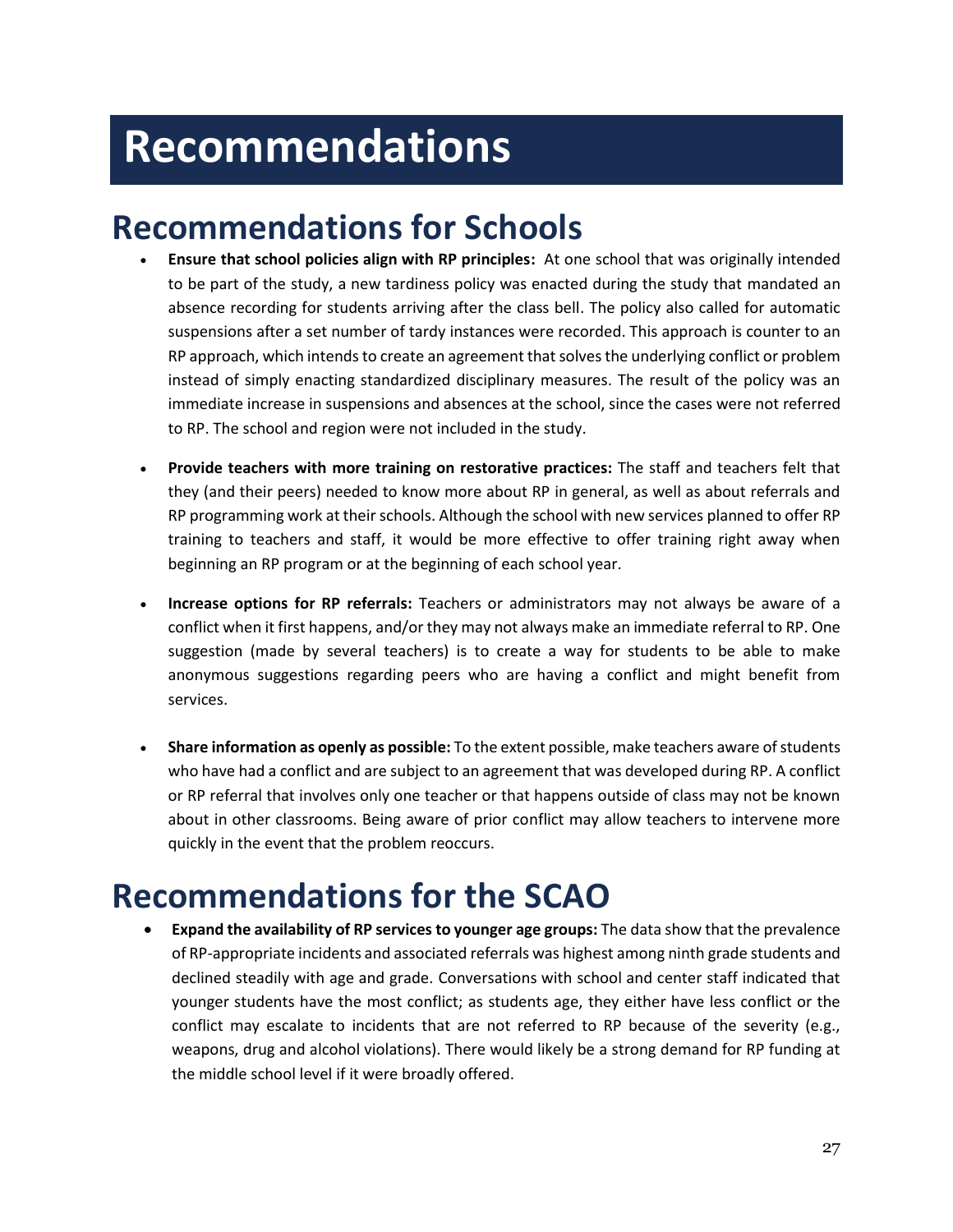**Do not expect RP to have a direct impact on juvenile court or criminal court outcomes:** The limited data available on conflicts that would directly result in criminal charges or referral to the courts suggest that these instances are rarely referred to RP. Most RP referrals occurred following incidents that might be classified as "mid-level" issues, involving arguments, or fighting. Incidents of violence, weapons use, or drug violations may be subject to rules that require specific actions by the schools or may simply not be viewed as appropriate for RP referral. A direct impact on juvenile court scenarios may not be an appropriate outcome expectation; however, there may be a possibility of longer-term justice system outcomes.

## **Future Evaluation Recommendations**

- **Tighten school participation rules to ensure a fair comparison of RP and non-RP environments:** The study plan originally called for the assessment of RP in multiple environments; however, the schools that were selected at the study onset were unable to complete the study due to issues with inconsistent implementation and adherence to study requirements. Schools must commit to adhering to strict participation guidelines. Additionally, evaluative comparisons may be easier between schools that operate within the same district. Using schools within the same district would help with alignment of school rules and with the data collection process. For example, schools in the same district typically use the same database and data variables, making for easier merging and analysis.
- **Evaluation is warranted for programs serving lower grades and younger age groups:** This study was limited to examining the impact of RP on high school students (grades 9–12). Strong use of RP by younger high school students (and by grade 7–8 students in some of the school buildings) confirms that these students use, and likely benefit from, RP. Future evaluations should focus on identifying the impact of RP on younger students.
- **The impact on expulsions should be examined:** Although the focus of most RP is on reducing student time out of school due to suspensions and truancy, it may also have an impact on expulsions. One challenge in assessing this effect is that schools may not always maintain data for students who have been expelled. Therefore, care will need to be taken to ensure that there is a system in place to collect the variables (e.g., demographics, individual traits, academic performance) necessary to assess student expulsions using analysis techniques common to quasiexperimental designs (i.e., controlling for individual traits and group differences).
- **Schools representing different environments need to be examined:** This study examined RP in a midsized urban school environment. The impact of RP in different socioeconomic, demographic, and cultural environments may differ and should be examined through one or more studies that are able to include schools representing the broad range of schools throughout the state. These should include rural and suburban schools, as well as schools with different student body characteristics.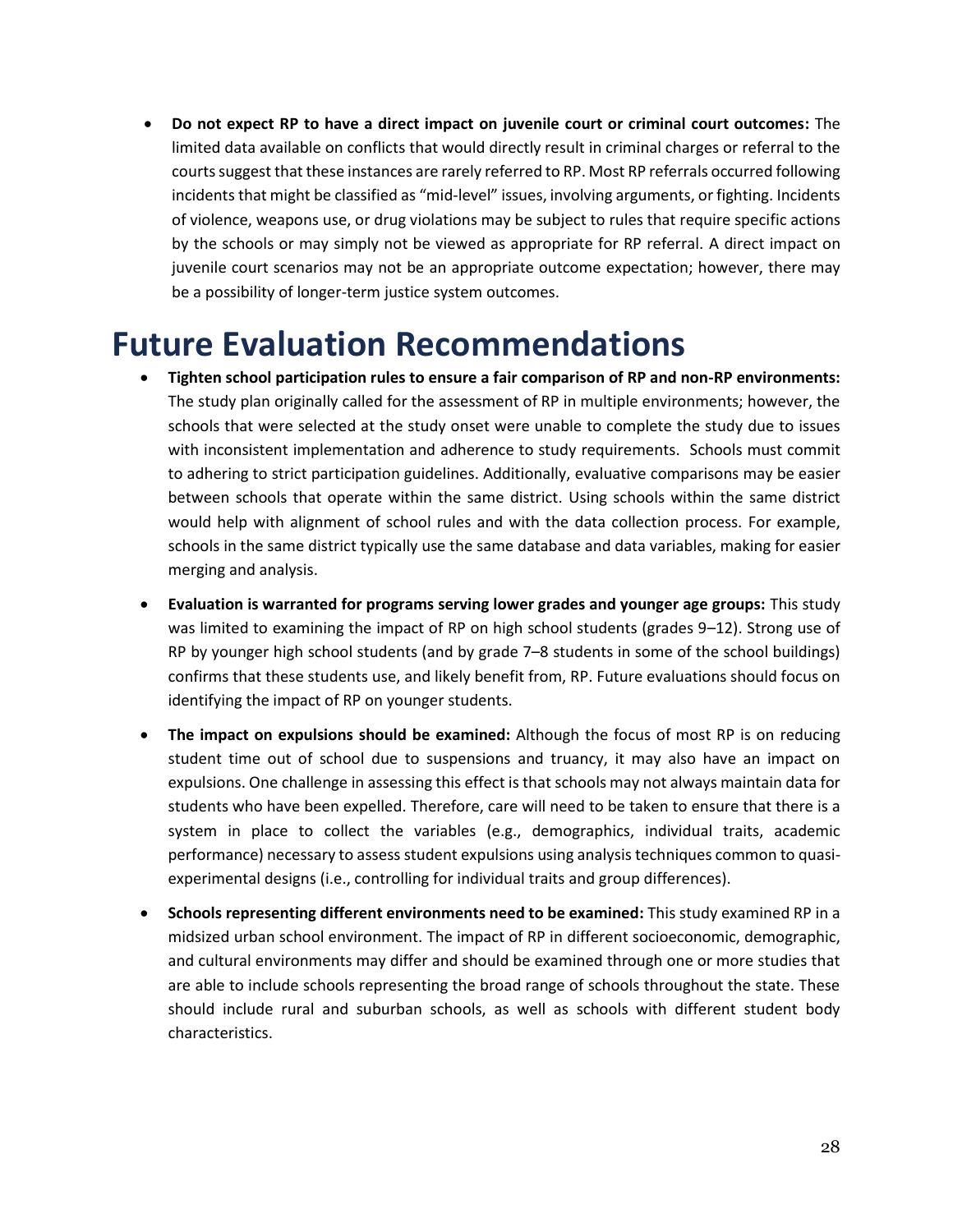# <span id="page-29-0"></span>**Appendices**

## <span id="page-29-1"></span>**Appendix A: Evaluation Background**

**Purpose/use:** This evaluation was conducted to provide the Michigan Supreme Court State Court Administrative Office (SCAO) with an assessment of the implementation and impact of restorative practices implemented as part of the Community Dispute Resolution Program.

**Scope:** The evaluation considered only the implementation and impact of RP services targeting students in grades 9–12 in Michigan schools.

**Stakeholder engagement:** This evaluation study sought to capture the full range of experiences relevant to all stakeholders involved in, or with an interest in, RP services. A combination of surveys, interviews, focus groups, advisory panel feedback, and analysis of administrative data were used to gauge perspectives and impacts for the following stakeholder groups:

- High school (grades 9–12) students
- Parents of high school students
- School administrators
- School staff
- Teachers
- Dispute resolution centers (i.e., providers of RP services)
- Michigan Court System (e.g., SCAO and Prosecuting Attorneys Association)

**Responsiveness to culture and context:** The provision of RP services takes place within a wide range of socioeconomic, cultural, and locational contexts. This study took place in schools representing an urban, inner city environment with a relatively high free and reduced-price lunch rate. The schools may not be representative of all environments but are reflective of a school environment where RP may be particularly needed. The evaluation team made efforts to ensure that surveys were widely distributed so that feedback was obtained from all stakeholder groups in the participating schools.

**Budget:** This study was supported through a competitive grant award of \$49,814 provided by the SCAO.

**Evaluation team:** The key staff for the evaluation were Dr. Brad Watts and Dr. Kelly Robertson. Dr. Watts is assistant director of The Evaluation Center at Western Michigan University and was principal investigator (PI) for the study. Dr. Kelly Robertson, a senior research associate at The Evaluation Center, served as co-PI for the study. Project support was also provided by Evaluation Center administrative staff and graduate students, who worked under the supervision of Drs. Watts and Robertson.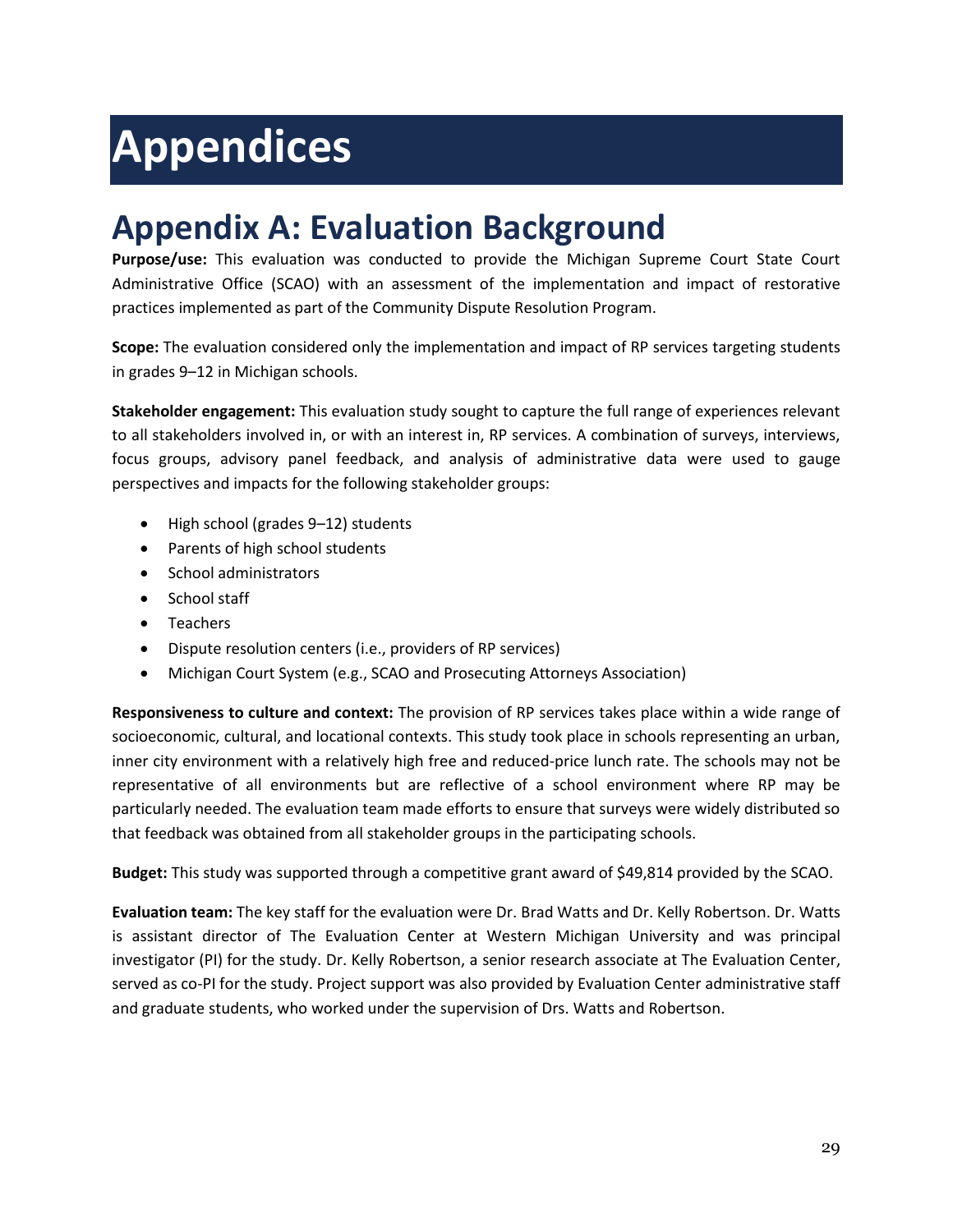### **Literature Review**

"Restorative justice" refers to a social movement to institutionalize peaceful, collective, and nonpunitive approaches to addressing conflict and harm (Fronius, Persson, Guckenburg, Hurley, & Petrosino, 2016). The intent of restorative justice is to promote accountability and community safety, and address the underlying social and emotional conditions that lead to conflict (Ashley & Burke, 2009; Morrison & Vaandering, 2012). The concept of restorative justice originated in premodern native cultures of the South Pacific and Americas, which were concerned with whether harm was done to relationships rather than if an act was right or wrong (Fronius et al., 2016).

**The implementation of restorative justice into practice is referred to as restorative practice, a term used throughout this report**. Restorative practice employs a reintegrative shaming process that prioritizes repairing relationships over the need for assigning blame and isolating offenders. It also involves acceptance or reintegration of offenders back into the community (Braithwaite, 1989, 2004). Through a restorative practice, offenders are held accountable for the harm caused by repairing the hurt or damage according to a plan they create with those impacted by the harm (Fronius et al., 2016). The offender's involvement in the process has been shown to increased perceptions of fairness, which is thought to encourage acceptance of sanctions and greater adherence to laws (Tyler, Sherman, Strang, Barnes, & Woods, 2007).

A retributive approach to justice—often used within the United States' criminal justice and educational systems—employs exclusionary and negative shaming processes that result in offenders being stigmatized and isolated, with control being imposed over their lives

#### **Goals of Restorative Justice:**

- 1. **Accountability:** Offenders held accountable for the harm done, not the act that caused the harm, and must repair the hurt or damage caused.
- 2. **Community safety:** Restorative strategies keep communities safe by providing opportunities for relationship building, and the strategies empower individuals to take responsibility for the well-being of other community members.
- 3. **Competency development:** Restorative approaches seek to increase the prosocial skills of offenders and address underlying factors that lead to delinquent behavior.

(Ashley & Burke, 2009)

#### **Common Components of Restorative Practices:**

- 1. **Restitution**: Offenders are held accountable for the harm done, not the act that caused the harm.
- 2. **Resolution**: A collective plan to repair hurt or damage is created and mutually agreed upon by the offender and those who were harmed.
- 3. **Reconciliation**: The offender is accepted back into the larger community.

(Fronius et al., 2016; Morrison & Vaandering, 2012)

(e.g., jail, prison, suspension, expulsion). Restorative justice has been employed in the criminal justice and educational systems as an effective alternative to exclusionary and punitive approaches (American Psychological Association Task Force, 2008; Bouffard, Cooper, & Bergseth, 2016; Bradshaw, Roseborough, & Umbreit, 2006; Poulson, 2003; Schiff & Bazemore, 2012; Suvall, 2009). For example, use of restorative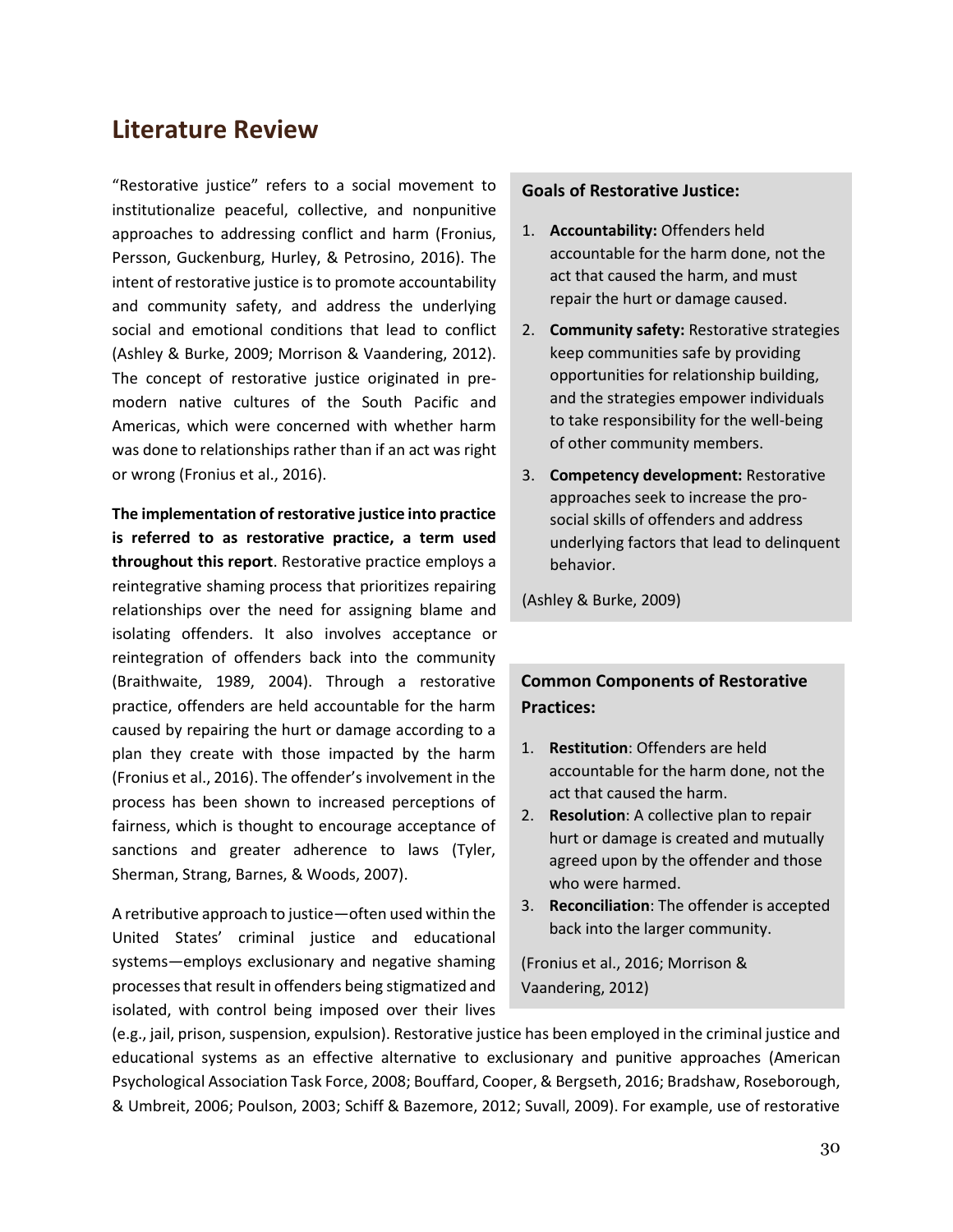approaches within the criminal justice system has been associated with better outcomes for both victims and offenders. Such benefits include increased perception of fairness, satisfaction with case outcomes, offender compliance, and reduced rates of recidivism (Bergseth & Bouffard, 2007, 2012; Bouffard et al., 2016; Bradshaw et al., 2006; Hays, 2005; Latimer, Dowden, & Muise, 2005; Leonard & Kenny, 2011; Poulson, 2003; Rodriguez, 2007).

#### **Why Are School-Based Restorative Justice Interventions Important?**

Restorative approaches were first implemented in schools during the 1990s as an alternative to exclusionary disciplinary policies such as zero tolerance, which mandate suspensions and expulsions to address behavioral issues (Calhoun & Daniels, 2008; Gonzalez, 2012). Research has found that exclusionary zero tolerance-type policies lead to more suspensions, school dropouts, and deviant behavior (American Psychological Association Task Force, 2008; Balfanz, Byrnes, & Fox, 2014; Hemphill, Toumbourou, Herrenkohl, McMorris, & Catalano, 2006). Exclusionary and punitive practices are thought to perpetuate and worsen problem issues. Suspension and expulsion isolate students and serve as a missed opportunity for learning or repair for harm done (Suvall, 2009). Additionally, use of suspension and expulsions increasesthe amount of time students spend outside of the classroom, which is associated with poor academic performance and decreased likelihood of high school completion (Balfanz et al., 2014; Raffaele-Mendez, 2003; Skiba & Rausch, 2006). For example, a study by Balfanz et al. (2014) found that students who were suspended in the ninth grade were twice as likely to drop out of high school.

Restorative approaches have been used in schools to reduce conflict, keep kids in school, and address concerns about historical disparities in punishment and their long-term impacts. It is well established that African American and other non-White students are more likely to be suspended or face other disciplinary measures than White students do for the same offenses (Skiba, Michael, Nardo, & Paterson, 2002; US Department of Education's Civil Rights Data Collection, 2014). Restorative practices have been used to reduce historical racial and ethnic disparities in the school and juvenile criminal justice systems (Gonzalez, 2012; Gregory, Clawson, Davis, & Gerewitz, 2016; Jain, Bassey, Brown, & Kalra, 2014; Simson, 2012). Restorative practices provide students and staff an opportunity to learn and strengthen capacity that can reduce conflict by addressing the root cause of issues—repairing relationships between those involved in conflict (Fronius et al., 2016; Gregory et al., 2016; Simson, 2012). For example, improved relationships between teachers and students through use of restorative approaches in the classroom have been associated with reduced racial disparities in the application of exclusionary punishment and related negative consequences (Gregory et al., 2016).

Restorative justice can help to decrease exclusionary behavior (such as suspensions and expulsions) and harmful behavior in school (Fronius et al., 2016). Studies have found 20% and 90% reductions in school suspensions and office referrals, respectively, after the implementation of RP interventions (Armour, 2013; Baker, 2009; Davis, 2014; Mirsky, 2003; Stinchcomb, Bazemore, & Riestenberg, 2006; Sumner, Silverman, & Frampton, 2010). The literature also suggests restorative justice interventions in schools have a positive impact on academic achievement, student behavior, student time in the classroom, student connectedness, student and staff relationships, and school environment (Jain et al., 2014; Karp & Breslin, 2001; McCluskey et al., 2008; Mirsky, 2003; Youth Justice Board for England and Wales, 2004).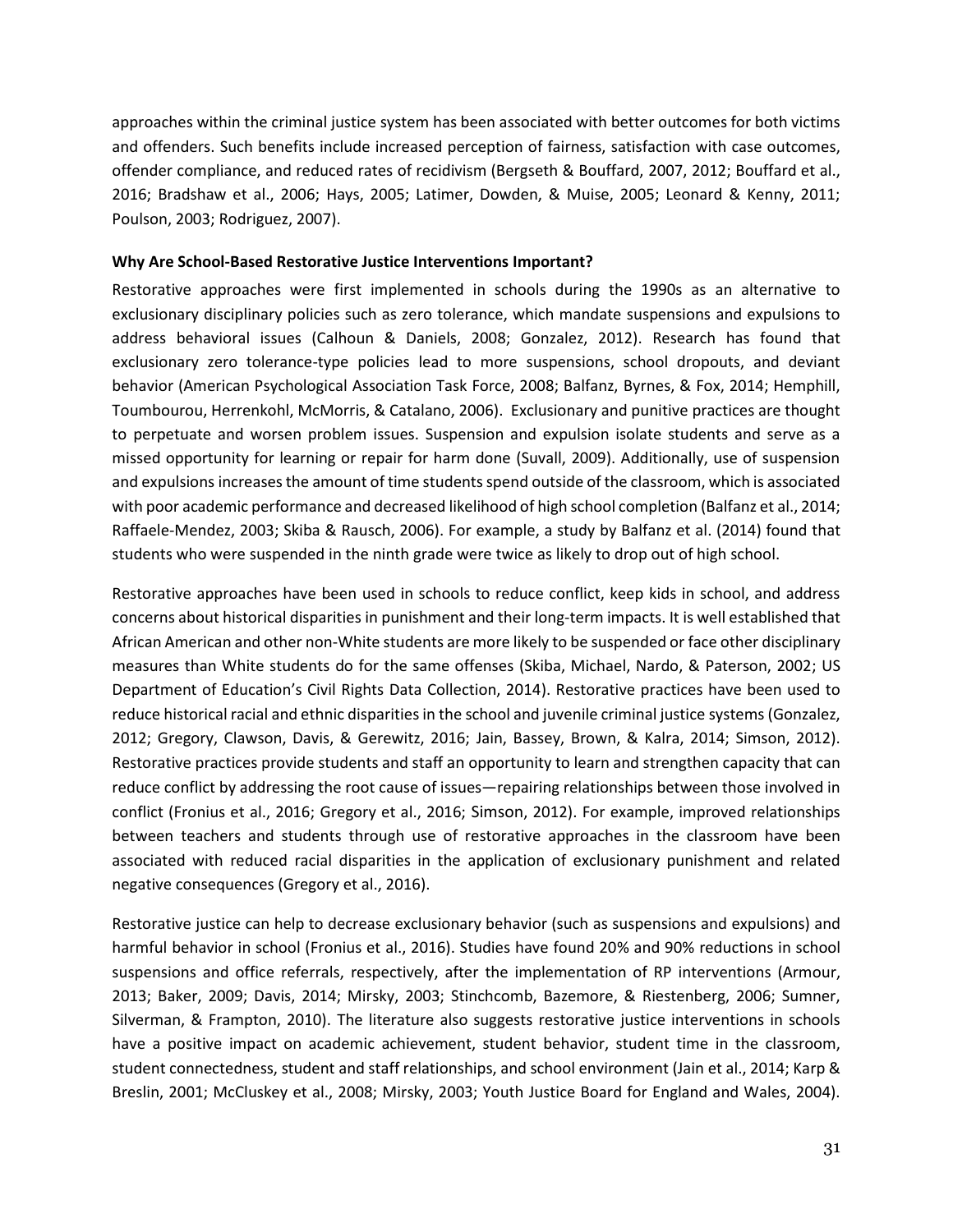Studies have typically found a 25-60% reduction in the rate of absences after the implementation of multiyear RP interventions (Baker, 2009; Jain et al., 2014; Mirsky, 2003; Stinchcomb et al., 2006). Jain and colleagues (2014) also found an association between RP interventions and improved short- and long-term academic achievement, such as improved reading level and increased graduation rates for high school and four-year education.

#### **What Is Restorative Justice in Schools?**

Restorative justice programming varies widely across schools—the variance resulting from differing understandings of restorative justice and best practices (Fronius et al., 2016). Common types of restorative practices implemented in schools are described in Table A1 (Ashley & Burke, 2009; Fronius et al., 2016; Gregory et al., 2016). Programming can be implemented school-wide through training of staff and students and/or as a supplemental approach used to respond to conflict as it arises. While programming may look slightly different across locations, all programs tend to embody the basic tenants of restorative justice, which include holding offenders accountable for the harm caused, implementing a mutually agreed upon plan to address that harm, and acceptance of the offender back into the community (Fronius et al., 2016; Morrison & Vaandering, 2012).

| <b>Type</b>                                                       | <b>Description</b>                                                                                                                                                                                           | Who is involved                                                                                  | Used in response to                                                                                                                |
|-------------------------------------------------------------------|--------------------------------------------------------------------------------------------------------------------------------------------------------------------------------------------------------------|--------------------------------------------------------------------------------------------------|------------------------------------------------------------------------------------------------------------------------------------|
| Formal                                                            | A facilitator brings individuals                                                                                                                                                                             | • Trained mediator                                                                               | • Issues that impact                                                                                                               |
| restorative or<br>peacemaking<br>circles                          | together to discuss an issue or<br>resolve a conflict. The facilitator<br>encourages parties involved in or<br>impacted by a conflict to share their<br>perspectives through safe and open<br>communication. | • A few people to a<br>large group<br>$\bullet$ Staff and/or<br>students                         | a group of people,<br>such as students<br>or staff<br>• Moderately<br>serious incidents                                            |
| Informal<br>restorative<br>circles/<br>Restorative<br>discussions | A trained facilitator helps individuals<br>discuss a conflict or issue of<br>concern. These circles may happen<br>in response to an event or be<br>offered regularly.                                        | • Trained mediator<br>• A few people to a<br>large group<br>• Staff, students,<br>and/or parents | • Minor student<br>worries or<br>incidents<br>• Often proactive/<br>preventative<br>• Student<br>challenges or<br>parental worries |

Table A1. Common Types of School-Based Restorative Programming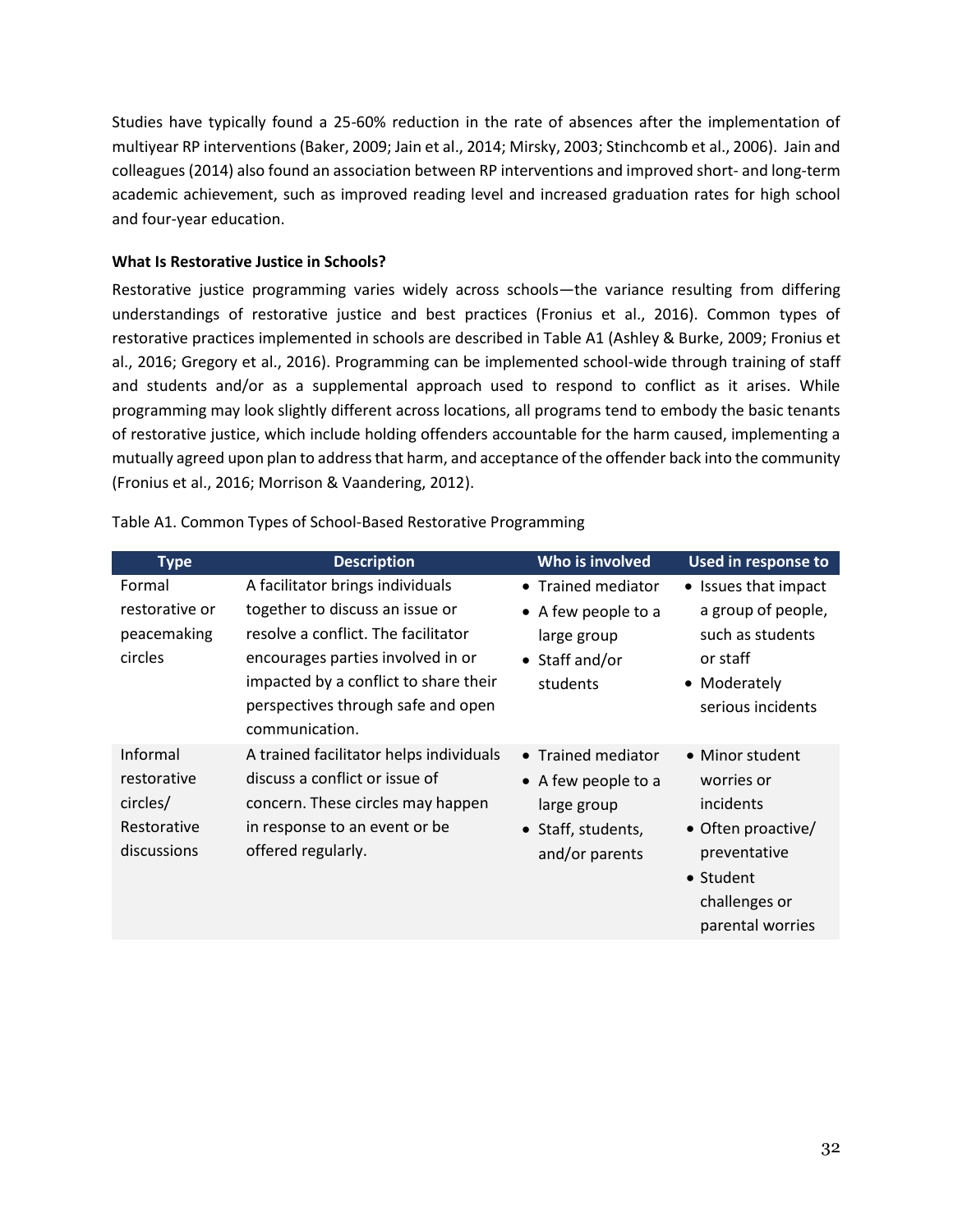| <b>Type</b>    | <b>Description</b>                     | Who is involved     | <b>Used in response to</b> |
|----------------|----------------------------------------|---------------------|----------------------------|
| Restorative    | A trained mediator brings together     | • Trained mediator  | • Serious conflict or      |
| mediation or   | parties involved in or impacted by a   | • A few people to a | indicants                  |
| conferencing   | conflict to develop an appropriate     | large group         | $\bullet$ Reactive         |
|                | response to the conflict. Often,       | • Teachers,         | • Try to prevent           |
|                | mediation or conferencing is a         | students, staff, or | suspension or              |
|                | scripted process, as there is a larger | parents             | expulsion                  |
|                | focus on accountability.               |                     |                            |
| Peer mediation | Students are trained to help other     | • Trained student   | • Minor to                 |
| or jury        | students resolve differences. Peer     | mediator            | moderate conflict          |
|                | mediation intends to empower peer      | • Supervision by a  | $\bullet$ Reactive         |
|                | mediators to become leaders and        | trained mediator    |                            |
|                | build conflict resolution skills.      | • A few people to a |                            |
|                |                                        | large group         |                            |
|                |                                        | • Students          |                            |

The most common approaches to implementing restorative justice in schools are mediation, conferences, or larger group meetings, often referred to as circles. Participants typically include victims, offenders, and a facilitator. However, larger circles may also be attended by other individuals affected by the conflict, such as students or teachers from the same classroom where the conflict originally occurred. Interventions typically involve direct communication between the victim and offender or community members who serve as a proxy for the victim (Bouffard et al., 2016). Indirect mediation, led by a neutral third party, facilitates the process without direct contact between the victim and offender (Bergseth & Bouffard, 2007, 2012). Mediation conferences and circles begin with attendees explaining the situation from their point of view and then work to develop a collaborative plan to redress the harm caused. Restorative plans often include restorative sanctions, which in the school setting often include community service, apologies, or behavioral change agreements. Offenders are encouraged to comply with such agreements in exchange for an incentive, such as avoiding or reducing time spent in suspension or detention (Stinchcomb et al., 2006).

Most school-based restorative justice programs have been found to be successful to some degree across settings (e.g., public, private, or alternative schools; urban or suburban environments; and school- or district-wide implementation) (Fronius et al., 2016). There is evidence to suggest that circles, conferences, and peer mediation—the most common forms of RP—have positive outcomes related to student behavior, time spent in the classroom, and school environment (Ashley & Burke, 2009; Fronius et al., 2016). Bouffard and colleagues (2016) compared different RP models and found that no matter what the approach—direct, indirect, formal, or informal—all are associated with a reduced risk of juvenile recidivism. Therefore, Bouffard and colleagues (2016) suggest that it may be possible to use less intensive RP approaches (i.e., indirect mediation) for younger offenders or those without a criminal history while still maintaining positive outcomes. They also suggest it may be possible to reserve more intensive versions of RP for older youth who have repeated histories of disruptive behavior. All RP approaches have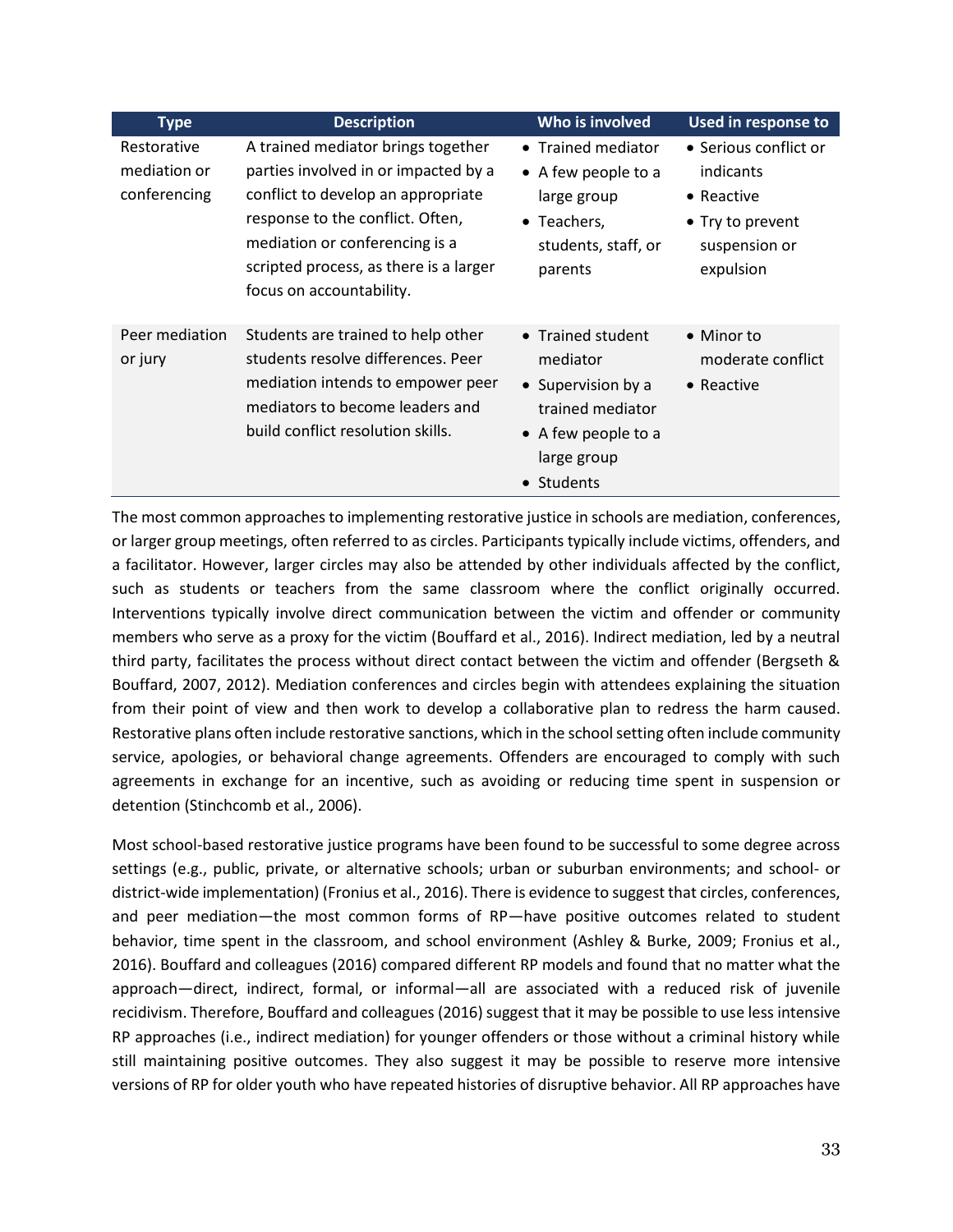been shown to work best when integrated into the wider school or district culture (Advancement Project, 2014; American Psychological Association Task Force, 2008; Morrison & Vaandering, 2012).

It is difficult to compare results of studies within or across different RP approaches. These difficulties are related to the confounding impact of the various terms used to refer to RP, various definitions for RP, and various understandings of what constitutes best practice (Morrison & Vaandering, 2012). Further, existing RP studies tend to be less rigorous—that is, they tend to employ methods that limit trust in their results or do not allow for the generalizability of results across RP interventions. Common issues related to rigor within the body of RP research include exclusively descriptive studies, data collection focused on participant satisfaction and perception, lack of comparison groups, and small sample sizes (Fronius et al., 2016). Therefore, as with all research, the conclusions of much of the literature need to be interpreted with some caution.

#### **Challenges of Implementing Restorative Justice Programs in Schools**

Although there has been growth in the adoption of restorative justice approaches in K-12 schools, its use is far from universal. This section highlights some of the major barriers to school-based restorative justice programs.

**Resource requirements:** RP approaches entail significant costs not associated with traditional disciplinary approaches, such as staff time and buy-in, training, and resources. RP works best when integrated at the school or district level, so appropriate practices are ingrained in the culture and reflected in policies and procedures (Advancement Project, 2014; American Psychological Association Task Force, 2008; Morrison & Vaandering, 2012). Successful adoption and integration of restorative justice practices require getting staff on board and trained, which can take years and usually require sustained funding (Ashley & Burke, 2009; Evans & Lester, 2013; Fronius et al., 2016; González, 2012; Karp & Breslin, 2001). It is recommended that teachers, RP staff, and all other school stakeholders receive one to two consecutive days of RP training and 20-40 hours of coaching per year (Jain et al., 2014). Research suggests that school-wide shifts in attitudes in favor of restorative justice approaches may take one to five years (Evans & Lester, 2013; Karp & Breslin, 2001). Obtaining funding for sustained implementation of restorative programming can be challenging, as most funding is dedicated to establishing buy-in, building funding, and collecting data (Fronius et al., 2016). It is suggested that support should be set aside for sustaining existing programming and for continued training for staff and administrators (Advancement Project, 2014). Given these requirements, it is not surprising that many schools are either unable or unwilling to commit to using a RP.

**Tension with existing processes:** It can be challenging for schools to move from zero tolerance-type policies to restorative approaches. Such challenges can involve matters of habit, conflicting principles of the approaches, and the required level of behavioral change, as well as the demand for additional upfront resources and time (Ashley & Burke, 2009; Fronius et al., 2016; Morrison & Vaandering, 2012; Sumner et al., 2010; Suvall, 2009). Restorative practices can also be more difficult for students in the short term because in addition to being held accountable for their actions, students must think about, address, and act to repair the harm done (Ashley & Burke, 2009).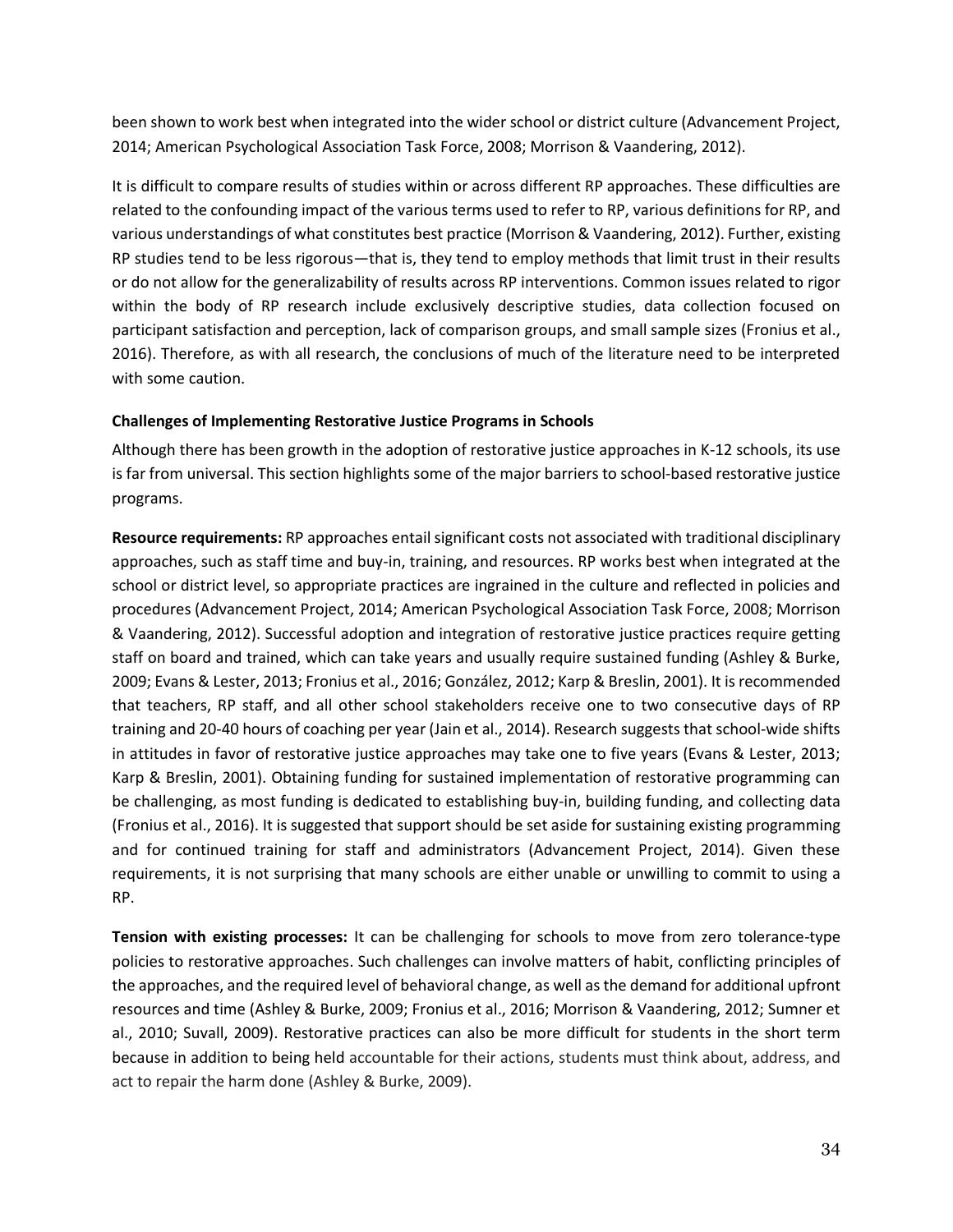**Challenges around the use of shaming:** Holding offenders accountable for actions inherently implies a shaming process. A restorative approach seeks to evoke a reintegrative shaming process that "acknowledges the impact of the wrongdoing on both the offender and those who were harmed" (Fronius et al., 2016, p. 5). The process of reintegrative shaming seeks to foster empathy, understanding, and hope for healing across individuals in order to achieve reconciliation and reacceptance of the offender into the community (Braithwaite, 2004; Wachtel, 1999). Reintegrative shaming involves "treating the wrongdoer respectfully and empathically as a good person who has done a bad act and making special effort to show the wrongdoer how valued [they are] after the wrongful act has been confronted . . ." (Vaandering, 2010, p. 163). "I do not like what you are doing, but I like who you are so let me walk with you as you solve this problem'' (Wachtel, 1999, p. 2) is an example of a statement that demonstrates how this might be accomplished. Approaches often used in the United States tend to evoke a negative or stigmatized shame by assigning blame for the act that caused the harm, sending a negative message about the offender's self-worth and isolating the offender from the community (Vaandering, 2010). Given the fine line between reintegrative and negative shaming, schools must be extremely careful to ensure that the correct approach is actually being implemented by teachers and staff, particularly if there is not a well-trained facilitator available on site.

**Not always appropriate for situations involving bullying:** There is debate regarding whether restorative justice services should be used to address bullying in schools. Some studies suggest that using a restorative approach to address bullying is more effective than traditional punitive disciplinary approaches because RP focuses on repairing relationships (Ashley & Burke, 2009; Christensen, 2009; Howard et al., 2010; Molnar-Main, 2014; Morrison, 2006). However, other researchers note that because bullying results from power imbalances, victims are often in a vulnerable position and may not feel comfortable facing their abusers and the potential for retaliation (Morrison, 2006). Therefore, it is suggested that RP not be used for all cases of bullying and that there be well-trained adult facilitators involved in cases of bullying to navigate these power dynamics and identify effective resolutions (Fronius et al., 2016; Molnar-Main, 2014).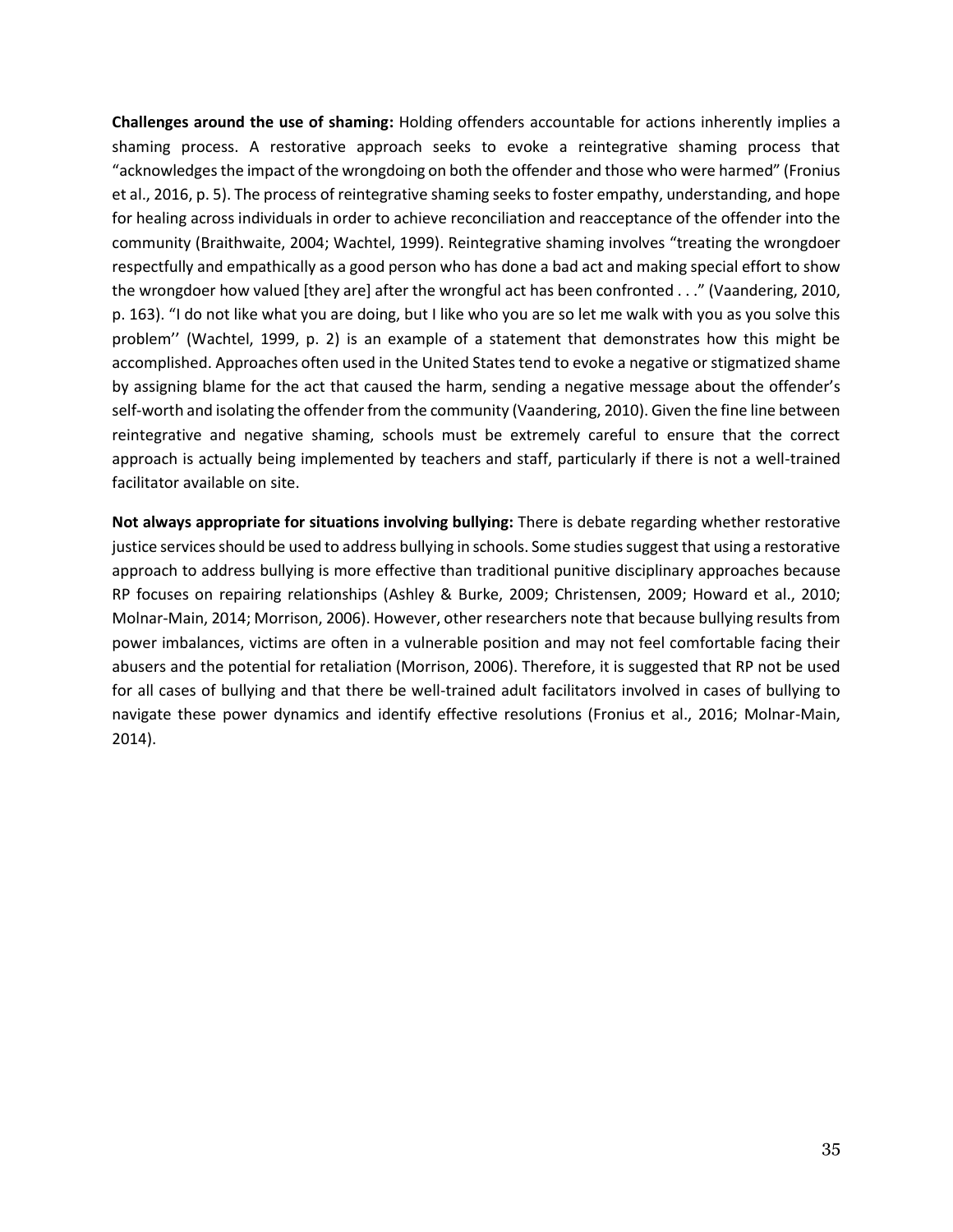## <span id="page-36-0"></span>**Appendix B: Evaluation Methods**

Evaluation methods are described for each evaluation question.

An overview of evaluation methods can be viewed in Table 1 in the main report.



## **Implementation Methods: Did schools provide RP services in a consistent and appropriate manner?**

**Outcome Measure:** The outcome measure for this evaluation question was the degree to which RP services were delivered in a consistent manner and whether these approaches align with best practices.

**Data Sources/Collection Methods:** Data sources and collection methods included school stakeholder questionnaires, site visits, focus groups and interviews, and a literature review focused on school-based RP services.

**Instruments:** A copy of the school stakeholder questionnaire, site visit protocol, and school staff focus group protocol are located in Appendix C.

**Timeline:** All site visits, questionnaires, interviews, and focus groups were completed in May 2017.

**Analysis Methods:** The analysis is descriptive and based on site visit notes, questionnaire responses, and a review of how the RP service models compared with the literature.

**Limitations:** At each school, we were able to speak with several school staff and/or RP staff. At each school, the evaluation team interviewed a key school leader (e.g., principal or assistant/vice principal) and some teachers and staff directly involved in implementing RP. At some schools, informal focus group sessions took place involving teachers and other nonadministrators/non-RP staff members. Additionally, 13 school staff who could not attend the site group interviews completed an online questionnaire.

## **Reaction Methods: How did students react to the program?**

### *Student Satisfaction*

**Outcome Measure:** Student satisfaction was self-reported and measured through multiple RP participant survey items.

**Data Sources/Collection Methods:** Paper satisfaction questionnaires were provided by RP staff on site at each of the schools. All participants were asked to complete a survey after the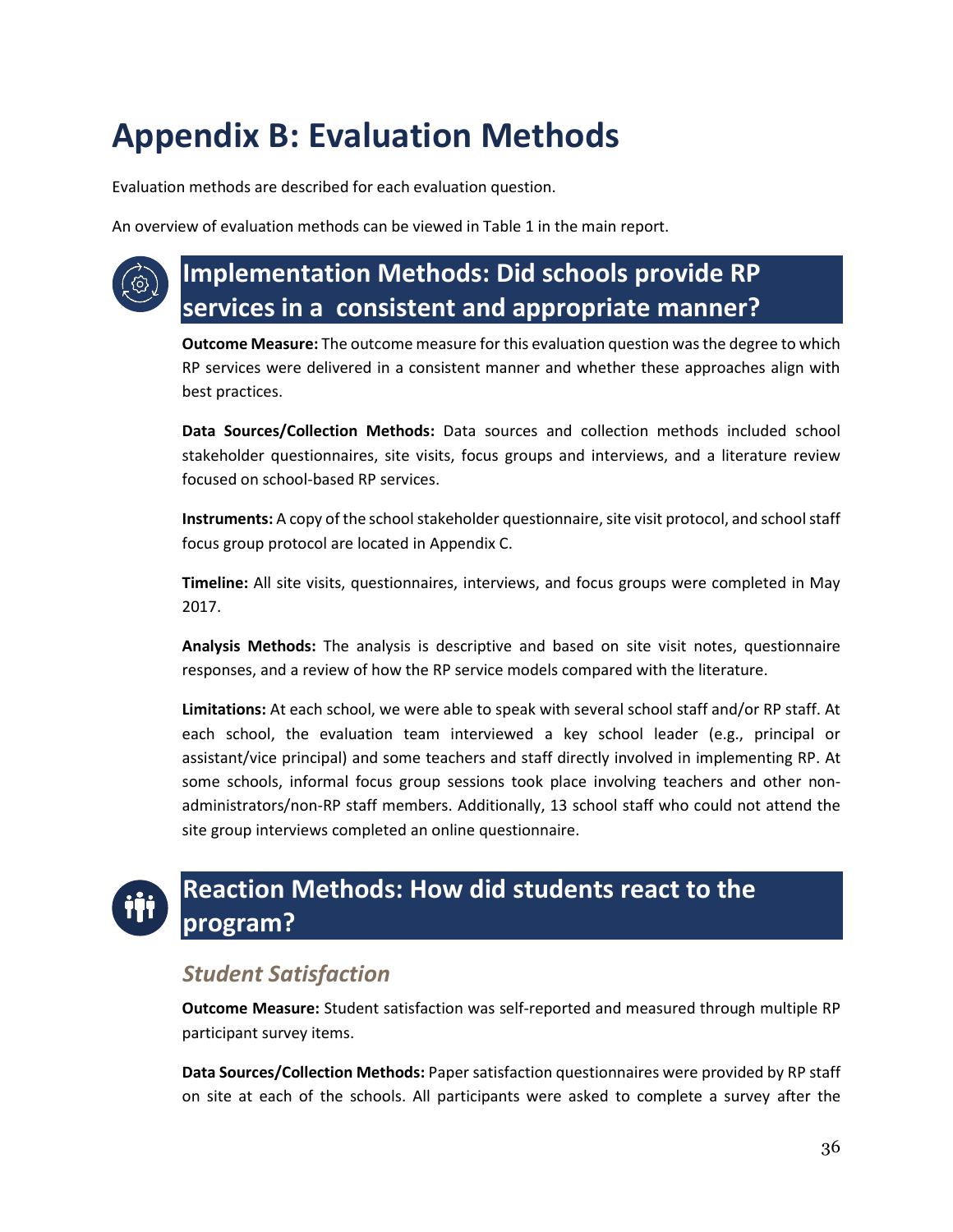conclusion of an RP service. Pre-paid return envelopes were provided for each questionnaire to ensure confidentiality for students, and surveys were mailed directly to the evaluation team.

**Instruments:** A copy of the participating student questionnaire is located in Appendix C.

**Sample and Description:** All students who participated in RP services were asked to complete a questionnaire. In total, 350 completed surveys were received during the study, which is an estimated response rate of 54%, calculated based on an estimate of 650 RP cases recorded in the urban region.

**Timeline:** The questionnaires were available for students to complete throughout the 2016–17 and 2017–18 academic years—that is, September 2016 until June 2018.

**Analysis:** Questionnaire responses were entered into an Excel sheet and simple counts and descriptive analysis were conducted.

**Limitations:** Reaction is measured based on self-reported survey results and not an unbiased, observable measure. The actual response rate is unknown. Surveys were handed out by program staff, and it is not possible to confirm the full number of surveys delivered or whether the surveys were consistently delivered to all participants as requested.

### *Parent Satisfaction and Awareness*

**Outcome Measure:** Parental satisfaction and awareness of RP services were measured through multiple self-report survey items.

**Data Sources/Collection Methods:** An online survey covering awareness of RP and satisfaction with RP service was conducted for all parents at both of the schools in the study.

**Instruments:** A copy of the general parent questionnaire is located in Appendix C.

**Sample and Description:** The intended sample was all parents of students in grades 9–12 at each of the schools in the study. Only 72 surveys were completed—an insufficient response for use in the study.

**Data Collection Procedures:** Invitations to participate were delivered by the administration at each school. This was done to protect the privacy of families and was also based on the assumption that the parents would be more likely to respond to a request from the school. The evaluator developed the survey instrument and provided a link to the survey website, which was customized for each school.

**Timeline:** The survey was conducted electronically during January and February 2018.

**Analysis Type/Purpose:** n/a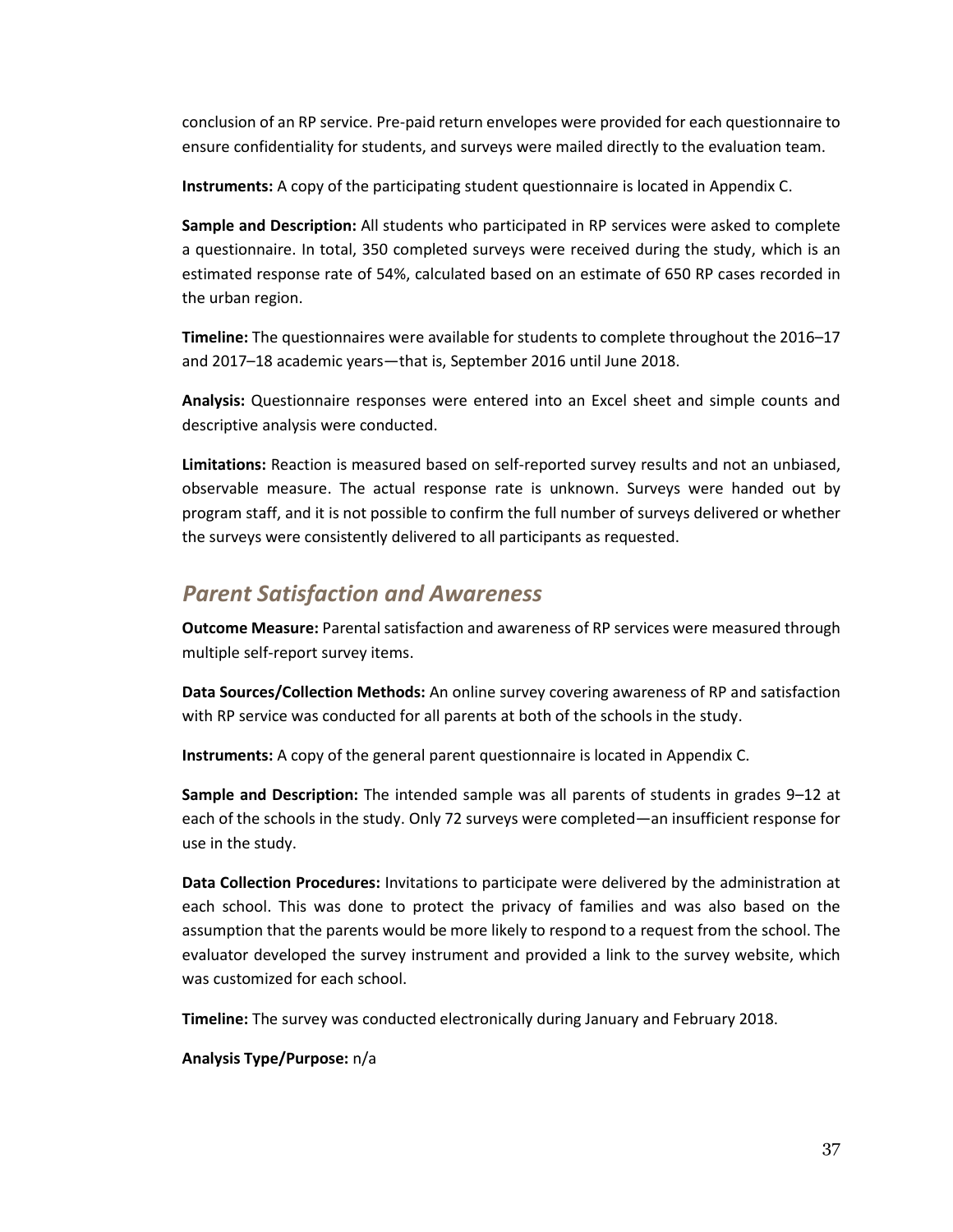**Limitations:** The sample size is too small to draw conclusions about the overall parent population.

### **Reach Methods: What was the reach of the program?**

**Outcome Measure:** Reach of RP services was measured using data from the case management system used to track RP service cases at all participating schools.

**Data Sources/Collection Methods:** All data were collected in a system called MADTrac©, a case management software application that has been developed for the CDRP centers by the state. Use of MADTrac is mandatory for dispute resolution centers receiving money from CDRP. Data were input by dispute resolution center staff or RP staff, as mentioned in the report.

**Instruments:** The data provided from MADTrac included the following fields:

- Case #
- Student #
- # Served
- Referral Date
- **•** Disposition Date
- School
- County
- Race
- $\bullet$  Sex
- $\bullet$  Age
- Grade
- Have IEP
- Dispute Subtype
- Referral Staff
- # of Sessions
- 
- 
- 
- Final Consequence
- $\bullet$  # of Hours-Final
- Avoided Due to RP
- # of Hours-Avoided
- Service Provided
- Avoided Discipline
- Program Code
- Conflict Between
- Incident Description
- Comment
- Monetary Rest
- Payment Desc
- # of Work Hours
- Work Desc
- # of Serv Hours
- Service Desc
- Agreement Comp

**Sample Size and Description:** The sample includes all students who received RP services during the study period (2016–17 and 2017–18).

**Data Collection Procedures:** Data were entered into the MADTrac system by RP staff at three points in time for each incident: 1) when students are referred for services, 2) right after services are delivered, and 3) follow-up 30 days after the incident. The State Court Administrative Office (SCAO) pulled the data from MADTrac and provided it to the evaluation team.

**Timeline:** Data were entered into MADTrac on an ongoing basis. SCAO provided the evaluation team with final data from MADTrac in July 2018.

**Analysis:** Descriptive statistics (i.e., counts and percentages) were conducted on referrals and use.

Total Minutes

- Initial Consequence
- # of Hours-Initial
	-
- 
- 
- 
-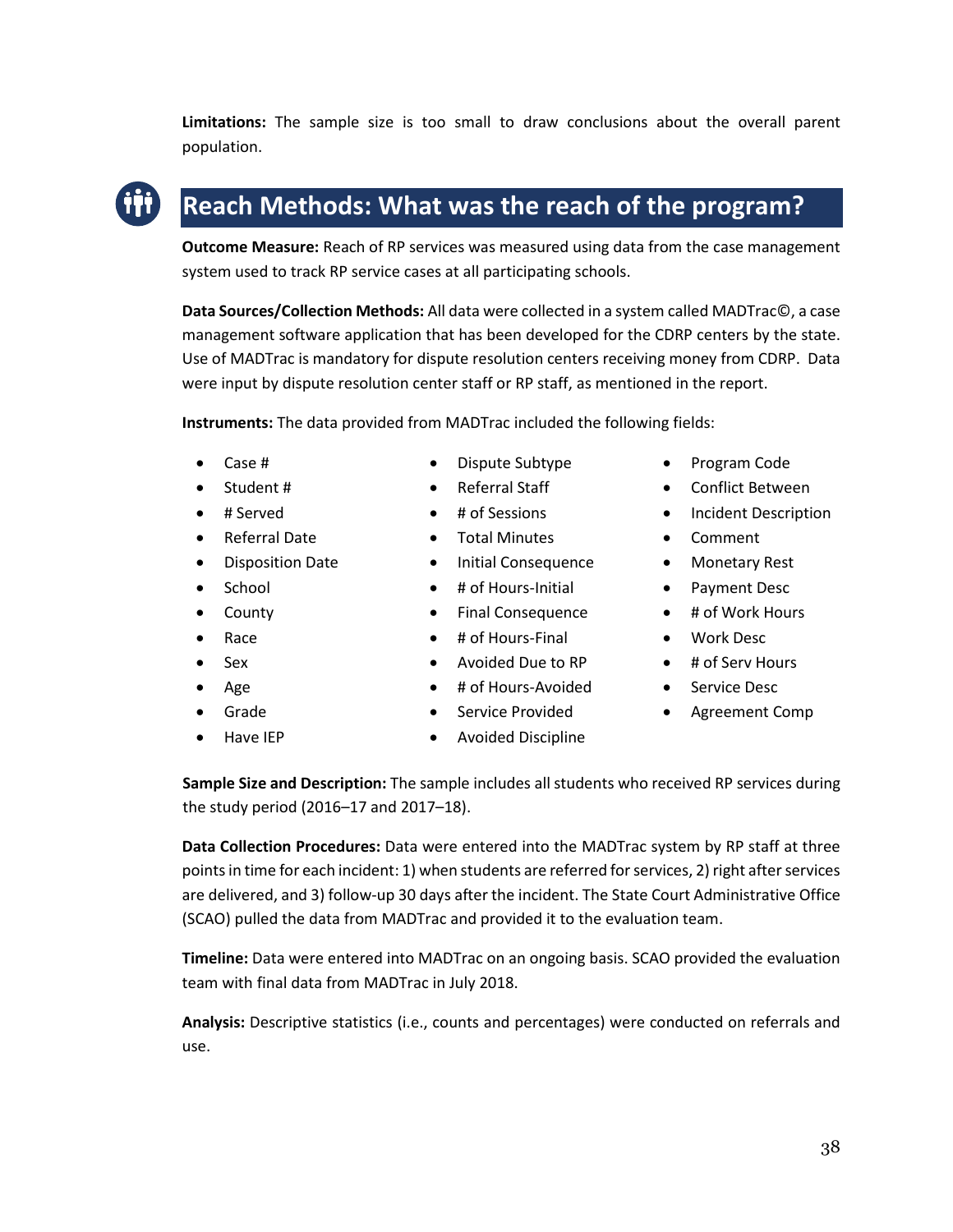**Limitations:** The MADTrac database contains information only on students who have formally participated in RP. Data on students who received informal counseling or other benefits from RP services or CDRP center staff may not have been recorded.



## **Impact Methods: To what extent did the program impact student outcomes?**

### *Disciplinary and Attendance/Engagement Outcomes*

**Outcome Measure:** The outcome measures for the impact analysis were indicators of attendance (absences, tardiness) and disciplinary records (suspension days, detentions) as recorded and reported by the schools.

**Data Sources/Collection Methods:** Data consisted of individual-level student data recorded by each of the schools in their records (or the school district if the school was part of a districtwide data collection system). All information was recorded by the schools and reported to the evaluation team at the end of each academic year during the study.

**Instruments:** Data requested from each school included the following. Items in bold were identified as high priority.

Plan

- **Student ID or Similar for Matching/Tracking**
- Homeless Status
- **Free and Reduced Lunch Status**

- **Gender**
- **Age**
- **Race/Ethnicity (may be separate codes)**
- Single-Parent Household
	- Native English Speaker

Student records data (repeated by student on a yearly basis)

- **Semester or Year**
- **Enrollment Status**
- **Grade Level**
- Referred to RJ Services  $(y/n)$
- Received RJ Services  $(y/n)$
- **GPA**
- **Disciplinary Incidents**
- **Detentions**
- **Absences (total days)**
- Absences (excused days)
- Absences (unexcused days)
- Partial Absences (missing partial day, total days)

Ability/Disability Status or Specialized Learning

- Late/Tardy (total days)
- Write-Ups or Other Formal Discipline
- **Expulsion Status**
- Awards or Recognitions

**Sample Size and Description:** The sample included all students in grades 9–12 at each of the schools, regardless of whether they had participated in RP services or not.

**Analysis Methods Discussion:** The purpose of using propensity score matching was to create a comparison group that was equivalent to the group at the school with existing RP service. To

39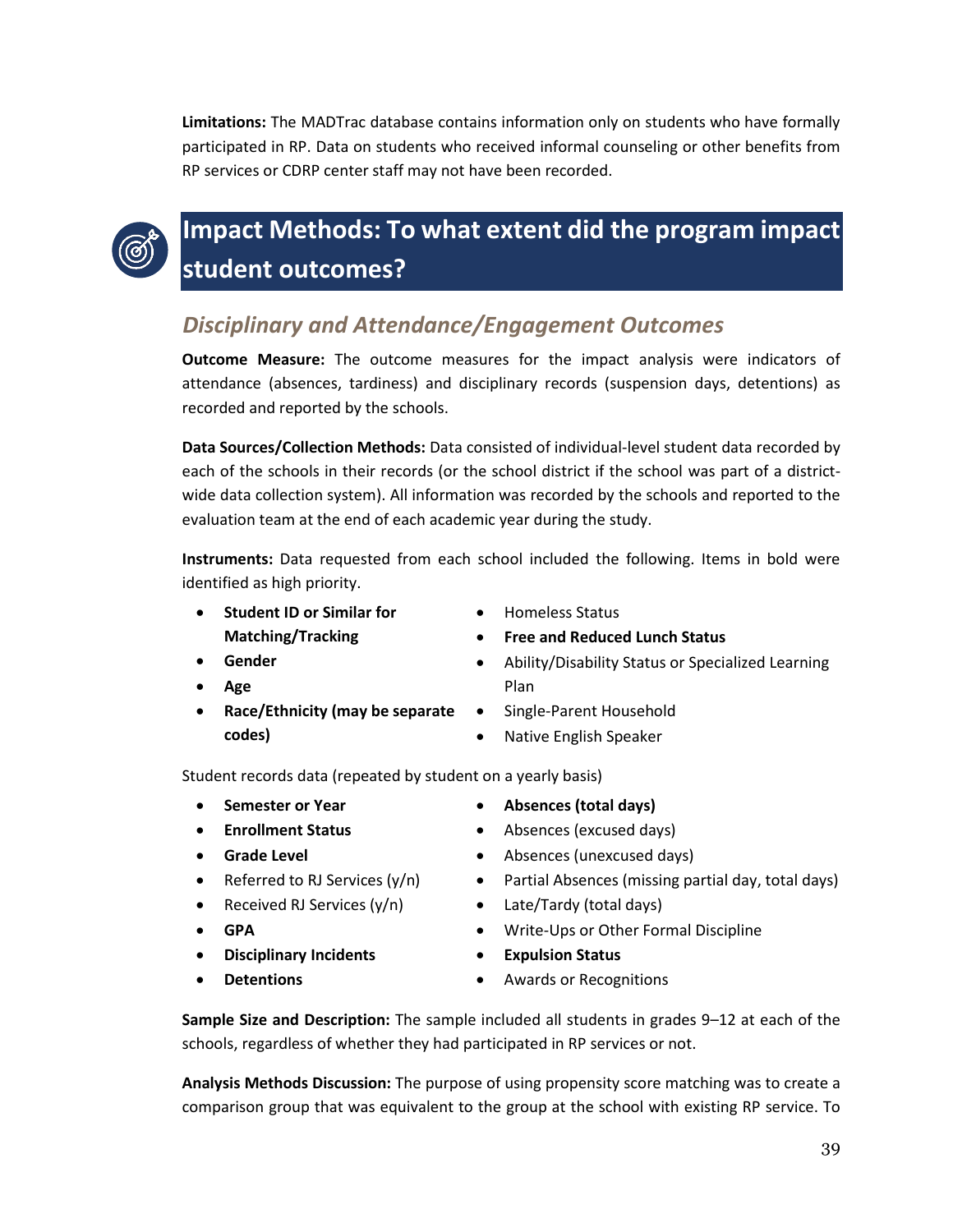demonstrate this, the table that follows (Table A2) compares the demographics of the school with existing services and the comparison group created from the population of the matched students (through use of propensity scores) from the school with new RP services. Note that the table lists the school with existing services twice, presenting the demographics based on a raw total of all students for which data are available and a smaller matched subset of students. The reduction in the number of students included in the analysis is a result of individuals being excluded due to one or more missing data points for the variables included in the propensity score analysis.

Differences in traits between the existing service school and the new service school—measured by the available demographic variables—disappear or are greatly diminished in the weighted comparison group. Through the process of propensity score matching, the matched groups have become functionally equivalent based on observable characteristics. Therefore, it is possible to assume that differences in outcomes are most likely related to the known difference in conditions (existing implementation of RP services) instead of socioeconomic variance.

The propensity score matching process also provided a good demographic match between the groups (Table A2). The new service school is substantially smaller than the existing service school. Because of this difference, there was a larger number of duplicate matches required to achieve a balanced match. Still, on most measures, the demographic variables are within 1-2 percentage points across the groups. It should be noted that the authors have a high level of confidence in the alignment and comparability of the data because the data were collected at the district level. That is, the methods of collecting and measuring each indicator are identical across both schools.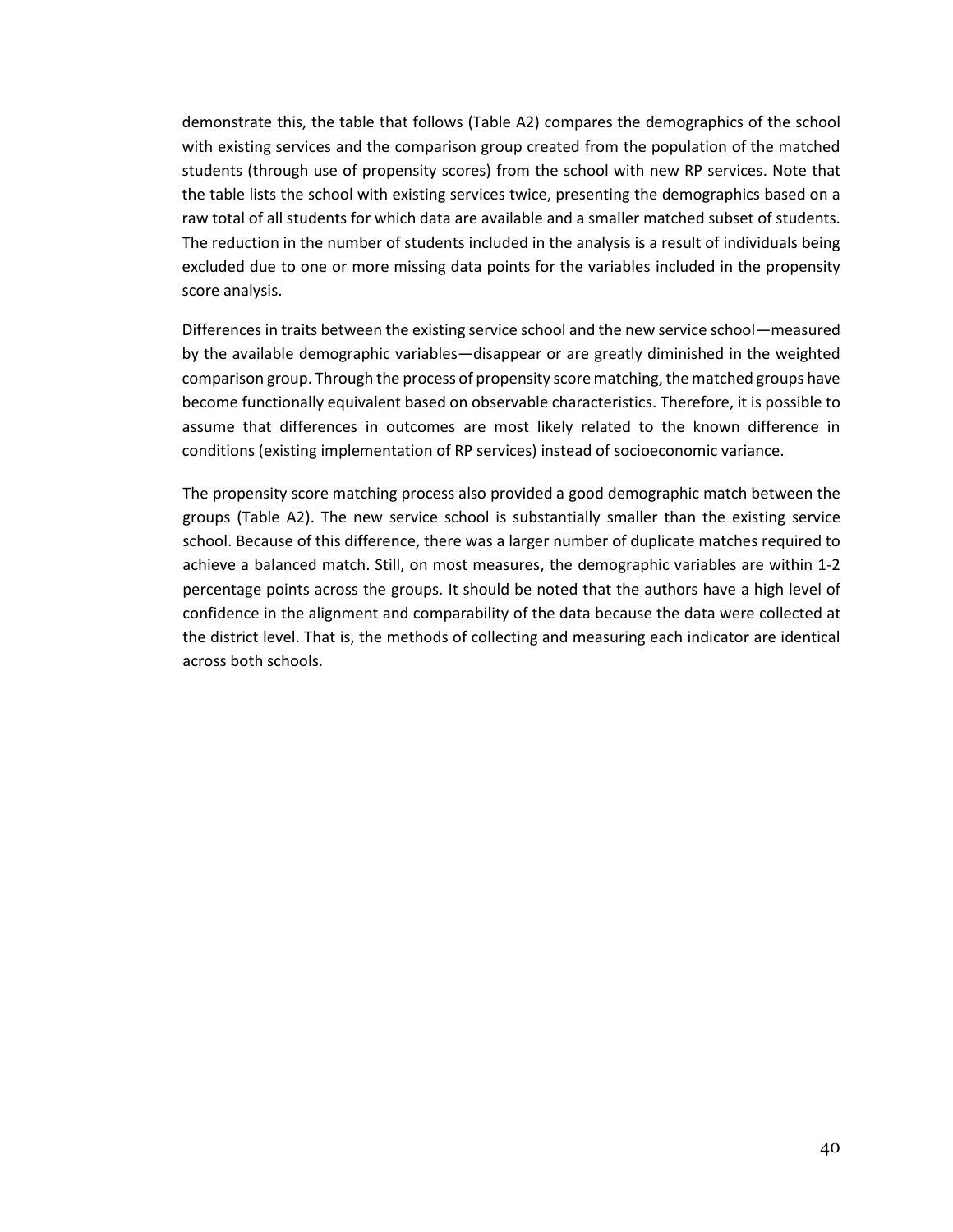| <b>Demographic Variable</b> | <b>Exiting</b><br><b>Service</b><br><b>School</b> | <b>New Service</b><br><b>School</b> | <b>Matched</b><br><b>Existing</b><br><b>Service</b><br><b>School</b> | <b>Matched</b><br><b>Comparison</b><br><b>Group</b> |
|-----------------------------|---------------------------------------------------|-------------------------------------|----------------------------------------------------------------------|-----------------------------------------------------|
| Female                      | 49%                                               | 44%                                 | 49%                                                                  | 50%                                                 |
| Age (avg. yrs.)             | 16.1                                              | 16.4                                | 16.1                                                                 | 16.0                                                |
| Race/Ethnicity              |                                                   |                                     |                                                                      |                                                     |
| White                       | 23%                                               | 14%                                 | 23%                                                                  | 21%                                                 |
| <b>Black</b>                | 43%                                               | 59%                                 | 43%                                                                  | 43%                                                 |
| Hispanic                    | 15%                                               | 9%                                  | 15%                                                                  | 15%                                                 |
| Multiracial                 | 9%                                                | 8%                                  | 9%                                                                   | 9%                                                  |
| Free or Reduced Lunch       | 82%                                               | 86%                                 | 82%                                                                  | 82%                                                 |
| <b>Homeless</b>             | 1%                                                | 1%                                  | 1%                                                                   | 1%                                                  |
| <b>Disability Status</b>    | 15%                                               | 23%                                 | 15%                                                                  | 16%                                                 |
| Single Parent Household     | 40%                                               | 35%                                 | 40%                                                                  | 41%                                                 |
| GPA (avg. scale)            | 2.2                                               | 2.3                                 | 2.2                                                                  | 2.3                                                 |
| N (weighted)                | 1,537                                             | 613                                 | 1,420                                                                | 1,420                                               |

*Table A2. School and Matched Group 2016–17 Demographic Comparison*

**Data Collection Procedures:** Data were requested and obtained directly from the district.

**Timeline:** Data were obtained from each school or school district twice at the end of the 2016– 17 academic year and 2017–18 academic year.

**Final Comparative Analysis:** Once the comparison group was created out of individuals who were matched to the school with existing services group, simple means were calculated and compared for each group. The outcome measures were compared between the existing school (which began providing RP prior to the study) and the matched comparison group to test the hypothesis that the established presence of RP services has an impact on attendance and disciplinary outcomes.

**Limitations:** Measurement of some demographic variables (e.g., race and ethnicity) and outcomes (e.g., attendance) varies across participating schools. For example, some schools recorded more or fewer categories of student race and ethnicity. The attendance variable was reported differently across schools. Some simply reported the number of full days absent for each student, while others provided detail on the number of courses missed during the day, which was then used to calculate an average of days missed.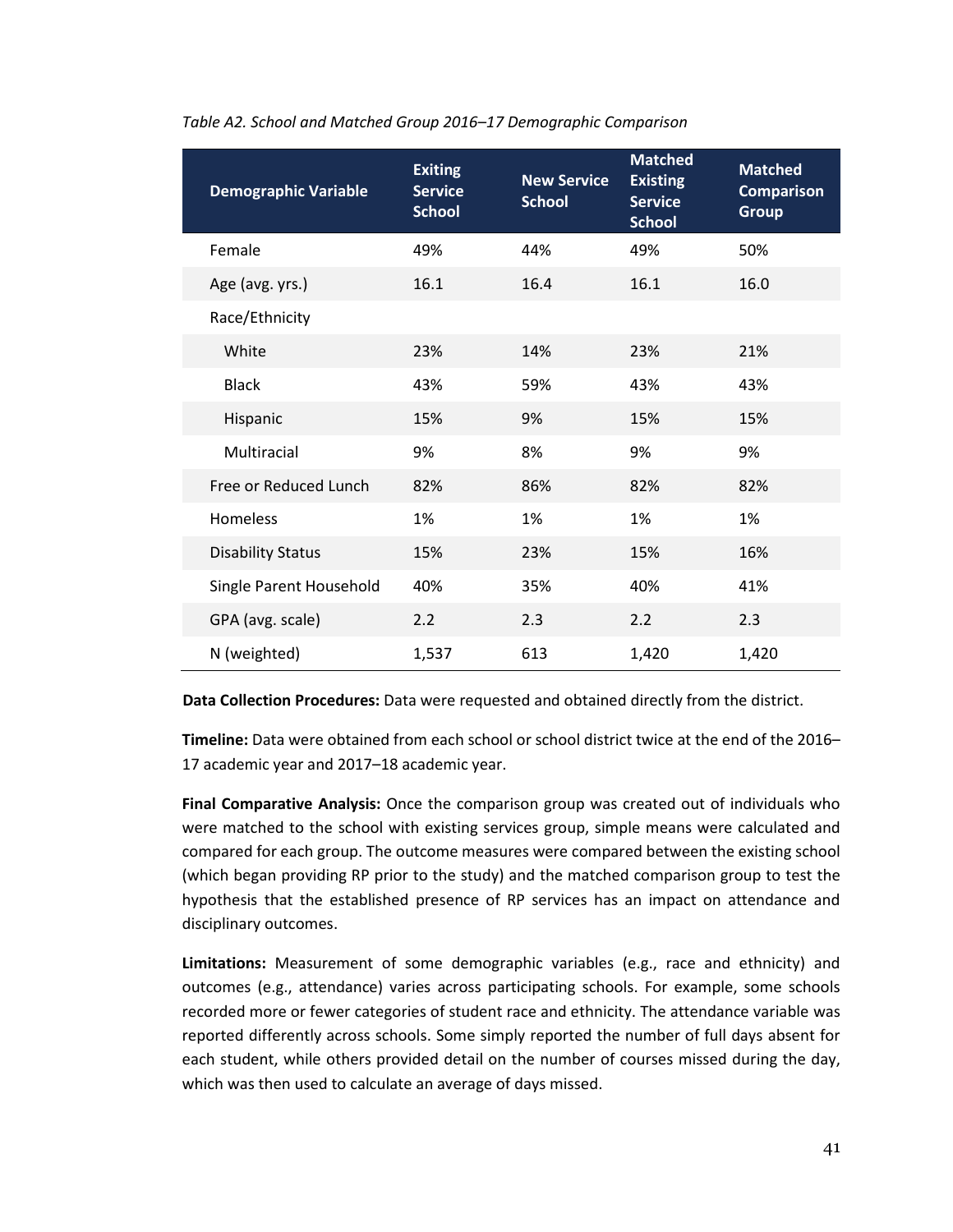### *Status of Agreements at Follow-Up*

**Outcome Measures:** The upholding of agreements was measured by RP program staff during a follow-up conducted with each student participant approximately four to six weeks after completion of RP. Adherence to the terms of the agreement was assessed by the staff member and entered into the database.

**Data Sources/Collection Methods:** Data measuring the upholding of agreements were taken directly from the MADTrac case management system, which was developed for the CDRP centers to track and report on RP services. Use of MADTrac was mandatory for dispute resolution centers receiving money from CDRP. Data were input by dispute resolution center staff or RP staff, as mentioned in the report.

**Sample and Description:** All students who participated in RP services were recorded in the database.

**Timeline:** Data were entered into MADTrac on an ongoing basis. The SCAO provided the evaluation team with data from MADTrac in July 2018.

**Analysis:** Descriptive statistics were calculated on whether agreements were upheld.

**Limitations:** The MADTrac database contains information only on students who have formally participated in RP. Data on students who received informal counseling or other benefits from RP services or CDRP center staff may not have been recorded.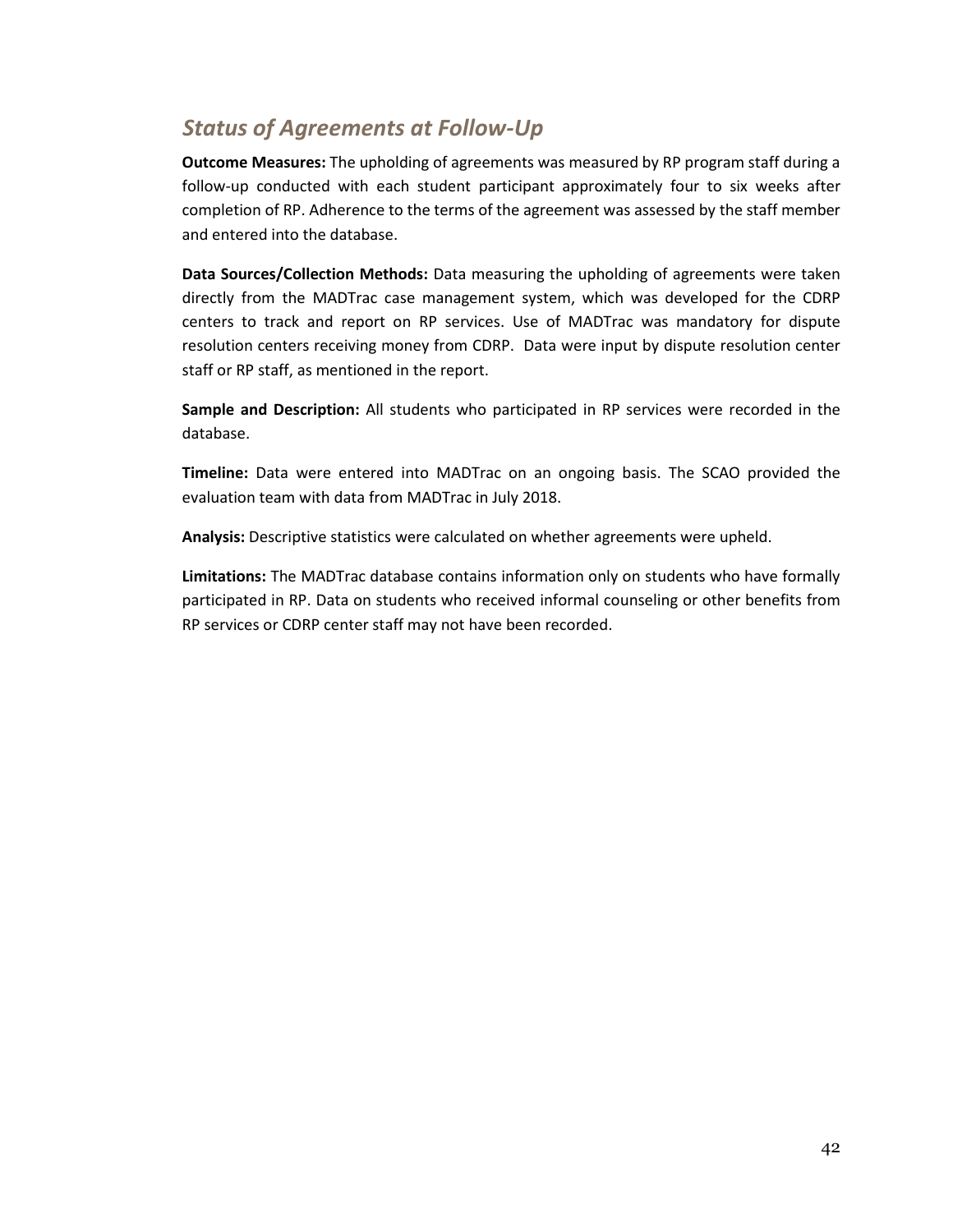## <span id="page-43-0"></span>**Appendix C: Data Collection Instruments**

## **Site Visit Protocol**

**Purpose:** To directly collect qualitative information on the implementation of RP services from key stakeholders involved in providing services or referring students.

**Audience/Population:** Stakeholders involved in implementation of RP at the school.

**Implementation:** The evaluation team visited each of the schools in May 2017. The visits included a main meeting, which consisted of a discussion with center directors and school staff. The meetings were conducted as a focus group, with the following questions guiding the discussion:

#### **Questions**

- 1. What restorative justice services has the Center implemented at each of the schools?
	- a. Student services
	- b. Restorative justice training? To what extent? (school wide)
- 2. How is the program implemented? Walk us through a typical scenario so we can see the whole process.
	- a. How do you choose which intervention types for students? Ever put offenders with low recidivism risk factors in less resource intensive interventions?
- 3. Difference in implementation between schools?
- 4. What's working particularly well?
- 5. What are the challenges to implementation?
- 6. What are the areas for improvement? On Center's part? On schools' part?
- 7. How do you fund this program? Do you get financial support from places other than the state? [Principal] – Email? Have time with?
- 8. Are there other services being offered in the school or community that could be impacting out of classroom time? Or academic outcomes?
	- a. Of youth that attend the high school, have any attended elementary or middle school programs where RJ was implemented?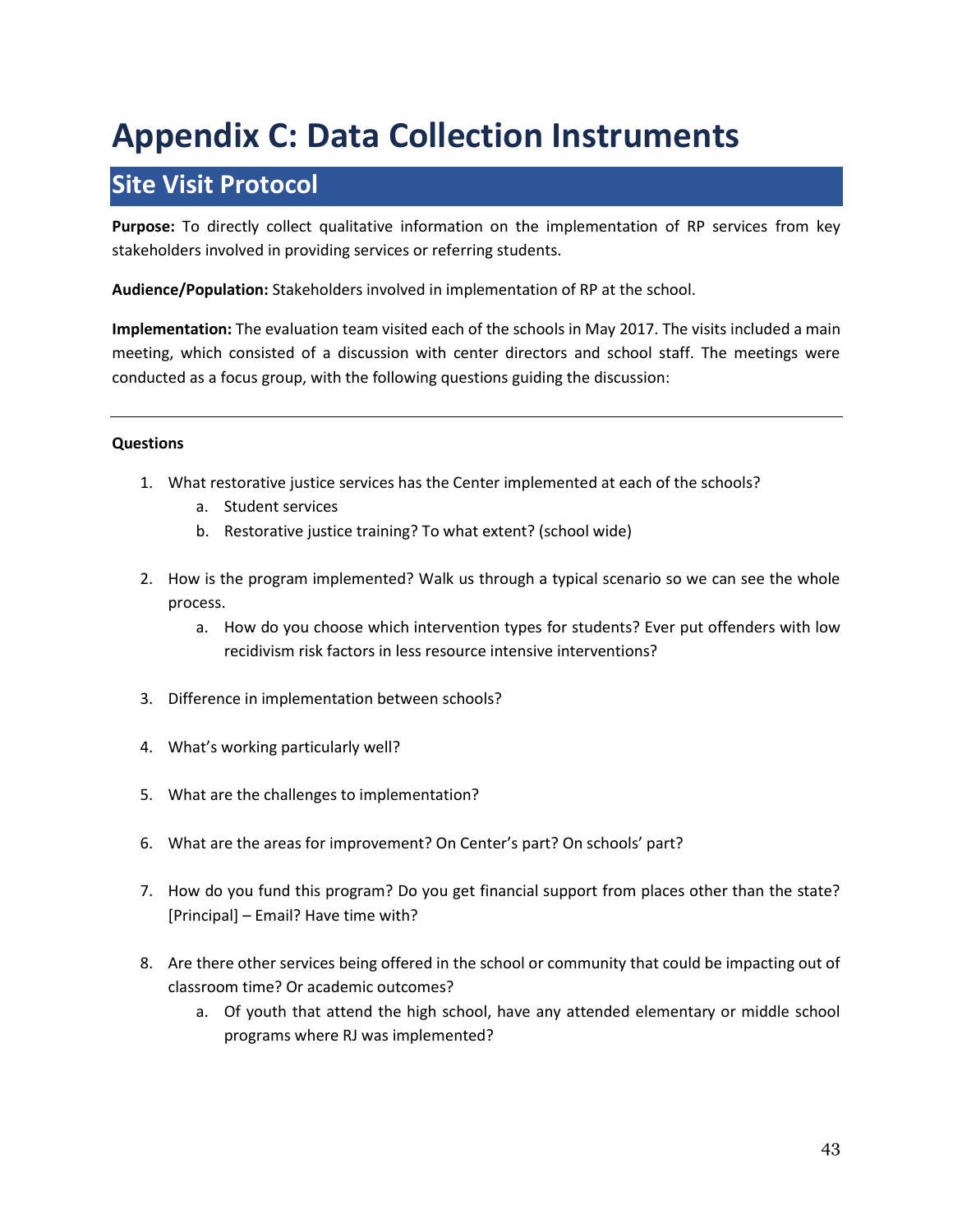## **School Staff Focus Group Protocol**

**Purpose:** To directly collect qualitative information on the implementation of RP services from teachers and staff involved in the programming at each of the schools.

**Audience/Population:** Teachers, RP staff (ex. Center directors), and school administrative staff directly involved with RP as approvers, trainees, and providers of referrals.

**Implementation:** Interviews and informal focus groups were conducted as part of the school site visits that occurred during May 2017. The format depended on the availability of various staff at each of the schools and included one-on-one interviews, small group discussions, and larger focus groups.

#### **Questions**

- 1. How do you use the restorative justice services and how does it turn out for you?
- 2. When and why do you refer students to the restorative justice programming?
- 3. Do you see any changes because of the restorative justice services?
- 4. How do the restorative justice services add value to your school? / Do you think the restorative justice services are positively benefiting students? / Staff and administrators?
	- a. Students getting less time out of the classroom
	- b. Students getting better educational outcomes (grades)
	- c. Student relationships better with students? With staff?
- 5. Impacts on a broader sense of how to handle conflict? Sort of just case by case—not think about it until it gets to that point?
	- a. Do you think there has been an impact on school climate in terms of how students and staff think about addressing issues?
- 6. What's working well? And why?
- 7. What could be improved? And why? From the Center's/delivery/support? On school's end?
- 8. Are there other *things* going on that could be impacting student outcomes in terms of reduced time out of the classroom? Grades?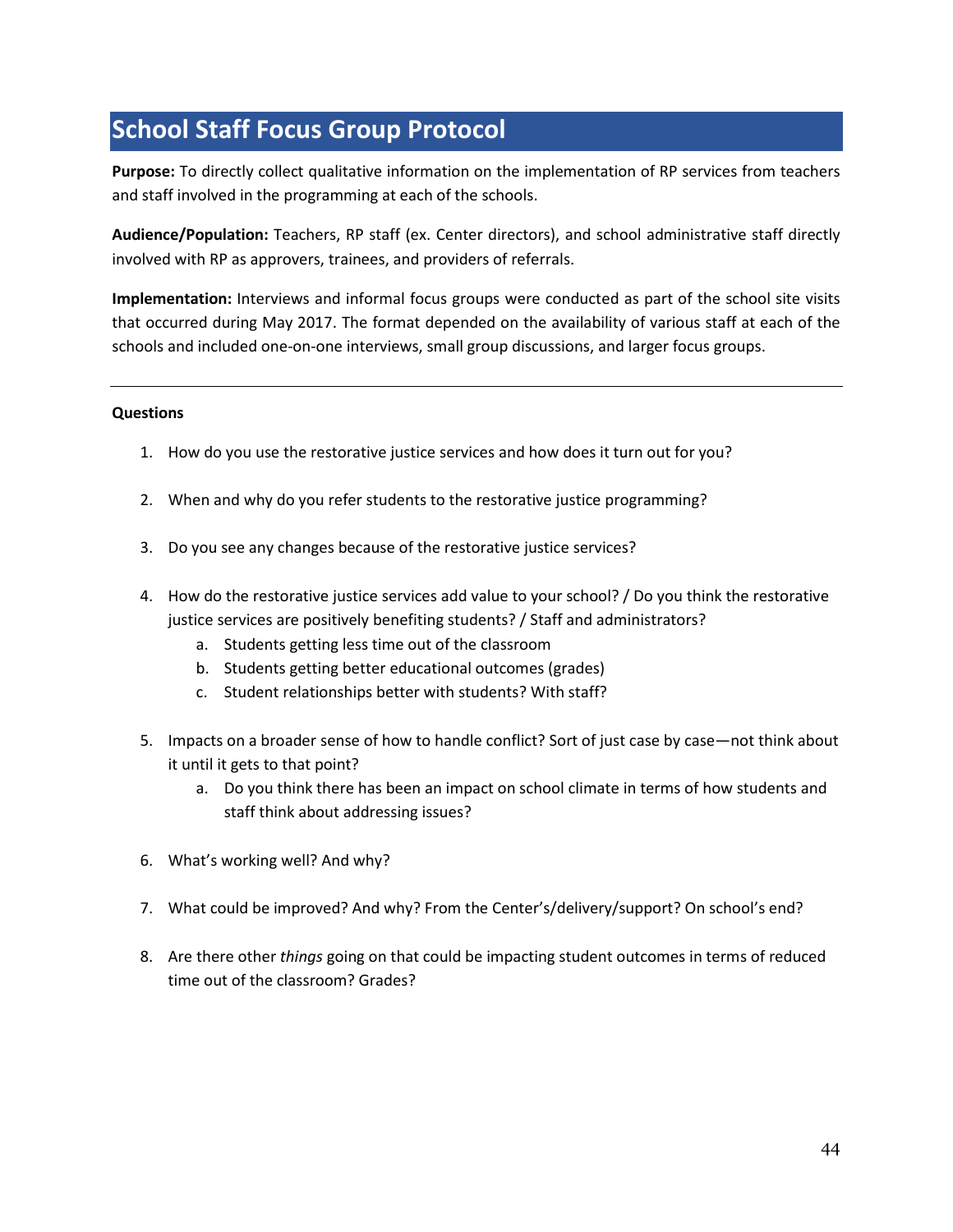## **School Staff Questionnaire**

**Purpose:** This questionnaire was offered as another way for teachers and staff to provide feedback on their perceptions of RP service implementation. The focus was primarily on qualitative, open-ended questions. Through the questionnaire, those who were unable to attend a focus group or interview had a chance to provide broad feedback.

**Population:** School staff who were involved with RP but were unable to attend the May 2017 school focus groups.

**Implementation:** The questionnaire was provided in May and June 2017 via electronic survey that was passed on by school administrative staff. The survey was primarily relevant at existing schools where RP services had been in place for some time, in settings where a larger group of teachers and staff had experience with the services.

**Response Rates:** These questionnaires were combined with the notes from the staff focus groups and interviews conducted during the site visit. There was not a specific sampling frame or target population, as the questionnaire was provided as a convenience and supplemental form of qualitative data collection.

#### **Questions:**

Western Michigan University's Evaluation Center was contract by the Michigan State Supreme Court Administrative Office to evaluate their school-based restorative justice services. The Evaluation Center is implementing this questionnaire to learn how staff view the restorative justice services offered at their school. In particular, we are interested in learning how the restorative justice services impact students and the wider school community, as well as how the restorative justice services can be improved.

- 1. What school do you work at?
	- a. [choice list]
- 2. What role do you play in the school?
	- a. Teacher
	- b. Administrator
	- c. Staff member
	- d. Other: \_\_\_\_\_\_\_\_\_\_\_\_\_\_\_\_
- 3. To what degree do you have experience with the restorative justice services at your school? (Please select all that apply)
	- a) I am not aware of the restorative justice services offered at my school *[If selected, skip to thank you page]*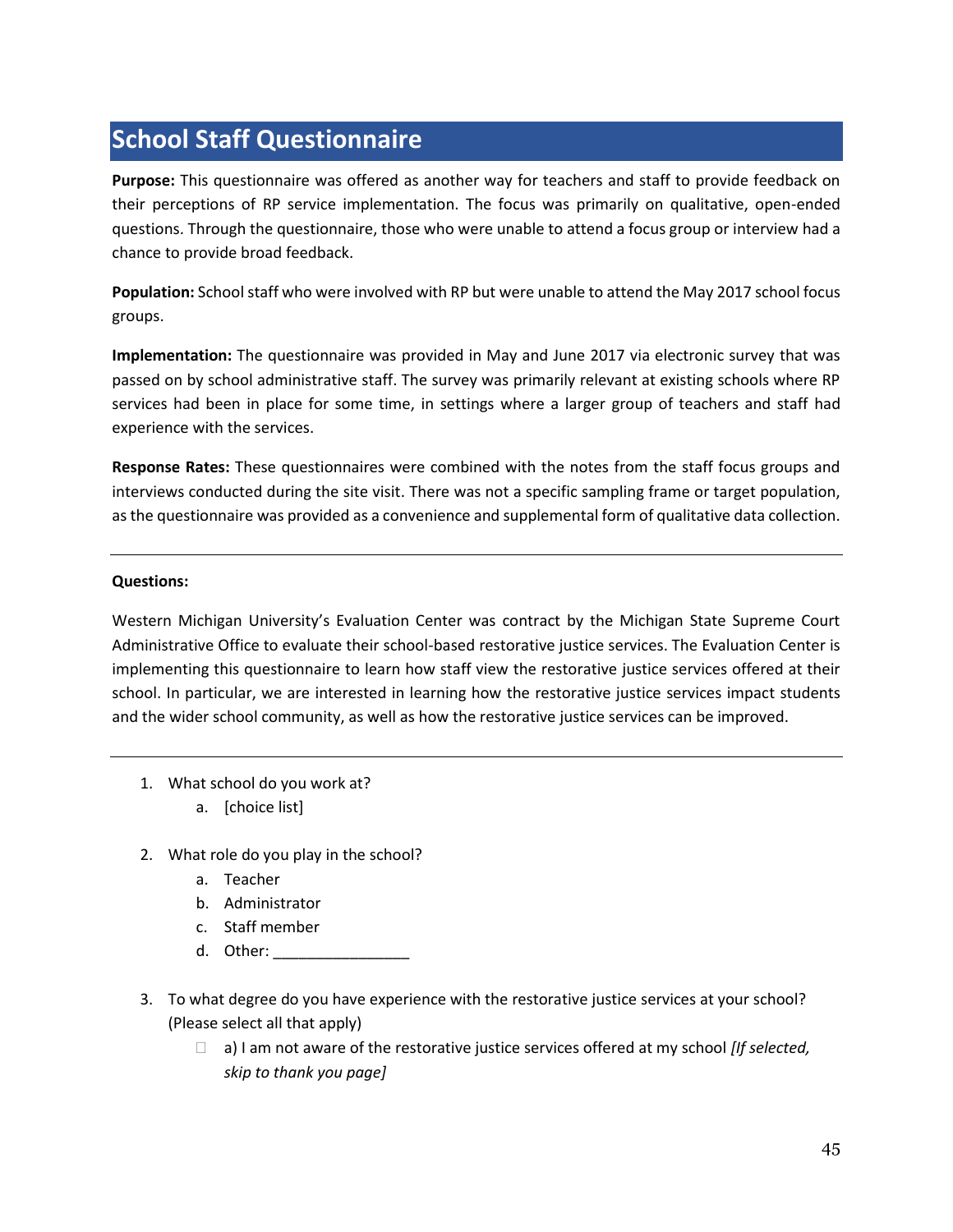- $\Box$  b) I am aware of the restorative justice services but have not directly participated in them
- $\Box$  c) Students I have interacted with have attended the restorative justice services
- $\Box$  d) I have referred students to the restorative justice services
- $\Box$  e) I have participated in the restorative justice services
- $\Box$  f) I have attended a training on restorative justice practices through my school
- 4. When do you refer students to the restorative justice programming? And when do you not? [Text box] *[Appear if "I have referred students to the restorative justice services" is selected in question 3]*
- 5. What changes, if any, do you see in the students or your school as a result of the restorative justice services? [Text box]
- 6. How could the restorative justice services be improved? [Text box]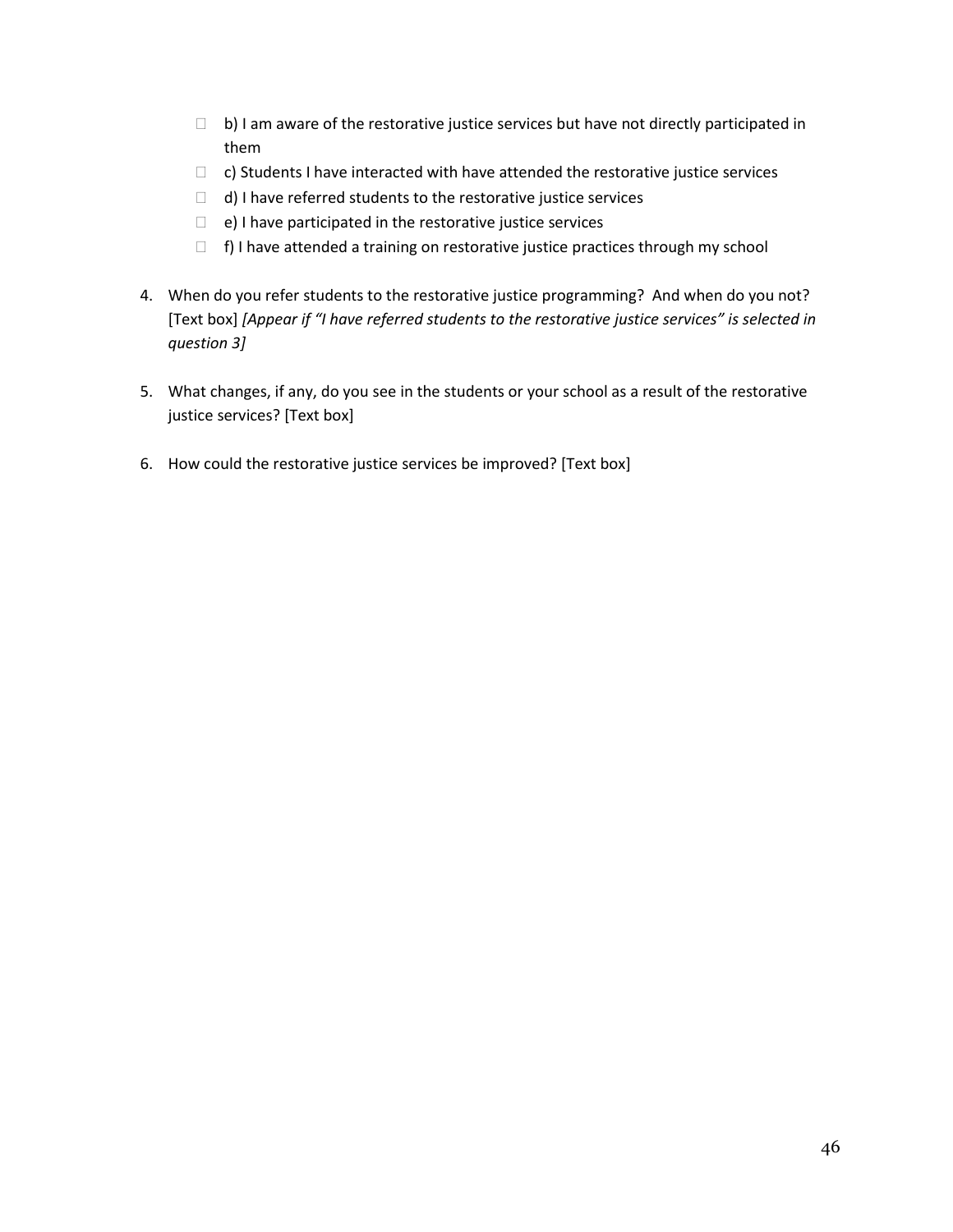## **Participating Student Questionnaire**

**Purpose:** To collect feedback from participants regarding their satisfaction with RP services and selfreported post-service outcomes.

**Audience/Population:** All students who participated in an RP service at any of the schools.

**Implementation:** The survey was conducted via paper survey forms, which were handed out to student participants by RP program staff who were based at the school. It was requested that the forms be handed out to participants after final completion of their RP experience.

The forms were printed by the evaluator and provided to each school site. Pre-paid return envelopes were provided for sending the surveys directly to the evaluator. This was done to reassure the students of the confidentiality of their responses as well as to eliminate the burden of collecting and sending surveys for the school and center staff.

**Response:** In total, 350 completed surveys were received during the study. We estimate that this represents a return rate of around 54%, based on cases listed in MadTRAC. The rate can only be estimated, since RP staff did not keep track of the actual number of survey forms delivered to students.

*The next page provides an example of the items used in the questionnaire. Note that this does not include the customization for the programs at each school site.*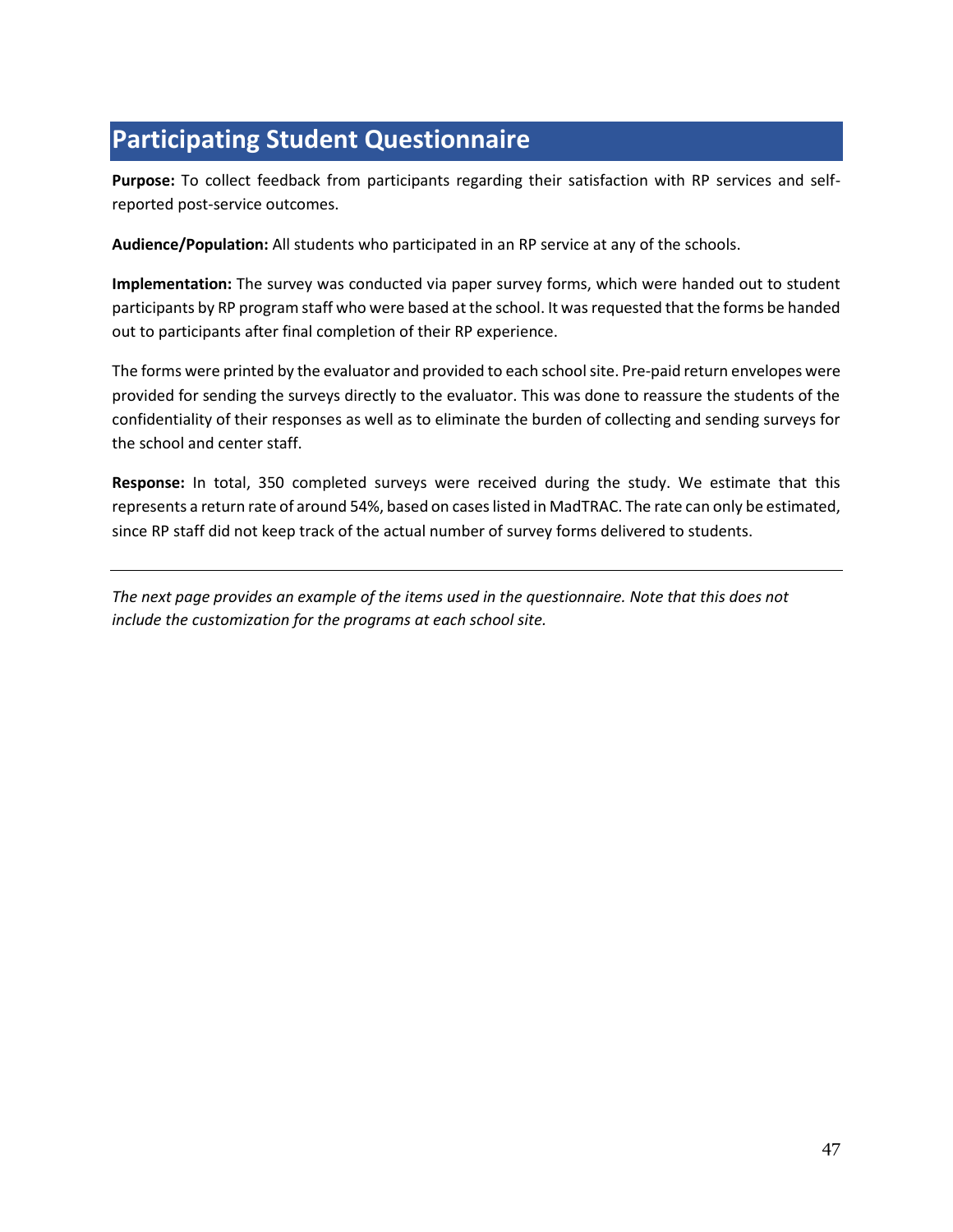#### What do we want to know?

We want to hear about your recent experience with a circle or focus group at your school.

#### Who will see my responses?

Only staff at Western Michigan University. No one from the program or school will see your answers.

- 1. What did you participate in at school?
- 

 $\Box$  Circles  $\Box$  Circles

|  | 2. Please answer the following about the circle or focus group. |
|--|-----------------------------------------------------------------|
|  |                                                                 |

|                                                                            | Yes | No.       |                                                                         | Yes | No |
|----------------------------------------------------------------------------|-----|-----------|-------------------------------------------------------------------------|-----|----|
| I would participate again.                                                 |     |           | Everyone helped make the agreement.                                     |     |    |
| I was treated fairly.                                                      |     |           | I am satisfied with the agreement.                                      |     |    |
| I had a chance to say what I needed to say.                                | ()  | $\subset$ | I think the agreement will solve the problem<br>for good.               |     |    |
| I felt others listened to me.                                              |     |           | Everyone is following the agreement.                                    |     |    |
| I better understand the other person's side of<br>the story.               | ∩   | C         | learned how to better communicate when<br>conflict happens.             |     |    |
| I am on better terms with the people who were<br>involved in the conflict. | ∩   | ∩         | I know an adult at school that can help fix my<br>problems with others. |     |    |
| Everyone took responsibility for their part in<br>the conflict.            | Ω   |           | I know I can resolve problems peacefully.                               |     |    |
| I know how the conflict made others feel.                                  | Э.  | (         | I will handle conflict differently than before.                         |     |    |

**Yes No** The plan repaired the harm or to made up for the wrong done.  $\bigcirc$   $\bigcirc$ Detention or suspension was avoided. Determined by a set of  $O$  or  $O$ The days of detention or suspension was reduced. The days of detention or suspension was reduced. An agreement was made to avoid an expulsion. A person who was harmed received a sincere apology.  $\bigcirc$  O  $\bigcirc$ The conflict has not occurred since the circle or focus group.  $\qquad \qquad \circ \qquad \circ$ Court or legal actions were avoided. COURC COURT COURT OF COURT OF COURT OF COURT OF COURT OF COURT OF COURT OF COURT OF COURT OF COURT OF COURT OF COURT OF COURT OF COURT OF COURT OF COURT OF COURT OF COURT OF COURT OF CO Other: 3. What happened as a result of the circle or focus group?

5. What would make the circle or focus group better?

Grade \_\_\_\_\_\_\_\_\_\_ Age \_\_\_\_\_\_\_\_ Gender \_\_\_\_\_ Race(s)/ethnicity(ies) Asian □ Black or AA □ Hispanic/Latino Native American Pacific Islander White  $\Box$  Other\_ 4. Please tell us about yourself:

#### **Thank You!**

Please put in included envelope, seal, and place in a mail box or return to the staff at your school.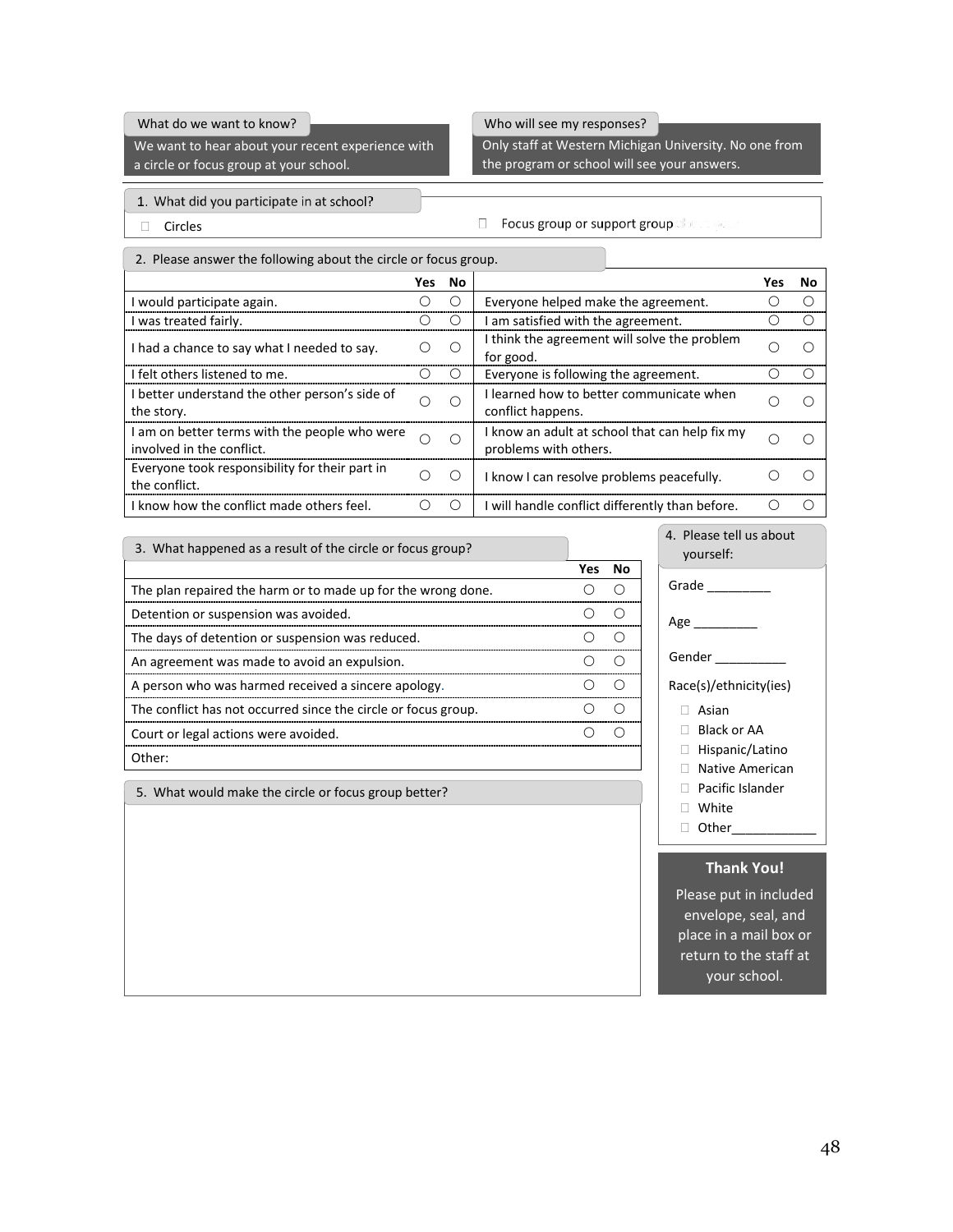## **General Parent Questionnaire**

**Purpose:** To measure parent awareness of the availability of RP services in the schools and to collect feedback on the perceptions of parents regarding the usefulness and impact of RP on their children.

**Audience/Population:** The parents of all high school children attending any of the schools involved in the study.

**Implementation:** Based on the parents' responses to an early sorting question, the online survey provided a different set of questions based on their familiarity with RP services.

The survey was conducted electronically from January to February 2018. Invitations to participate were delivered by the administration at each school. This was done to protect the privacy of families and was also based on the assumption that the parents would be more likely to respond to a request from the school. The evaluator developed the survey instrument and provided a link to the survey website, which was customized for each school.

**Response:** A total of 72 parents responded to the surveys.

*The text below provides a listing of the items used in the survey but does not display the customization and graphics, or the branching logic, used in the electronic questionnaire.*

Parent and Guardian Survey on School Restorative Practices

This survey is being conducted to learn about your views on restorative justice services being offered in your child's school. These services include mediation, conference circles, and/or peer focus groups. Restorative justice services are intended to teach problem solving, reduce conflict, and provide more effective discipline in the school.

What do we want to learn?

We want to find out if you are aware of these services. If your child (or children) participated in a restorative justice service, we want to hear about the experience. Your response will help to determine if this is an effective and useful approach.

#### Who will see your responses?

Your individual response will be kept confidential from your child's school. To ensure the anonymity of all respondents, the results are being collected and summarized by Western Michigan University's Evaluation Center.

If you have questions about this survey, please contact XXXXXXXXXXXXXXXXX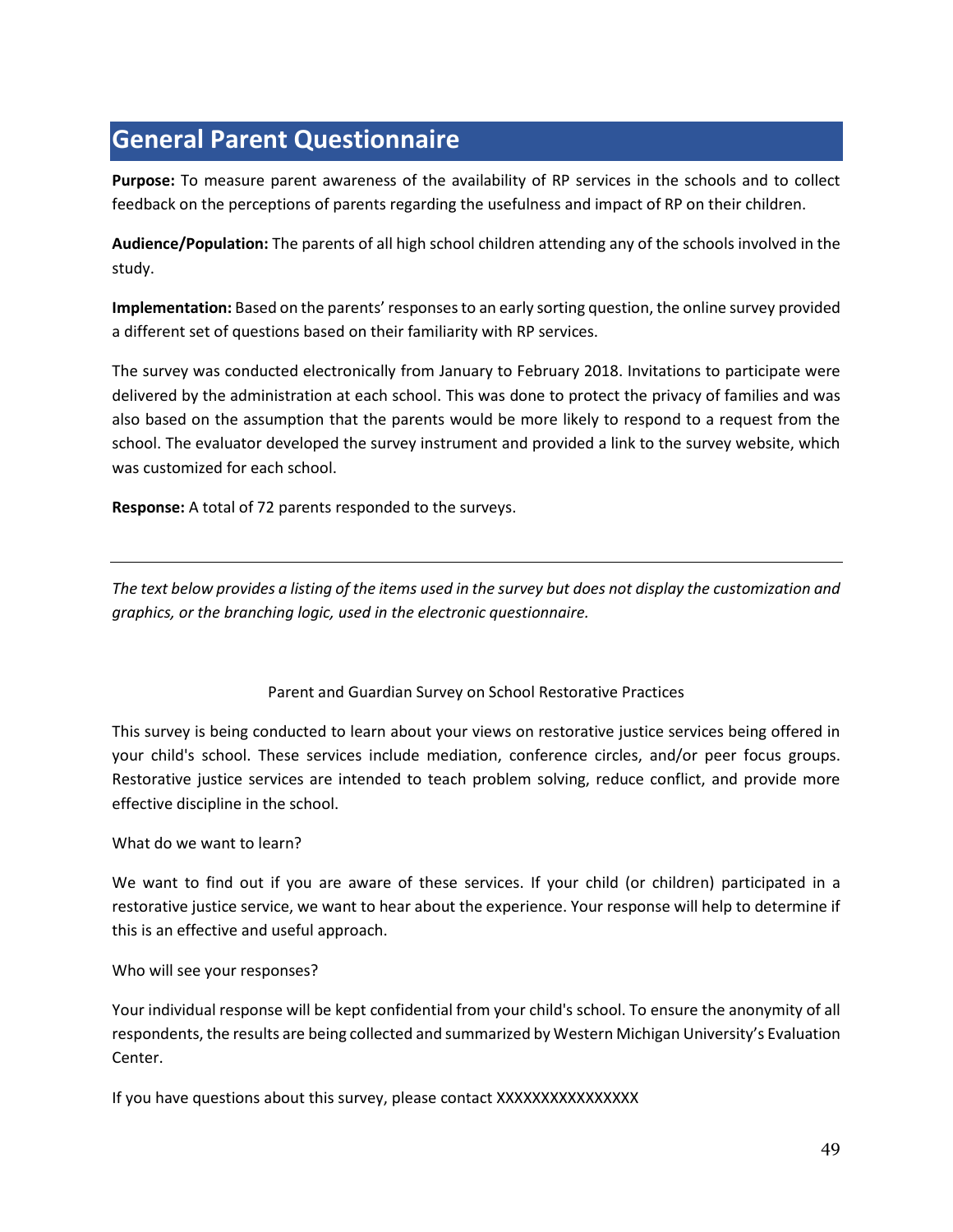Please click 'NEXT' to begin the survey.

Are you aware that your child's school offers "restorative justice" services (such as mediation, circles, peer focus groups, or conferences) in some instances as an alternative to traditional disciplinary action? Yes – No [branch point]

Did your child or children participate in restorative justice services provided by the school?

No - Yes, one or more of my children participated - Not sure

What activities did your child participate in? If you have more than one child who has participated or if your child has attended multiple services, please respond only for the most recent experience. (Select all that apply)

[activities list custom]

Please answer the following about the restorative justice services. If you have more than one child who has participated or if your child has attended multiple sessions, please respond only for the most recent experience. Yes – No – Don't know/NA

a) Were you satisfied with the services your child recently participated in?

b) Would you recommend participation in the services to other parents with students facing conflict?

c) Do you think the agreement made in the conference or mediation will solve the problem for good?

d) Has your child followed through on their part of the agreement?

e) Was your child treated fairly?

- f) Were you satisfied with the outcome?
- g) Is your child now on better terms with the others involved in the conflict or issue?
- h) Did your child's participation in the services help them resolve the conflict?
- i) Did your child learn how to handle issues or conflict?

j) Do you and your child communicate more about issues at school?

Have you noticed any changes in the behavior of your child since participating in the restorative justice services at school? Please describe. [open end]

What happened to your child as a result of participating in the restorative justice services at school? If you have more than one child who has participated or if your child has attended multiple sessions, please respond only for the most recent experience. Yes – No - Don't know or not applicable

a) A plan was made to repair the harm or to make up for the wrong done.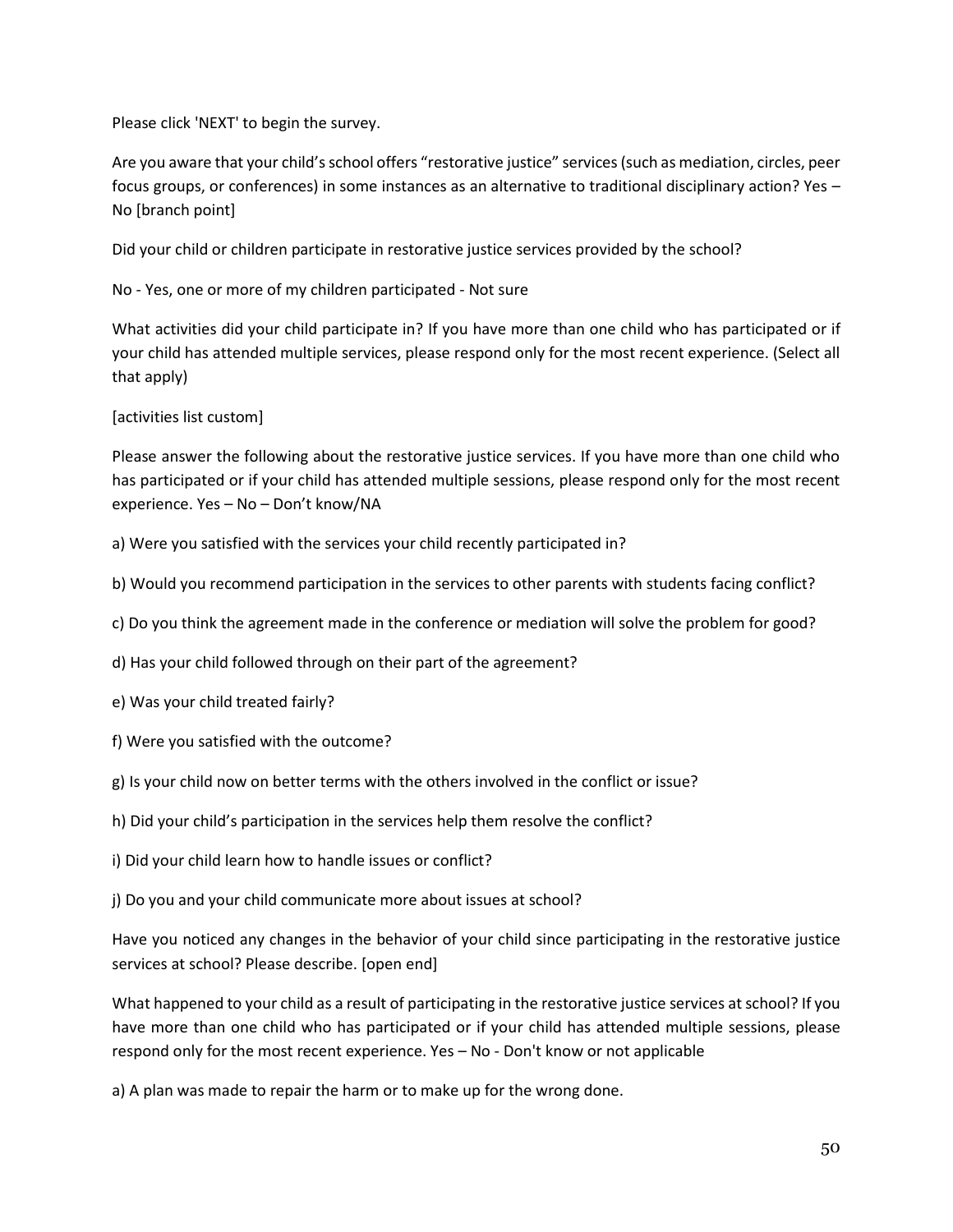b) An agreement was made to improve attendance and/or reduce tardiness.

c) A person who was harmed received a sincere apology.

d) The conflict has not reoccurred.

e) Detention or suspension was avoided.

f) The days of detention or suspension were reduced.

g) An agreement was made to avoid expulsion.

h) Court or legal actions were avoided.

i) Other (Please specify):

Please tell us a bit about your child or children. If you have more than one child in the school, please answer for the individual who most recently participated in a restorative justice program at the school.

Grade?

Age?

Gender?

Race / Ethnicity (select all that apply) [choice list]

Is there anything else that you would like to share regarding your child's experience with restorative justice services? [open end]

Thank you! Select the 'NEXT' button below to exit the survey.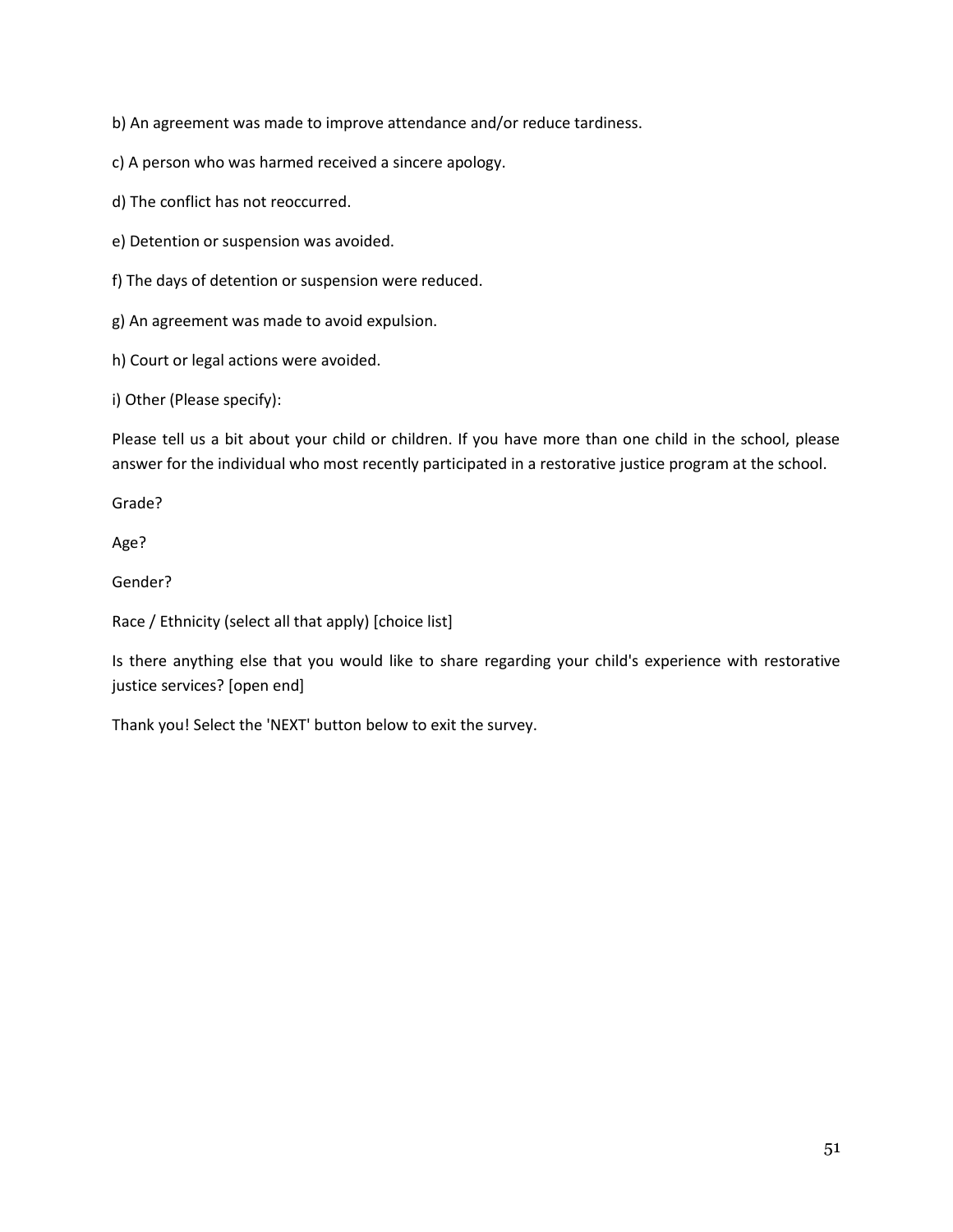## <span id="page-52-0"></span>**Appendix D: Student Success Stories**

All student success stories were submitted by dispute resolution center staff. Therefore, the evaluation team cannot confirm the accuracy of these stories. Stories have been slightly modified for consistency of language and to conceal the identity of the school and students.

### **School with New RP Services**

#### *Student Encouraged to Think of Legal Implications of Streaking*

During a follow-up visit with RP staff, Robbie stated that he was preparing to get "famous." Robbie told RP staff that he was going to streak during a professional basketball game. The RP staff then suggested that Robbie speak with someone regarding the legal implications of his idea. The school's police officer joined the conversation and helped Robbie understand the legal risks of such a plan. Two days later, Robbie told the RP staff that he thought about the conversation he had with her and the police officer and decided against doing the "get famous quick plan."

### **School with Existing RP Services**

### *Problem Students Helps Other Students Solve Conflict*

Trisha constantly argued with everyone: her classmates, teachers, and administrators. Trisha had a sharp tongue and a negative attitude. Trisha's temper surfaced quickly when told to do something she did not want to or when told not do something she wanted to do. Trisha frequently found herself in the principal's office for violating a policy or for inciting unsafe conditions. The principal referred Trisha to peer mediation or RJ conferences to either avoid or reduce suspension. Trisha and RP staff had many conversations. At the end of her junior year, Trisha started coming to the mediation room to work through issues as they arose. In her senior year, Trisha signed up to be a mediator. Most of Trisha's teachers were skeptical to say the least. Initially, administration rejected Trisha's application, yet Trisha put together a solid argument for the principal regarding why she should be a mediator. The principal granted Trisha's request for a probationary period. As the year moved forward, Trisha started seeing how adults perceived her when she got into disputes with other students. It was a real eye opener for her. Trisha stopped arguing with her teachers and chose to speak to them in a calm mature manner. Trisha chose her words carefully and accepted the answer received whether she liked it or not. More importantly, Trisha started helping classmates work through conflicts in class. Trisha's class participation improved dramatically and so did her grades. Teachers let RP staff know just how mature Trisha had become since becoming a mediator. Even the principal remarked on how Trisha changed and seemed like a completely different person. Trisha is now in college and, from what RP staff heard, is doing very well. Trisha told RP staff that having the peer mediation credential helped her obtain an offer to attend the college.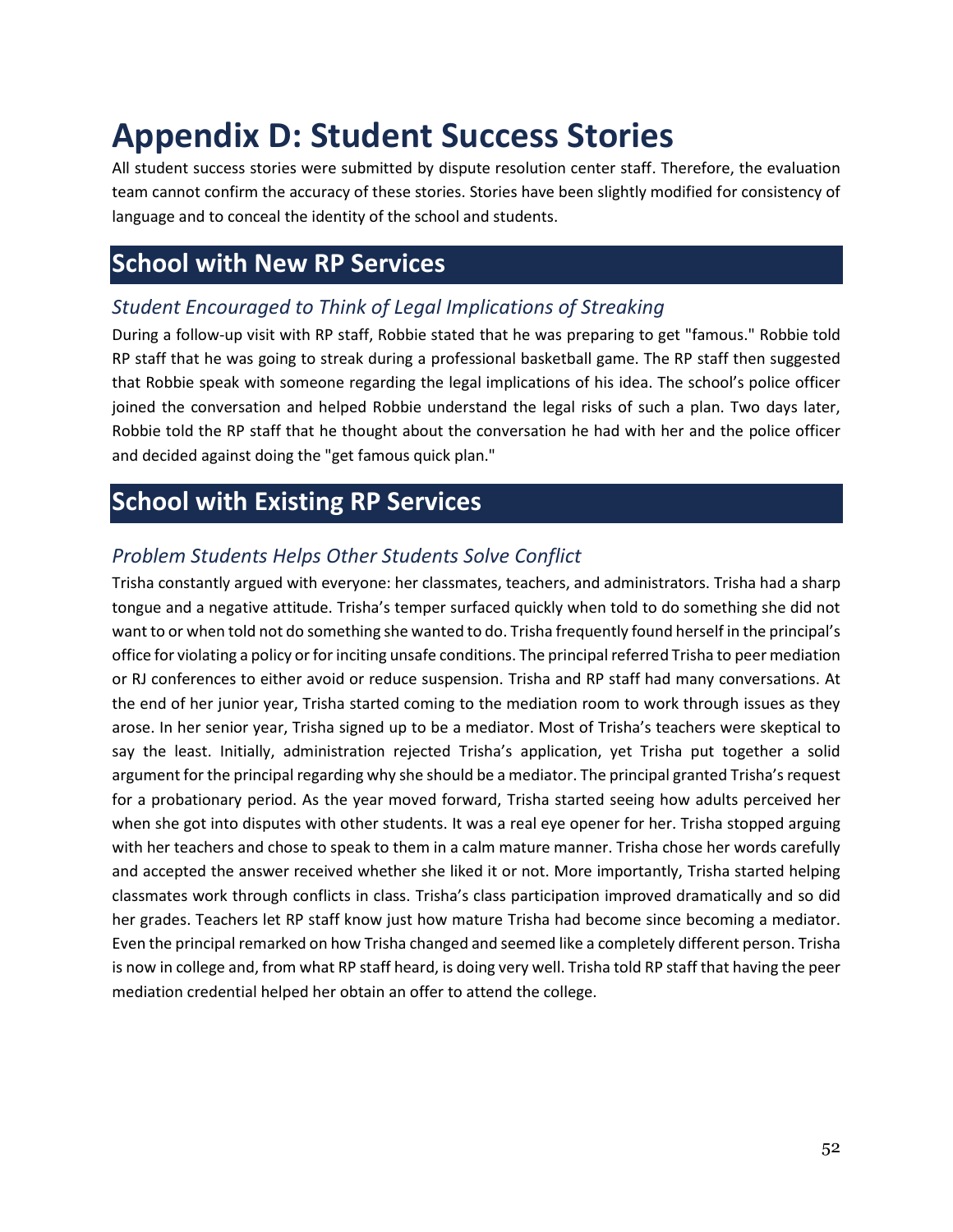## <span id="page-53-0"></span>**Appendix E: References**

- Advancement Project. (2014). *Restorative practices: Fostering healthy relationships and promoting positive discipline in schools: A guide for educators.* Cambridge, MA: Schott Foundation. Retrieved from<http://schottfoundation.org/sites/default/files/restorative-practices-guide.pdf>
- American Psychological Association Task Force. (2008). Are zero tolerance policies effective in schools? An evidentiary review and recommendations. *American Psychologist,* 63, 852–863.
- Armour, M. (2013). *Ed White Middle School restorative discipline evaluation: Implementation and impact, 2012/2013 sixth grade*. Austin: University of Texas at Austin.
- Ashley, J., & Burke, K. (2009). *Implementing restorative justice: A guide for schools*. Chicago: Illinois Criminal Justice Information Authority. Retrieved from <http://www.icjia.state.il.us/publications/implementing-restorative-justice-a-guide-for-schools>
- Baker, M. (2009). *DPS restorative justice project: Year three.* Denver, CO: Denver Public Schools.
- Balfanz, R., Byrnes, V., & Fox, J. (2014). Sent home and put off-track: The antecedents, disproportionalities, and consequences of being suspended in the ninth grade. *Journal of Applied Research on Children: Informing Policy for Children at Risk*, *5*(2), article 13. Retrieved from<http://digitalcommons.library.tmc.edu/childrenatrisk/vol5/iss2/13>
- Bergseth, K., & Bouffard, J. (2007). The long-term impact of restorative justice programming for juvenile offenders. *Journal of Criminal Justice*, *35,* 433–451.
- Bergseth, K. J., & Bouffard, J. A. (2012). Examining the effectiveness of a restorative justice program for various types of juvenile offenders. *International Journal of Offender Therapy and Comparative Criminology*, *57*, 1054–1075.
- Bouffard, J., Cooper, M., & Bergseth, K. (2016). The effectiveness of various restorative justice interventions on recidivism outcomes among juvenile offenders. *Youth Violence and Juvenile Justice*, *15*, 465–480. Retrieved from <https://pdfs.semanticscholar.org/172f/87147cf94a75695960a6bdcee37a837d8ff8.pdf>
- Bradshaw, W., Roseborough, D., & Umbreit, M. S. (2006). The effect of victim offender mediation on juvenile offender recidivism: A meta-analysis. *Conflict Resolution Quarterly*, *24*, 87–98.

Braithwaite, J. (1989). *Crime, shame and reintegration*. New York: Cambridge University Press.

Braithwaite, J. (2004). Restorative justice: Theories and worries. In K. Sakai (Dir.), *Visiting experts' papers, 123rd international senior seminar, resource material series*, no. 63 (pp. 47–56). Tokyo: United Nations Asia and Far East Institute for the Prevention of Crime and the Treatment of Offenders. Retrieved from [https://www.unafei.or.jp/publications/pdf/RS\\_No63/No63\\_00All.pdf](https://www.unafei.or.jp/publications/pdf/RS_No63/No63_00All.pdf)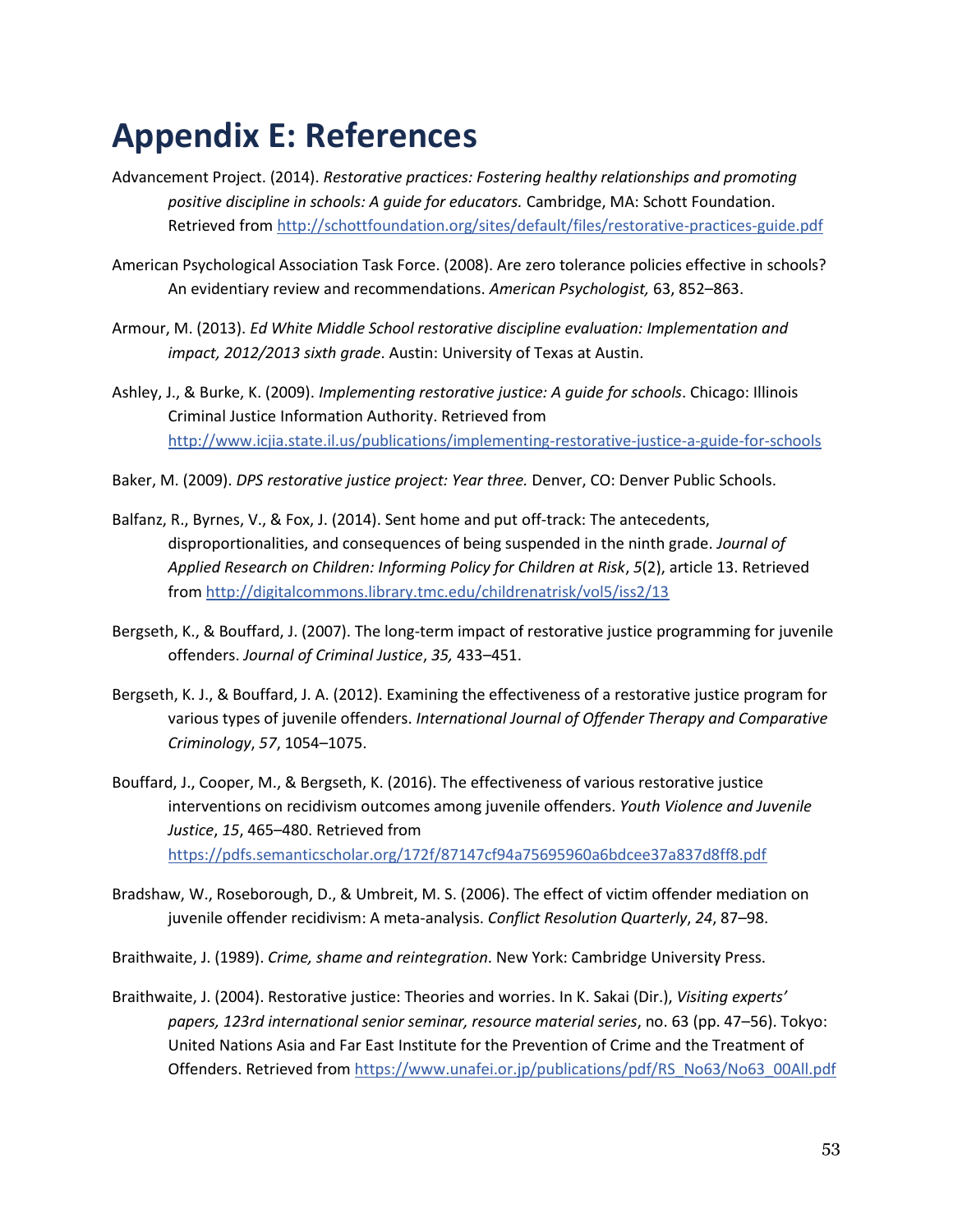- Calhoun, A., & Daniels, G. (2008). Accountability in school responses to harmful incidents. *Journal of School Violence*, *7*(4), 21–47.
- Christensen, L. (2009). Sticks, stones, and schoolyard bullies: Restorative justice, mediation and a new approach to conflict resolution in our schools (TJSL legal studies research paper no. 1236342). *Nevada Law Journal, 9*(3), 545–579.
- Davis, F. (2014). Discipline with dignity: Oakland classrooms try healing instead of punishment. *Reclaiming Children and Youth, 23*(1), 38–41.
- Evans, K., & Lester, J. (2013). Restorative justice in education: What we know so far. *Middle School Journal, 44*(5), 57–63.
- Fronius, T., Persson, H., Guckenburg, S., Hurley, N., & Petrosino, A. (2016). *Restorative justice in U.S. schools: A research review*. Retrieved from [http://jprc.wested.org/wp](http://jprc.wested.org/wp-content/uploads/2016/02/RJ_Literature-Review_20160217.pdf)[content/uploads/2016/02/RJ\\_Literature-Review\\_20160217.pdf](http://jprc.wested.org/wp-content/uploads/2016/02/RJ_Literature-Review_20160217.pdf)
- Gonzalez, T. (2012). Keeping kids in school: Restorative justice, punitive discipline, and the school to prison pipeline. *Journal of Law and Education*, *41*(2), 281–335.
- Gregory, A., Clawson, K., Davis, A., & Gerewitz, J. (2016). The promise of restorative practices to transform teacher-student relationships and achieve equity in school discipline. *Journal of Educational & Psychological Consultation*, *26*(4), 325–353.
- Hays, H. (2005). Assessing reoffending in restorative justice conferences. *The Australian and New Zealand Journal of Criminology, 38,* 77–101.
- Hemphill, S., Toumbourou, J., Herrenkohl, T., McMorris, B., & Catalano, R. (2006). The effect of school suspensions and arrests on subsequent adolescent antisocial behavior in Australia and the United States. *Journal of Adolescent Health, 39,* 736–744.
- Howard, S., Grigg, D., Pozzoli, T., Tippett, N., Sadeghi, S., & Thompson, F. (2010). *The use and effectiveness of anti-bullying strategies in schools*. Retrieved from <https://www.education.gov.uk/publications/standard/publicationDetail/Page1/DFE-RR098>
- Jain, S., Bassey, H., Brown, M., & Kalra, P. (2014). *Restorative justice implementation and impacts in Oakland schools* (prepared for the Office of Civil Rights, US Department of Education). Oakland, CA: Oakland Unified School District and Data in Action.
- Karp, D., & Breslin, B. (2001). Restorative justice in school communities. *Youth and Society, 33*(2), 249– 272. Retrieved from [http://youthjusticenc.org/download/education-justice/prevention](http://youthjusticenc.org/download/education-justice/prevention-intervention-alternatives/Restorative%20Justice%20in%20School%20Communities.pdf)[intervention-alternatives/Restorative%20Justice%20in%20School%20Communities.pdf](http://youthjusticenc.org/download/education-justice/prevention-intervention-alternatives/Restorative%20Justice%20in%20School%20Communities.pdf)
- Latimer, J., Dowden, C., & Muise, D. (2005). The effectiveness of restorative justice practices: A metaanalysis. *The Prison Journal, 85*, 127–144. Retrieved from [http://www.d.umn.edu/~jmaahs/Correctional%20Assessment/rj\\_meta%20analysis.pdf](http://www.d.umn.edu/~jmaahs/Correctional%20Assessment/rj_meta%20analysis.pdf)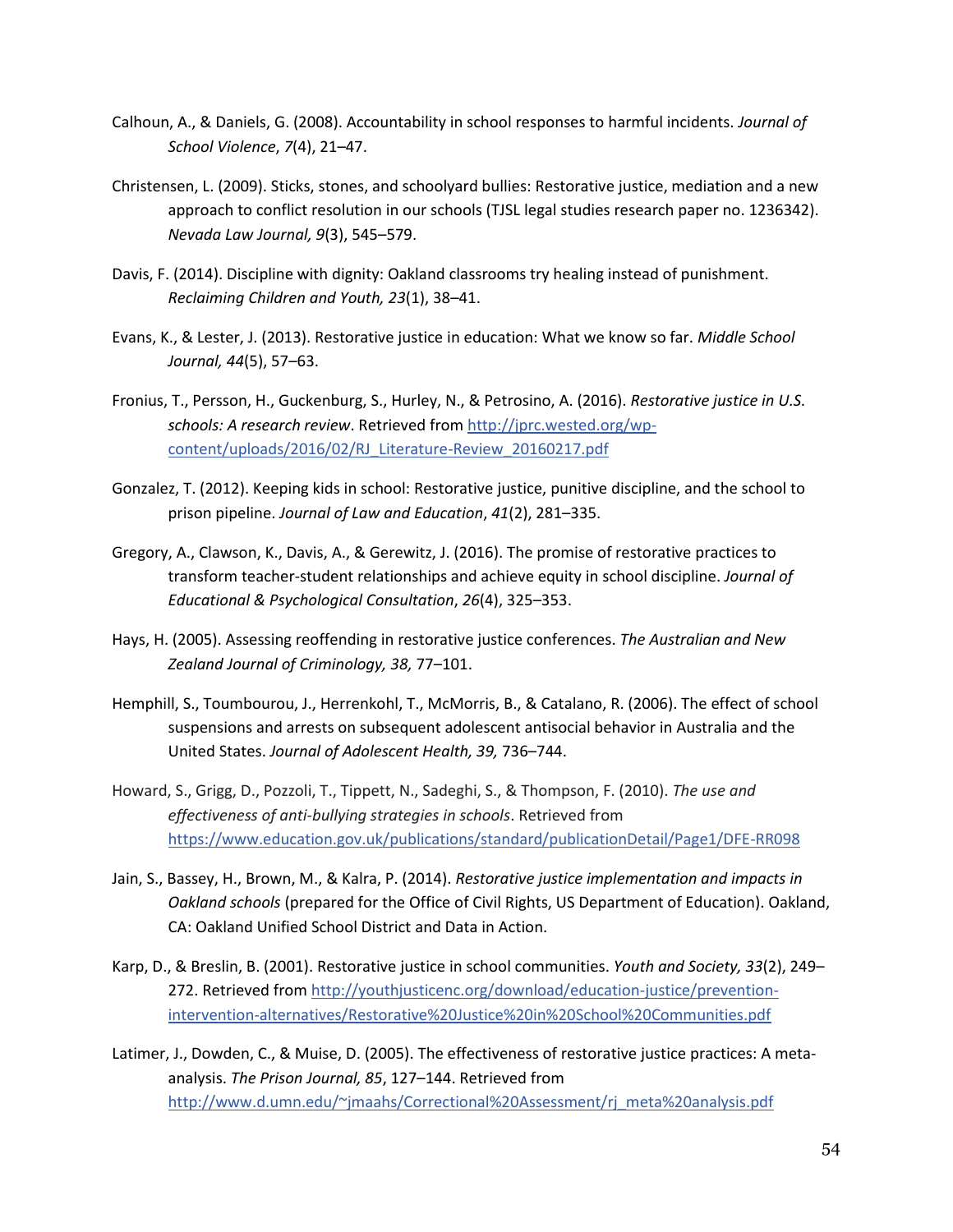- Leonard, L., & Kenny, P. (2011). Measuring the effectiveness of restorative justice practices in the Republic of Ireland through a meta-analysis of functionalist exchange. *The Prison Journal, 91*, 57–80.
- McCluskey, G., Lloyd, G., Kane, J., Riddell, S., Stead, J., & Weedon, E. (2008). Can restorative practices in schools make a difference? *Educational Review*, *60*(4), 405–417.
- Mirsky, L. (2003). *SaferSanerSchools: Transforming school culture with restorative practices*. Retrieved from [https://www.iirp.edu/eforum-archive/safersanerschools-transforming-school-culture](https://www.iirp.edu/eforum-archive/safersanerschools-transforming-school-culture-with-restorative-practices)[with-restorative-practices](https://www.iirp.edu/eforum-archive/safersanerschools-transforming-school-culture-with-restorative-practices)
- Molnar-Main, S. (2014). *Integrating bullying prevention and restorative practice in schools: Considerations for practitioners and policymakers* (prepared for the Highmark Foundation). Camp Hill, PA: Center for Safe Schools.
- Morrison, B. (2006). School bullying and restorative justice: Toward a theoretical understanding of the role of respect, pride, and shame. *Journal of Social Issues, 62*(2), 371–392.
- Morrison, B., & Vaandering, D. (2012). Restorative justice: Pedagogy, praxis, and discipline. *Journal of School Violence, 11*(2), 138–155.
- Poulson, B. (2003). A third voice: A review of empirical research on the psychological outcomes of restorative justice. *Utah Law Review*, *167*, 167–203.
- Raffaele-Mendez, L. (2003). Predictors of suspension and negative school outcomes: A longitudinal investigation. In J. Wald & D. Losen (Eds.), *New directions for youth development: Vol. 99. Deconstructing the school-to-prison pipeline* (pp. 17–34). San Francisco, CA: Jossey-Bass.
- Rodriguez, N. (2007). Restorative justice at work: Examining the impact of restorative justice resolutions on juvenile recidivism. *Crime & Delinquency, 53*(3), 355–379.
- Schiff, M., & Bazemore, G. (2012). Whose kids are these? Juvenile justice and education partnerships using restorative justice to end the school-to-prison pipeline. In *National leadership summit on school-justice partnerships: Keeping kids in school and out of courts* (pp. 68–82)*.* New York: New York State Permanent Commission on Justice for Children.
- Simson, D. (2012). *Restorative justice and its effects on (racially disparate) punitive discipline*. Paper presented at the Seventh Annual Conference on Empirical Legal Studies, Los Angeles, CA.
- Skiba, R., Michael, R., Nardo, A., & Paterson, R. (2002). *The color of discipline: Sources of racial and gender disproportionality in school punishment*. Retrieved from [www.indiana.edu/~equity/docs/ColorofDiscipline2002.pdf](http://www.indiana.edu/~equity/docs/ColorofDiscipline2002.pdf)
- Skiba, R. & Rausch, K. (2006). Zero tolerance, suspension, and expulsion: Questions of equity and effectiveness. In C. Evertson & C. Weinstein (Eds.), *Handbook of classroom management:*